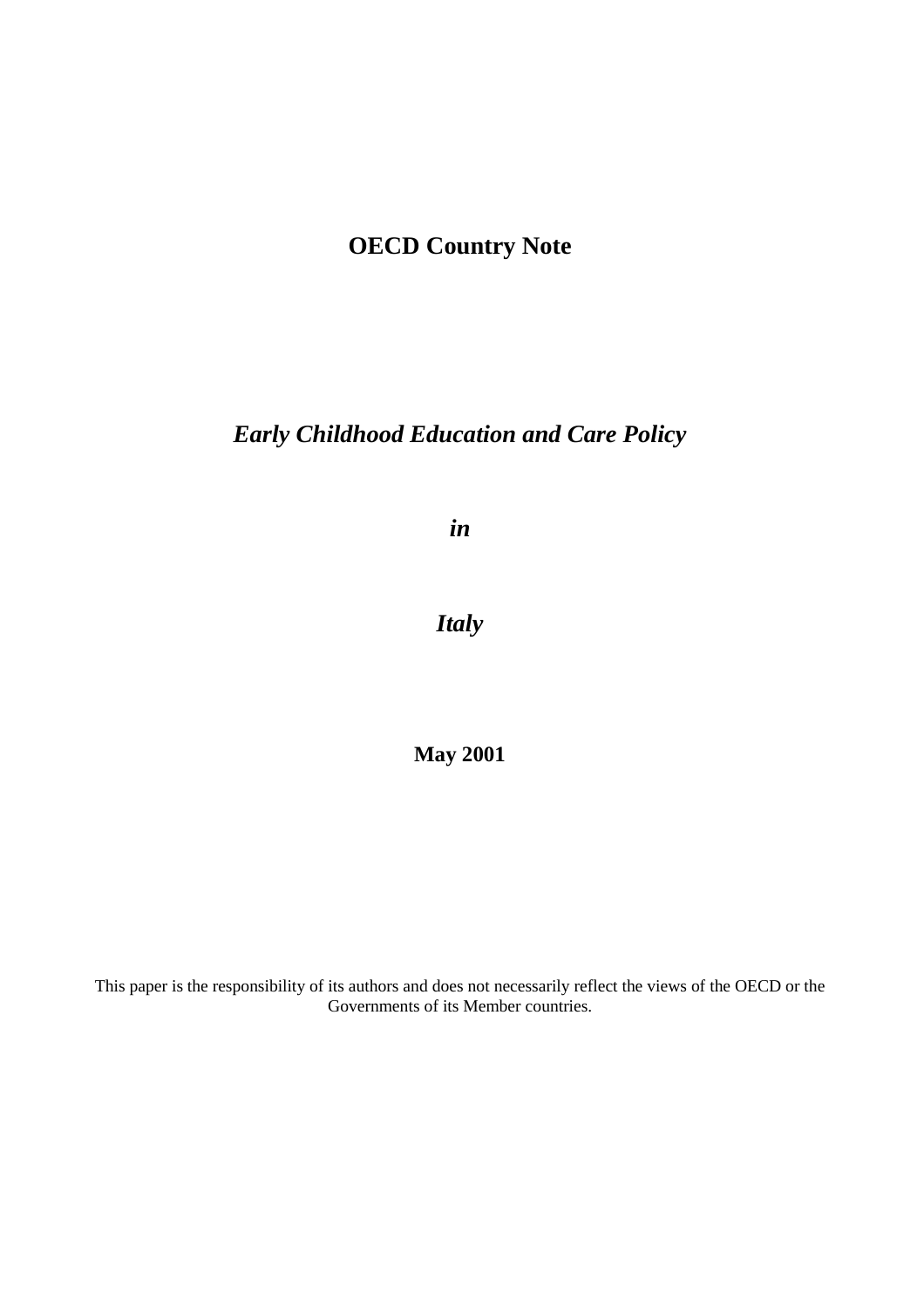# **TABLE OF CONTENTS**

| CHAPTER 3: OVERVIEW OF CURRENT POLICY AND PROVISION IN ITALY 14 |  |
|-----------------------------------------------------------------|--|
|                                                                 |  |
|                                                                 |  |
|                                                                 |  |
|                                                                 |  |
|                                                                 |  |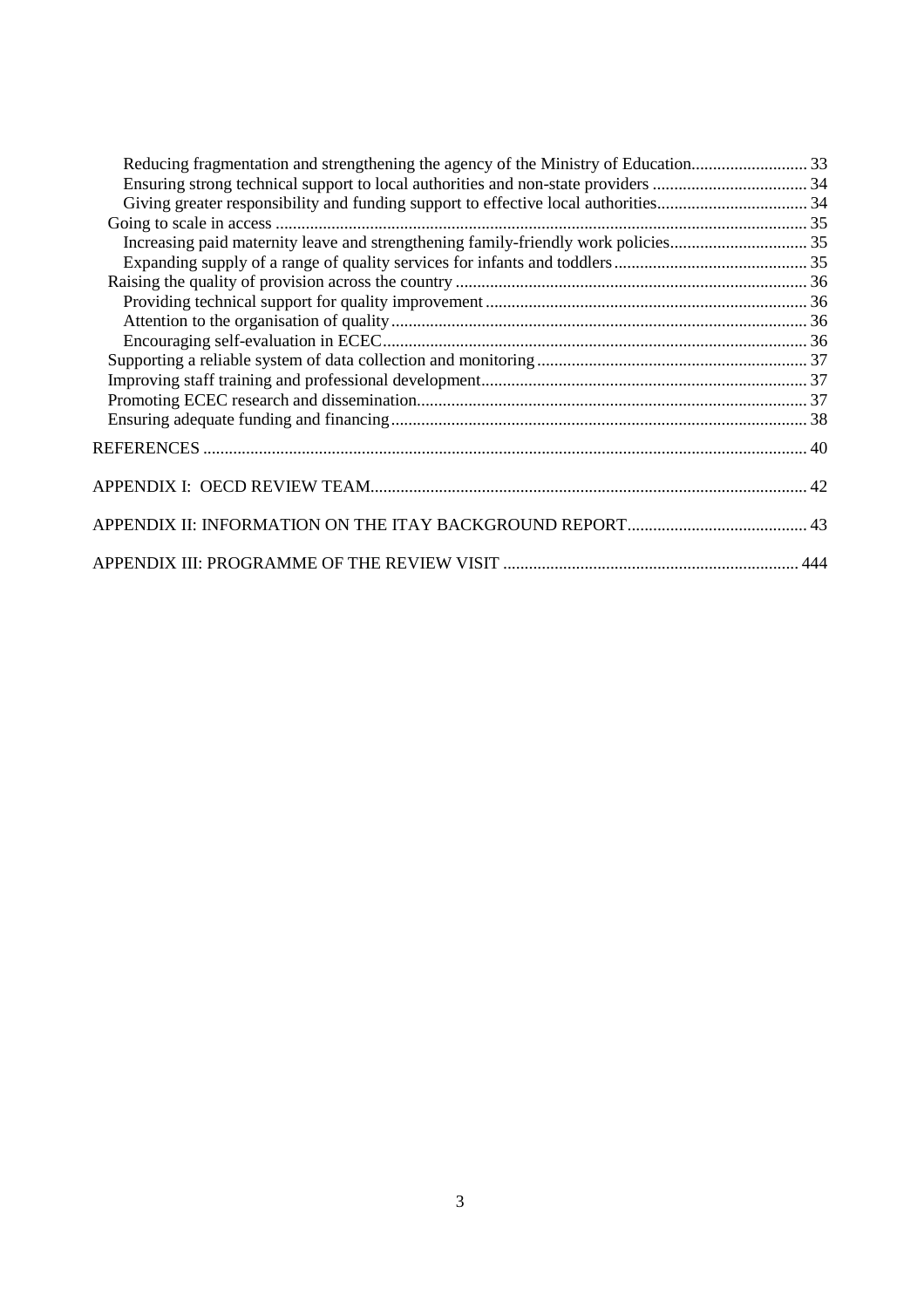# **CHAPTER 1: INTRODUCTION**

## **Purposes of the OECD Thematic Review**

1. This Country Note for Italy is an output of the OECD *Thematic Review of Early Childhood Education and Care Policy*, a project launched by the OECD's Education Committee in March 1998. The impetus for the project came from the 1996 Ministerial meeting on *Making Lifelong Learning a Reality for All*. In their communiqué, the Education Ministers assigned a high priority to the goal of improving access and quality in early childhood education, in partnership with families, with the aim of strengthening the foundations of lifelong learning (OECD, 1996). The goal of the review is to provide cross-national information to improve policy-making in early childhood education and care in all OECD countries.<sup>1</sup>

2. Italy is one of 12 countries participating in the review between 1998 and 2000. The others are Australia, Belgium, Czech Republic, Denmark, Finland, the Netherlands, Norway, Portugal, Sweden, the United Kingdom and the United States. These countries provide a diverse range of social, economic and political contexts, as well as varied policy approaches toward the education and care of young children.

3. The scope of the review covers children from birth to compulsory school age, as well as the transition to primary schooling. In order to examine thoroughly what children experience in the first years of life, the review has adopted a broad, holistic approach to study early childhood policy and provision. To that end, consideration has been given to the roles of families, communities and other environmental influences on children's early learning and development. In particular, the review is investigating concerns about *quality, access* and *equity* with an emphasis on policy development in the following areas: regulations; staffing; programme content and implementation; family engagement and support; funding and financing.

4. As part of the review process, each country hosts a review team for an intensive case study visit. After each country visit, the OECD produces a short Country Note that draws together background materials and the review team's observations. The present report for Italy will be one input into the final OECD Comparative Report that will provide a review and analysis of ECEC (early childhood education and care) policy in all 12 countries participating in the review.

5. Italy was the third country to be visited in the course of the review. In preparation for the visit, a Background Report on ECEC policy in Italy was commissioned by the Italian Ministero della Pubblica Istruzione (referred to hereafter as the Ministry of Education). The work is referenced throughout this text as the Background Report and cited as (Italian Background Report, 1999). Guided by a common framework that has been accepted by all participating countries, Background Reports are intended to provide a concise overview of the country context, major issues and concerns, distinctive ECEC policies and provision, innovative approaches, and available quantitative and evaluation data. They are an important source of information in the review process, and their preparation should normally provide a

 1. A detailed description of the review's objectives, analytical framework, and methodology is provided in OECD (1998a).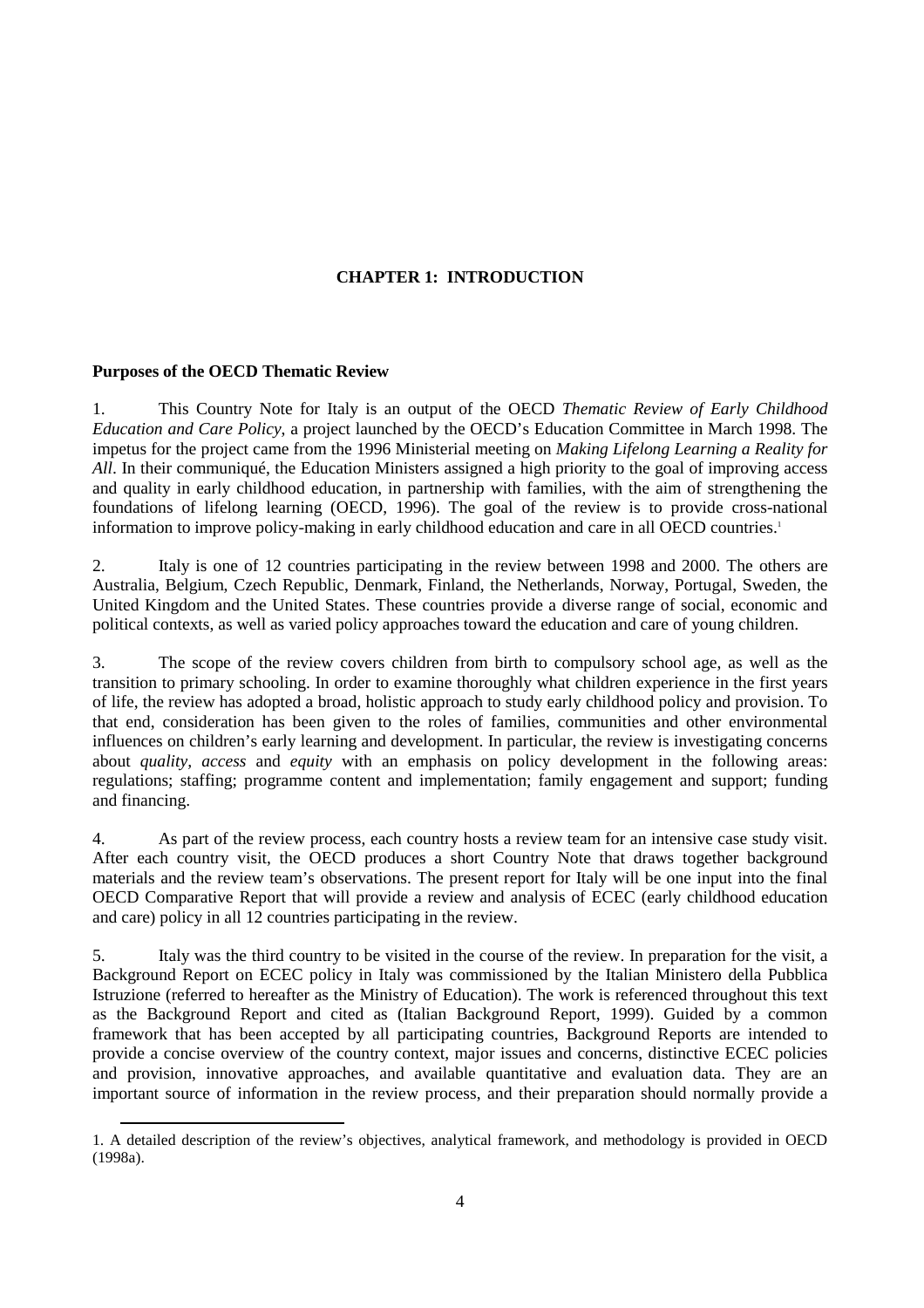forum of debate for the different actors in early childhood in each country. Following authorisation by the issuing countries, they are placed with the Country Notes on the OECD website (http://www.oecd.org/els/education/ecec).

## **The review process**

6. In Italy, central government responsibility for the health and well being of young children from 0-3 years rests mainly with the Ministry of Health. Between the Ministry and the actual target population lies a whole series of devolved and decentralised mechanisms, so that *de facto* responsibility for the delivery of programmes for young children lies with regional and local authorities. For children aged 3-6 years, major responsibility shifts to the Ministry of Education. However, half of the children attend municipal, church and private *scuole materne* or pre-primary schools.

7. After analysis of the Background Report and other documents, a review team composed of OECD Secretariat members and experts with diverse analytic and policy backgrounds (see Appendix 1) visited Italy from 8 to 19 March, 1999. The two-week visit was co-ordinated by the Ministry of Education. In the course of the visit, the team interviewed many of the major actors involved in ECEC policy and practice and had the opportunity to observe a number of examples of early childhood programmes (see Appendix 3 for the programme of visits). Following consultation with Ministry officials and other national figures in the field of early childhood, six cities situated in central, southern, and northern Italy were selected to participate in the review, namely, Rome, Naples, Palermo, Milan, Reggio Emilia, and Pistoia. The selection of cities and the particular sites visited reflected not only a concern for geographic diversity but also the desire to show the review team a representative selection of both typical and innovative services.

8. Prior to the actual site visits, the review team met in Rome with the Minister of Education and several of his senior officials. Both the Ministry and OECD representatives reiterated the intent to consider policy implications not only from the perspective of policy makers but also from the point of view of the individuals who administer, participate in, and benefit from the services. On that basis, members of the review team were invited to meet and talk with a wide variety of individuals associated with Italy's *servizi per l'infanzia*, including city officials and representatives of several of Italy's public and private universities. In the course of these first briefing sessions, the review team also gained valuable insights into the commitment of the government to extend and improve early childhood services. Indeed, a vast majority of the issues identified by the review team and to be discussed in this report were anticipated in these initial meetings.

9. Site visits covered a range of services for young children from four months to six years. The review team was given the opportunity to visit: communal and private *asili nidi* (infant-toddler centres); state, communal, and private *scuole materne* or *scuole dell'infanzia* (pre-primary programs for 3- to 6 year-olds); and several examples of the *nuove tipologie* (new typology) services. The latter included communal parent-child centres in Rome and Milan, a hospital-based programme in Naples for children with chronic illness, and two educational resource centres for children, families, and educators in the city of Pistoia. The site visits were hospitable, stimulating, and highly informative. By the end of the two weeks, members of the review team had an improved understanding of the diversity and contexts of Italian early care and educational services. Many additional quantitative and descriptive materials were provided by the hosts in each of the various cities where the review team travelled. The site visits concluded with a final debriefing at the Ministry in Rome.

10. Lack of time deprived the team of an opportunity to visit ECEC programmes in more rural settings, nor was there opportunity to visit or raise issues associated with the provision of services to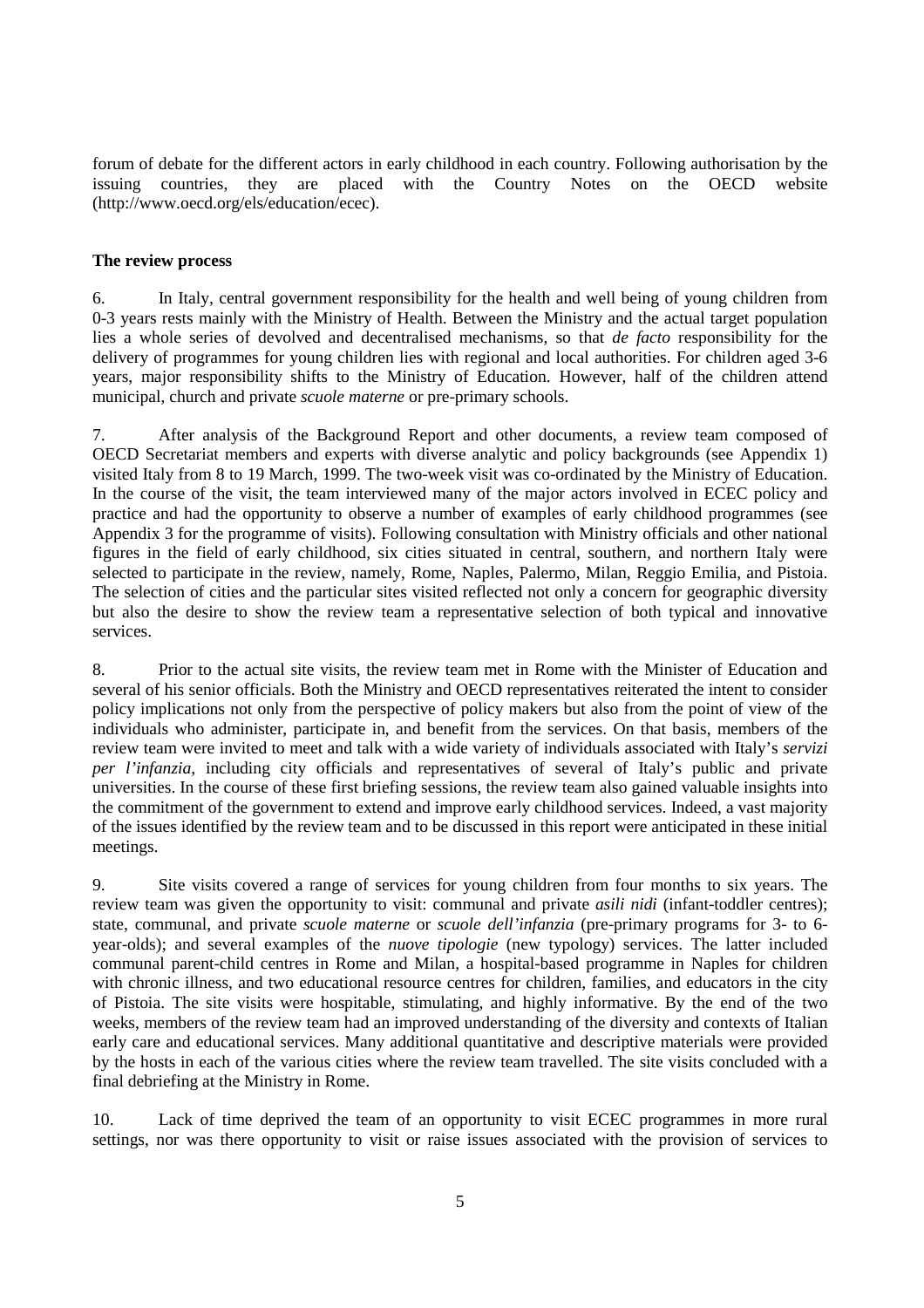culturally or linguistically diverse populations of children and their families. With the exception of the visit to Reggio Emilia, there was also little opportunity to talk directly with parents, but many informants referred to the need for a flexible system of services responsive to the changing needs of Italian families.

## **Structure of the Country Note**

11. This Country Note presents the review team's analyses of key policy issues related to ECEC in Italy. In the light of Italy's current ambitious reform initiatives, it seeks (a) to review current early care and educational policies and practices as they currently meet the needs of Italian children and their families; (b) to consider the many local initiatives and national reform proposals, particularly those with potential for replication in diverse settings; and (c) to make tentative recommendations that would render success more likely, as well as to indicate areas for possible future effort and emphasis. It draws upon information provided in the Background Report, formal and informal discussions, literature surveys and the rich experience and observations of the review team.

12. In addition to the present introduction, which forms *Chapter 1*, the structure of the Country Note is as follows: *Chapter 2* provides an overview of the various contexts of early childhood programming found in Italy. Political pluralism, regionalism and active social participation linked to a changing demographic situation, increased participation of women in the labour market and wide disparities in economic and social development all lead to a great diversity of approaches to young children and families. *Chapter 3* provides a short history of ECEC in Italy, followed by an overview of the current policies and provision, innovation and experimentation, and current reform efforts. In *Chapter 4*, the main issues related to policy and practice in ECEC that were identified by the reviewers are outlined. Five issues are chosen for comment: policy coherence and co-ordination; accessibility; quality; training and professional development; and funding and financing. The conclusions, in *Chapter 5*, offer some brief policy recommendations for future thought and action.

#### **Acknowledgements**

13. The OECD wishes to thank the Italian Ministry of Education for making this review possible and, in particular, all those involved in preparing the *Background Report* and the comprehensive programme proposed for the team review visit. The reviewers also wish to place on record their appreciation of the hospitable, open and informative meetings that were held in the Ministry in Rome and in each of the six municipalities that they had the pleasure of visiting.

14. Throughout the *Country Note*, the analyses and suggestions offered are tentative, in recognition of the difficulty facing a visiting review team—no matter how well briefed—in fully grasping the variety and complexity of a country-wide system and the range of issues that need to be taken into account. In addition, the state of early childhood care and education in Italy is both dynamic and volatile, characterised by ongoing negotiations between state, church and municipalities. While all the members of the team are very experienced as researchers and policy analysts in the field of ECEC, they are clearly influenced by their own cultural perspectives and histories. A two-week fieldwork period, even when multiplied by the number of members of a team, is limited in terms of the amount of data that can be collected and verified.

15. The facts and opinions expressed in the *Country Note* are the sole responsibility of the review team. While the reviewers acknowledge with gratitude the valuable help received from ministry officials, researchers and practitioners in Italy, they have no part in any shortcomings which this document may present. To mitigate the potential for misunderstanding or error, it is assumed that the *Country Note* will be read in conjunction with the *Background Report* issued by Italy, as the two documents are intended to complement one another.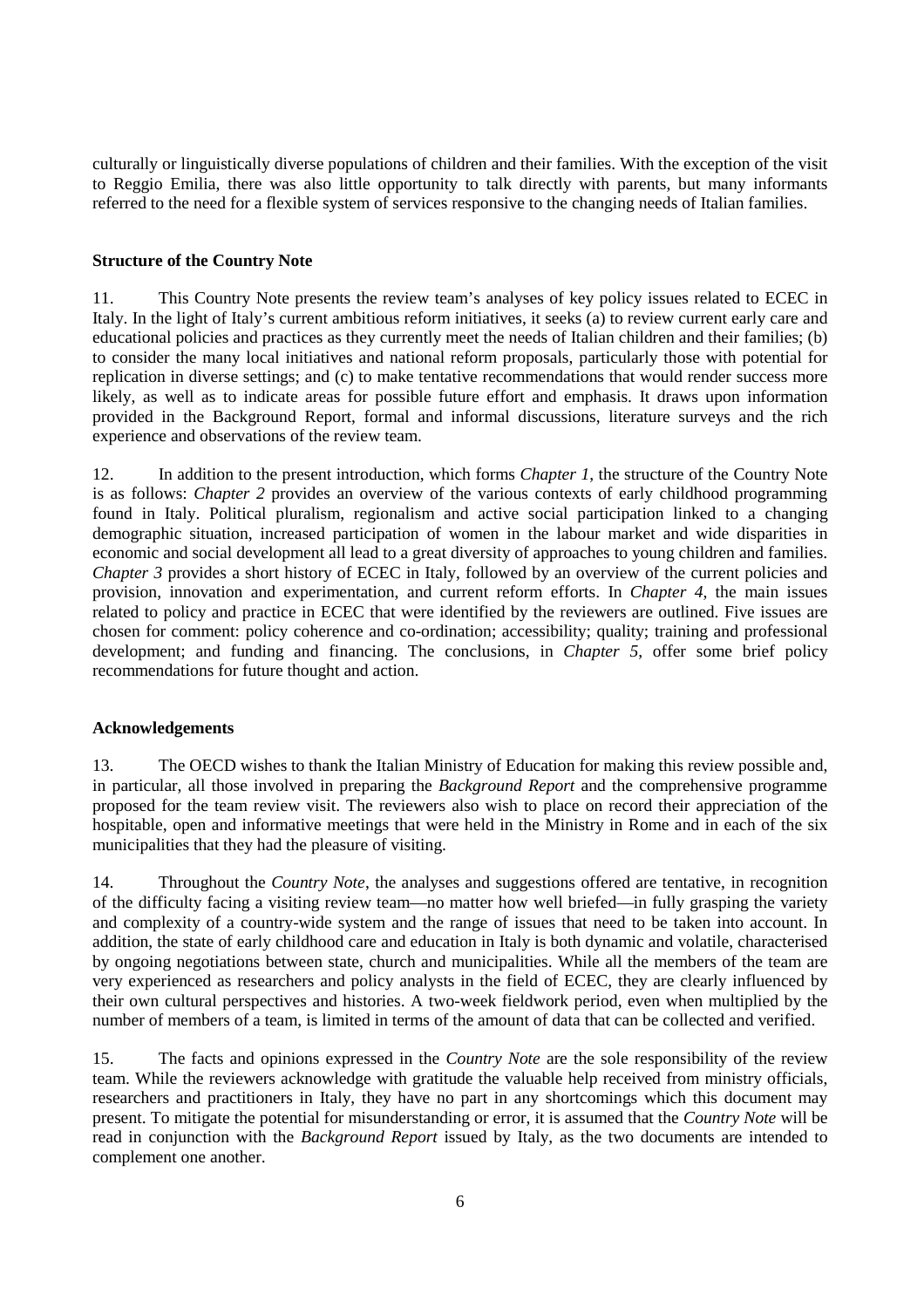# **Terminology**

16. The terminology used throughout the report follows the usage of the former European Commission Network on Childcare. Children aged 0-3 years covers children from birth up to 36 months, i.e. up to their third birthday, but does not include 3 year olds. Children aged 3-6 years covers children from 36 months to 72 months, i.e. up to their sixth birthday, but does not include six year olds.

Among the Italian phrases used throughout this report are the following:

- *Asilo nido*: a centre for children aged 3-36 months, usually open on a full-day, all-year basis.
- *Scuola materna*: a pre-primary school for children from 3-6 years that remains open up to eight hours per day. More than half of these schools are directly founded and funded by the state, especially in the South. The remainder are run by municipalities and private (in majority, Catholic) providers. Municipal pre-primary schools are often called *scuola dell'infanzia* (infant school)*.*
- *Nuova tipologia* or *servizio integrativo*: a centre for children aged 0-3 or 0-6 years and for their caregivers, offering flexible opening hours, diversified services and opportunities for part-time care, play and socialisation. Examples of such services can also be called *tempo per la famiglia*, *centro gioco, spazio bambini, area bambini.*

17. The exchange rate for the Italian lira was in November, 1999: 1 Euro = 1936.26 Italian lira; 1 US  $d$ ollar = 1822.26 Italian lira.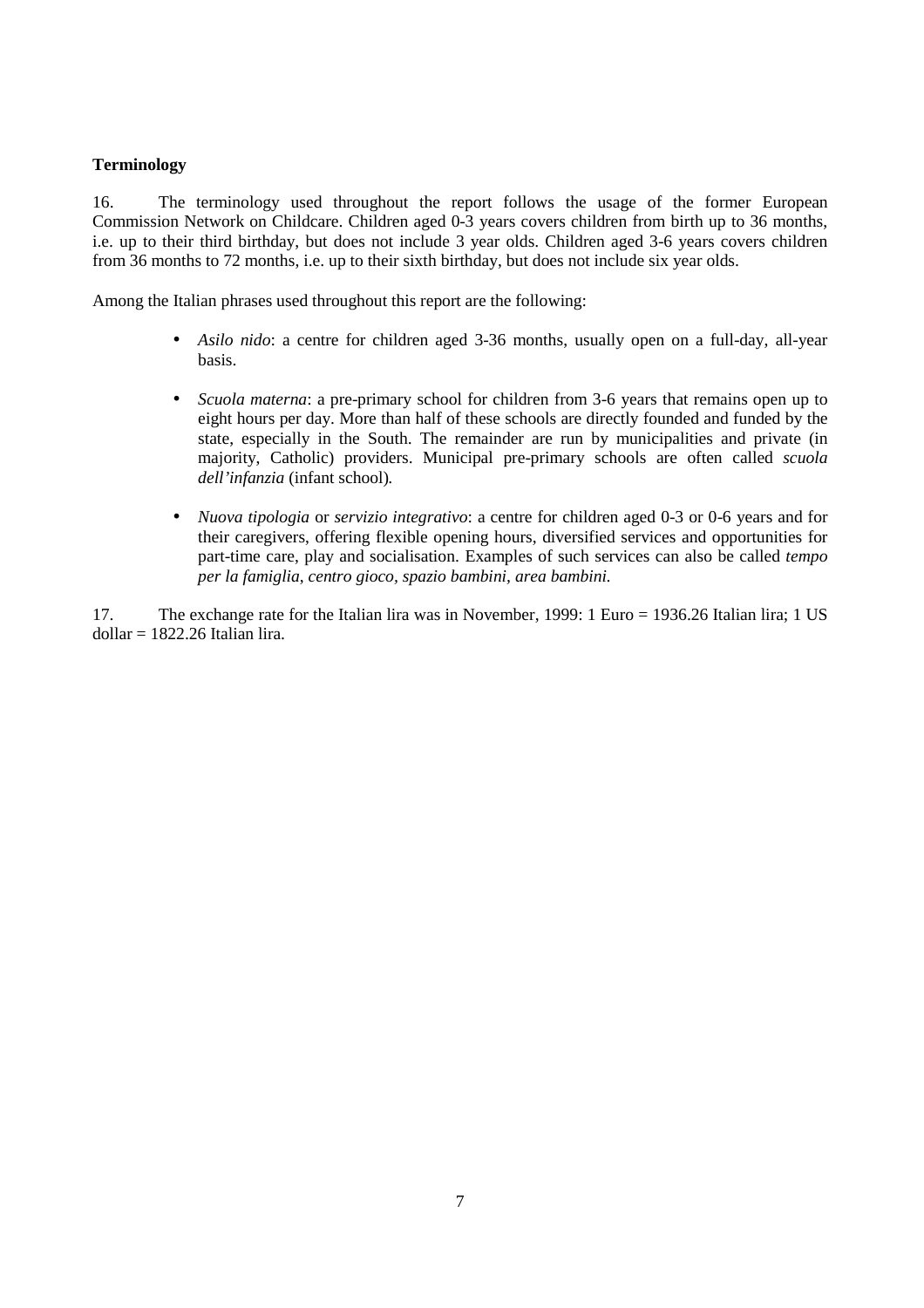# **CHAPTER 2: CONTEXTUAL FEATURES SHAPING ECEC POLICY IN ITALY**

#### **Political and social context**

18. Italy is a democratic republic organised on the basis of a Constitution drawn up in 1946-47, which came into force on 1<sup>st</sup> January 1948. Its history since the Second World War has been characterised by tremendous economic growth and unequal advances in modernising the social and political structures of the country. Much negotiation has taken place between the different political tendencies and between government and the traditional institutions. Over more recent decades, local, provincial, and regional entities have joined the debate, with a very-present emphasis on the values of diversity and decentralisation.

19. During the 1970's and 1980's, numerous social policies—some of which were regarded as the most advanced in Europe—were explicitly designed to improve the living and working conditions of women, families, and young children. Issues associated with the care of young children were increasingly seen as public concerns rather than "women's personal problems". Among the many laws passed that contributed to dramatic and almost immediate changes in some corners of the Italian social landscape were those supporting parental leave and pre-primary schools for children 3-6 years of age (New, 1993). Today, the principle of universal services for families with young children enjoys firm support in Italian public opinion. It was the review team's experience in interviewing representatives of all groupings—political, municipal, teachers and parents—that public opinion in Italy not only favoured but was highly enthusiastic about educational reform and investment in early childhood. Indeed, great hopes are pinned on the early childhood sector as an area where enthusiasm, initiative, autonomy and sensitivity to local needs can be pursued.

#### **Economic context**

20. Within the past 50 years there have been two major sources of influence on how Italy has managed its economic resources: World War II and the European Union. The repair of Italy following the war and the rapid modernisation which characterised the "Italian miracle" entailed changes that occurred "more rapidly and were more widespread in their effects than in any other Western European country" (Agnew, 1990, p. 772). While many of these changes were associated with Italy's shift from an agrarian to an urbanised, industrial society, other influences—such as the decrease in average family size and a spate of new laws based on egalitarian principles and individual rights—convey Italy's commitment to the ideologies as well as the economic bases of a modern society. Requirements for membership in EU have more recently served as an impetus to efforts to stabilise Italy's economic status.

21. Italy is a wealthy country with a GDP per capita (using purchasing power parities) of almost \$21,800, just under France's GDP of \$21,900 (OECD, 2000). As early as the 1950's, per capita incomes in Northern Italy were similar or superior to those in the rest of Northern Europe. Cities such as Reggio Emilia and Trento enjoy currently some of the lowest unemployment rates in Europe and neighbouring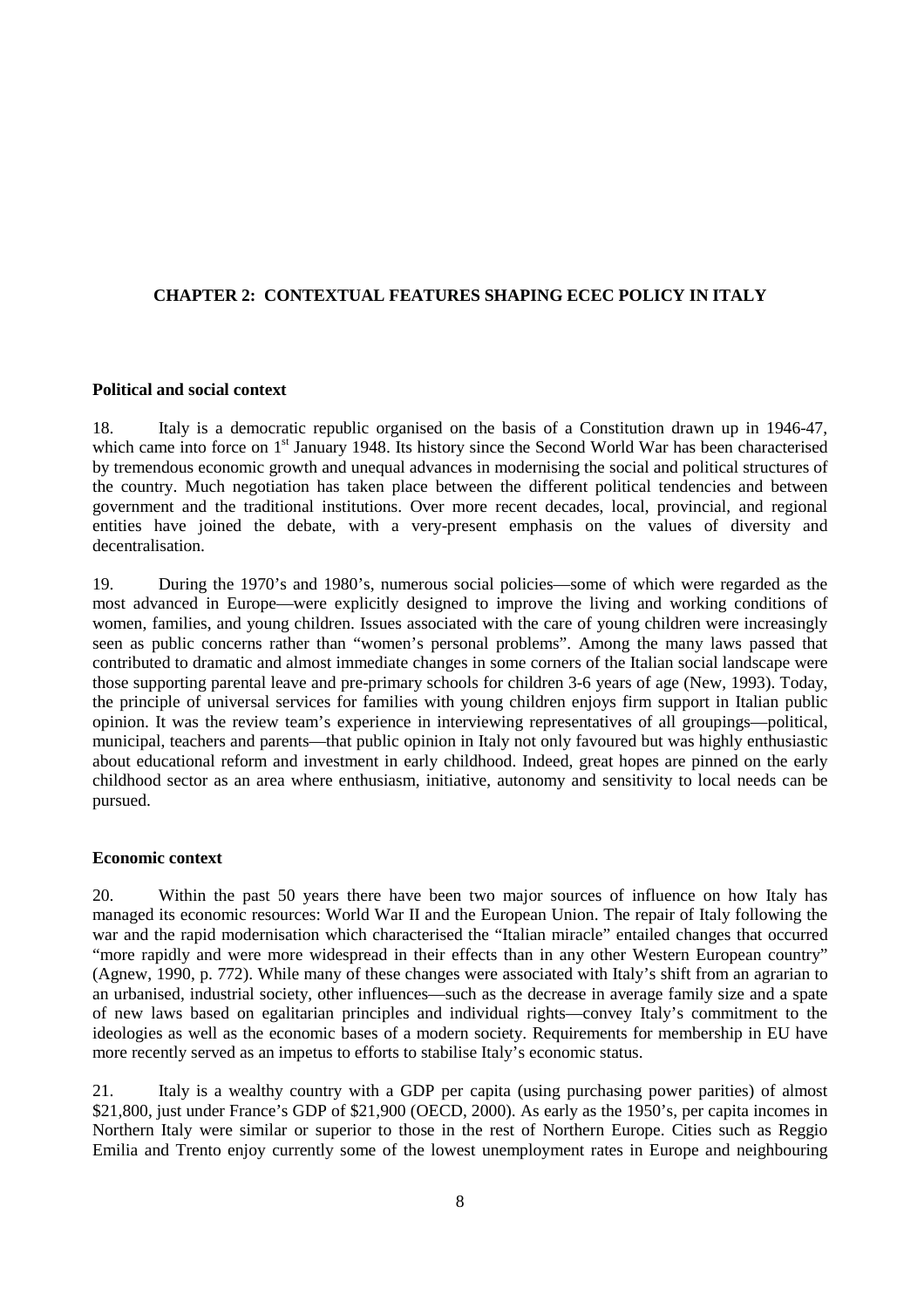cities in the region boast some of the finest industries in Europe. Yet, a metropolis such as Naples in the south struggles with the unemployment of 25% of its adult population. Such disparities in economic levels manifest themselves in a variety of ways affecting the quality of life for young children and their families, including but not limited to the provision and type of early care and educational services for young children.

22. The economy of the south has also long been characterised by under-industrialisation and reliance on public service jobs. A tradition of social differentiation with low levels of civic engagement (Putnam, 1993) has contributed to gross inequities in terms of life styles and educational opportunities. Achievement rates in education in the south are lower than in the north, while rates of unemployment are much higher (over 20% compared to around 5% in the north). Over two-thirds of Italy's impoverished families and most of the country's young children live in the southern part of the nation (Italian Ministry of Social Affairs, 1998).

23. According to the most recent OECD economic survey on Italy (OECD, 1999), adverse forces in the south include an inefficient public administration and a chronic lack of infrastructure, mainly in the area of electricity, telecommunications and water. The 1990s witnessed a decline in public investment owing to corruption scandals. In particular, the participation rates for women in the labour force—a factor which in the north has fuelled demand for public child care—remain low, with less than a third of women being employed in the southern provinces, compared to over 40% for the whole country. In addition, unemployment rates for women who have been in the work force reaches a national mean of 16.8% but reaches a level of 35% in Campania (ISTAT, 1998). The effects of such economic disadvantage and the weak access of women to salaried activity are felt most keenly in families with young children.

24. The OECD report points, however, to more hopeful signs that have recently become discernible. The number of new firms in the South is on the increase, while unemployment is falling and exports have begun to grow. The government too has initiated a more comprehensive and focused approach so as to bring the economy of the south closer in parity with the north. A newly created Treasury department, *Dipartimento per le politiche di sviluppo e di coesione*, is now co-ordinating development efforts made by central and local governments, the EU and the private sector.

25. Similar attention is being directed by the state toward improving early childhood services in the south. Some of these efforts have been partial and top-down, for example, directed to providing preschools for children aged 3 to 6 years in communities that were unable or unwilling to sustain such an effort. Yet it is clear that a strong intention is present to improve educational opportunities for young children in the south. In addition, as we shall later develop, several promising early childhood initiatives are being sponsored in southern municipalities in partnership with northern municipalities and the support of the state.

## **Education**

- 26. Two broad features of Italian education have a bearing on this review of early care and education:
	- the significant increases in the average educational levels of Italian citizens, and particularly of Italian women, since World War II;
	- the tripartite (state/church/municipality) nature of the pre-school sector, in the age range three to six years.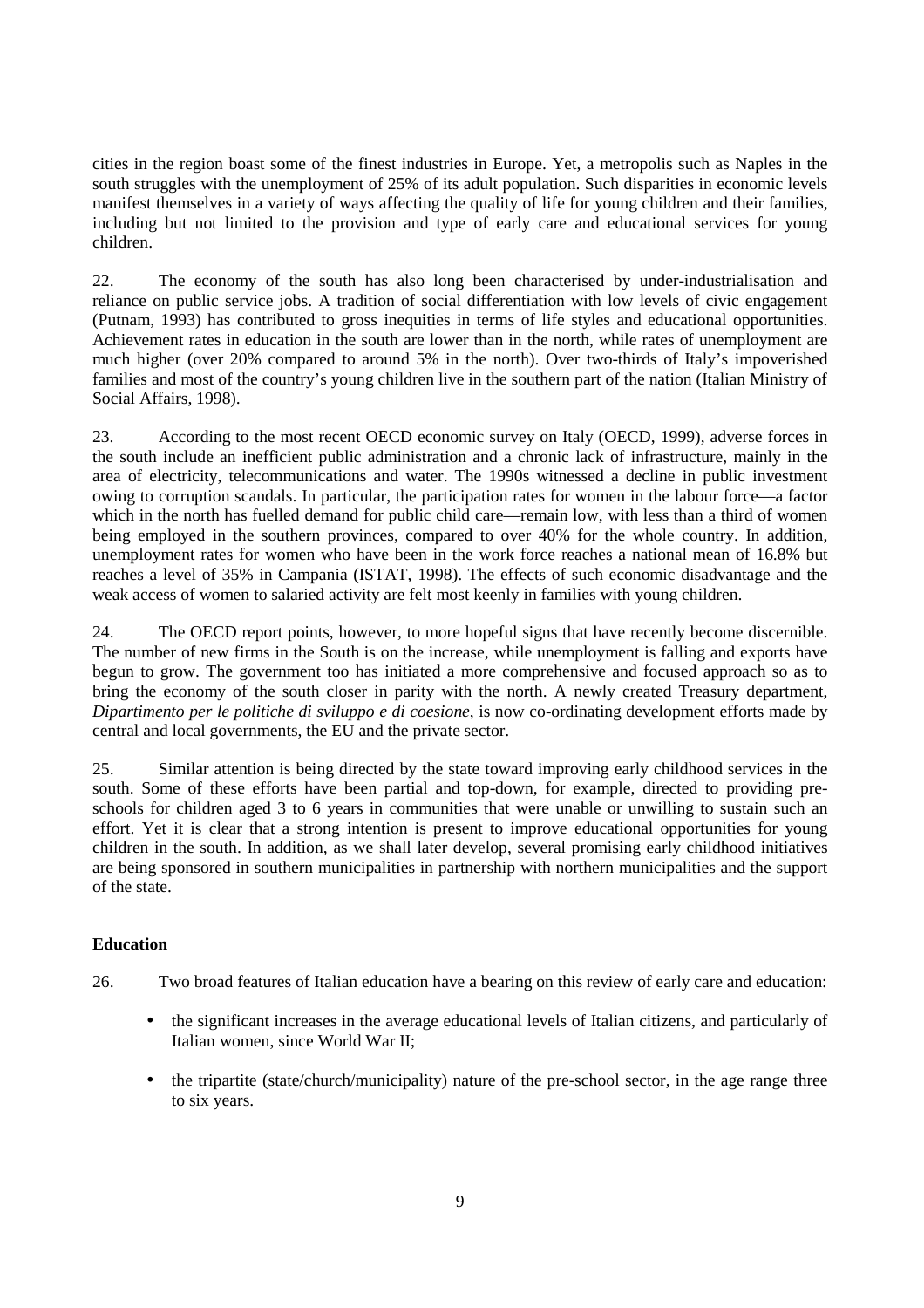27. In 1948, the Italian Constitution affirmed the right of children to benefit from compulsory education for at least eight years (since 1999, an extra year of compulsory schooling has been added). The "Italian Miracle" of the 1950's concretised this right through a vast programme of public school building. By the late 1960's, the Italian government had made public education accessible, overcoming many though not all of the prior obstacles (such as lack of facilities and transportation). Enrolment rates today are high at all levels of education, with 56% of the Italian women and over 43% of Italian men now having at least a high school diploma (CENSIS, ISTAT, 1998). In addition, many of these adults have themselves personally attended a *scuola materna*. In spite of these educational accomplishments, difficulties persist, with drop-out from secondary education remaining a problem in many regions of the country.

28. As in many other countries, the recognition that the state should invest in educational and socialisation services for infants and toddlers is more recent. In fact, in terms of state intervention, the early childhood system in Italy has been focussed almost exclusively on the 3-6 year olds. There is very limited public provision for children under three years—only 6%-8% of children are placed in infant-toddler centres (*asili nidi*), which increasingly have been taken in charge by the municipalities. Over three-quarters of the *asili nidi* are situated in north central and northern Italy, far fewer being available in central Italy and the south. In addition to the *asili nidi*, it is estimated that care for children under three in Italy is provided in the following way: 27% in full home care by mothers with another 48% in part-time care by mothers and relatives (nearly always a grandparent). Another 15% are cared for by child-minders coming into the home, while fathers, family day care and other minders make up the rest (European Commission Childcare Network, 1996).

#### **Decentralisation, civic engagement and social progress**

29. Through the decentralisation law of 1975 which authorised regional governments to distribute national revenues, the Italian state contributed to the establishment of numerous strong regional and local governments and initiatives, particularly in the north and central parts of the country (Agnew, 1990). By the late 1970's, well over half of Italian cities, and especially those in the north and central regions, had neighbourhood councils established for the most part by local initiative. While a 1976 law limited the actions of such councils, those in the major cities of Tuscany and Emilia Romagna, for example, were integrated into the larger municipal organisations, thereby creating a synergy to improve social, educational and cultural environments (Agnew, 1990). In short, devolved government has proven particularly useful in regions whose citizens have become accustomed to participating in the establishment of local social agendas, school management, and cultural activities.

30. This Italian approach to citizen participation has become a subject of study by international scholars, such as Robert Putnam (1993), who are interested in the relationship between various levels of civic engagement and the quality of life found within democratic societies. However, it would be naïve to suppose that the ideal of civic participation is always reached. Chronic economic, social and educational inequalities have limited the possibilities of many communities for collaborative engagement with outside agencies. In such situations, family networks and local patronage are the recognised bases for a common approach to social issues, generally within traditional frameworks. Social attitudes can remain unsympathetic to women with young children who wish to join the work force or to supporting parents in their task of rearing and educating young children.

31. A common difficulty is the "manifesto" approach to laws and regulations that can exist at central level. In educational matters, much time and effort, it seems, was spent in the past in drafting laws, decrees, framework agreements and the like, with insufficient attention given to actual grassroots needs and to supporting local initiative (OECD, 1998b). For early childhood policy, such an approach would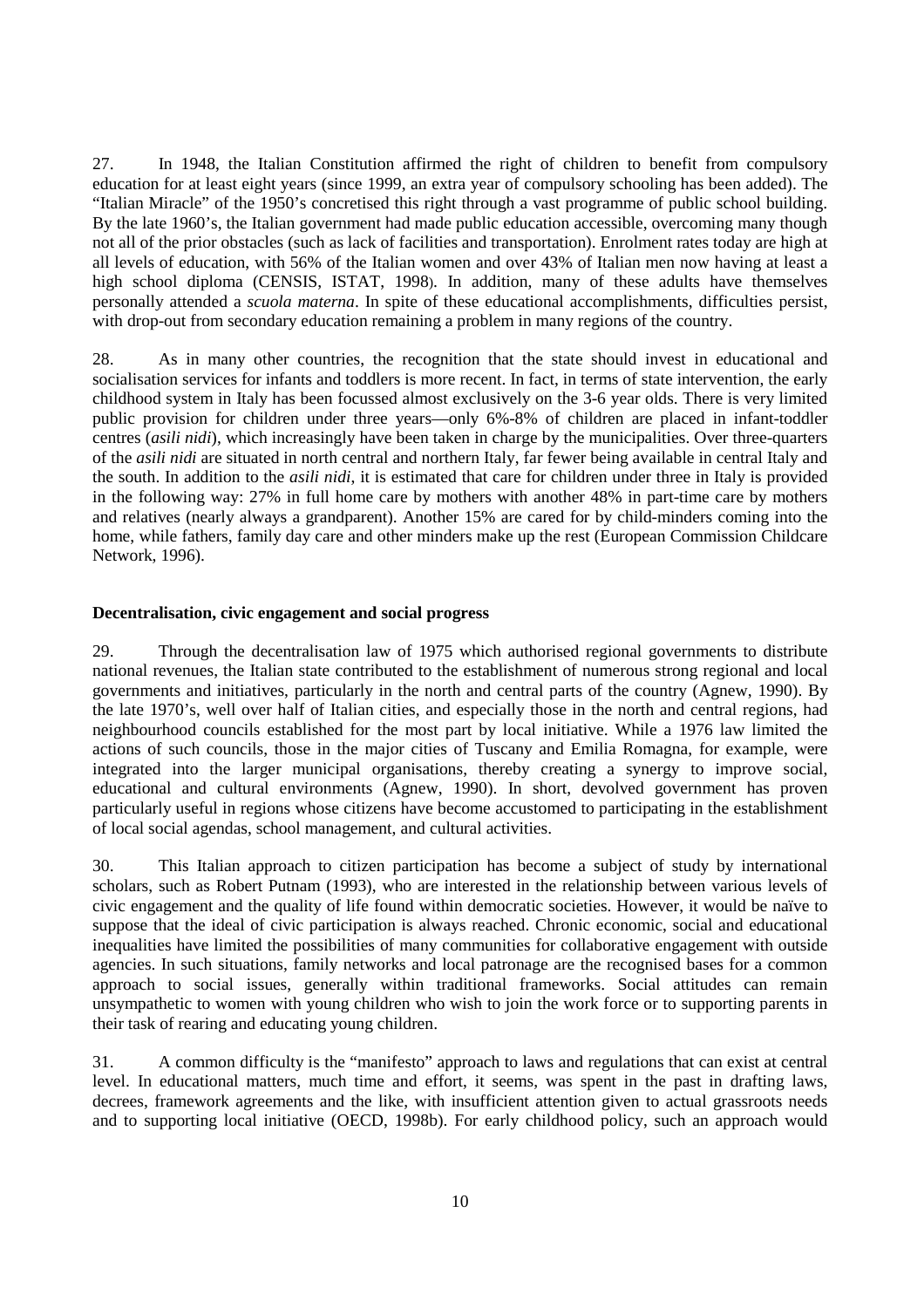pose real difficulties, as successful early childhood initiatives must take into account the family and cultural contexts of the young child.

32. It is not surprising then that the benefits of the tripartite system of governing (state, regional, and local) have been especially apparent in initiatives for young children and their families, which, for the younger age-group at least, have remained mostly within the field of competence of the local authorities. Some of these authorities have been able to initiate programmes for young children that are widely recognised for their outstanding levels of theory, implementation and quality. The power of Italian regionalism will therefore be revisited in the discussion to follow regarding innovations in early care and educational services.

#### **Demography, families and young children**

33. The decades following World War II were characterised by a number of events and activities that resulted in significant changes in the circumstances of many Italian families. Perhaps most significant has been the increasing prominence of Italian girls and women in education, the workforce, and on the political scene. Throughout the 1970's and 80's, women continued to join the workforce. Their visibility further contributed to a level of acceptance of work for women, even those with children, as normal and legitimate. Assuming what Italian sociologists have referred to as *doppia presenza* [double presence], Italian mothers now play major roles both inside and out of the home.<sup>2</sup> Several decades later, these changes, in turn, are apparent in the standard demographic indices, as well as within the more socially and personally experienced aspects of daily living, including family size and composition.

34. While the overall size of the Italian population (approximately 57 million) appears to be relatively stable, with no net increase over the last 10 years, its features are changing in ways that are both dramatic and subtle. For much of the twentieth century, Italy has been a highly homogenous society, with Italian citizens tracing their ancestors back for decades if not centuries. In part because of economic pressures in North Africa and, more recently, as a result of war and civil unrest in the Balkans, an increasing number of immigrants (conservatively estimated at just under 1 million) have settled in cities small and large across the Italian peninsula, with particularly high representation in the more industrial settings in the north. To these figures must be added the hundreds of thousands of Italian families migrating internally from the countryside to the cities, since the Second World War. Thus, compared to the average national density of 191 inhabitants per square kilometre, the region of Lombardia, which includes the city of Milan, now has a population density of 377, a figure exceeded only by the region of Campania (home to the city of Naples), whose population density is 426. Obviously, these changes in number and cultural diversity have a direct bearing on the efforts of such cities to provide health and educational services for families of young children.

35. Research undertaken by the Italian Ministry of Social Affairs (1998) shows that in comparison to other European countries, actual social expenditure on young children is low compared to expenditure on the elderly (over 65 years). Up to recently, family and child allowances in Italy were meagre in comparison to its northern neighbours, and their allocation was linked to means testing and having employment. Recent governments have taken measures to link increases, not only with inflation but also with family income and size. Yet, poverty levels (household income less that 50% of national household expenditure) have remained high, touching in general around 20% of families (the averages for the south are much greater). In particular, families with three or more children are disproportionately poor. On the other hand, other indices suggest continuing improvement in Italian health services for children and families, although, as in many other EU countries, children born to non-European immigrant families do not benefit sufficiently

<sup>2.</sup> Although research points to an increased level of participation on the part of Italian fathers in child care, their level of involvement has not corresponded with the changing image of the Italian mother.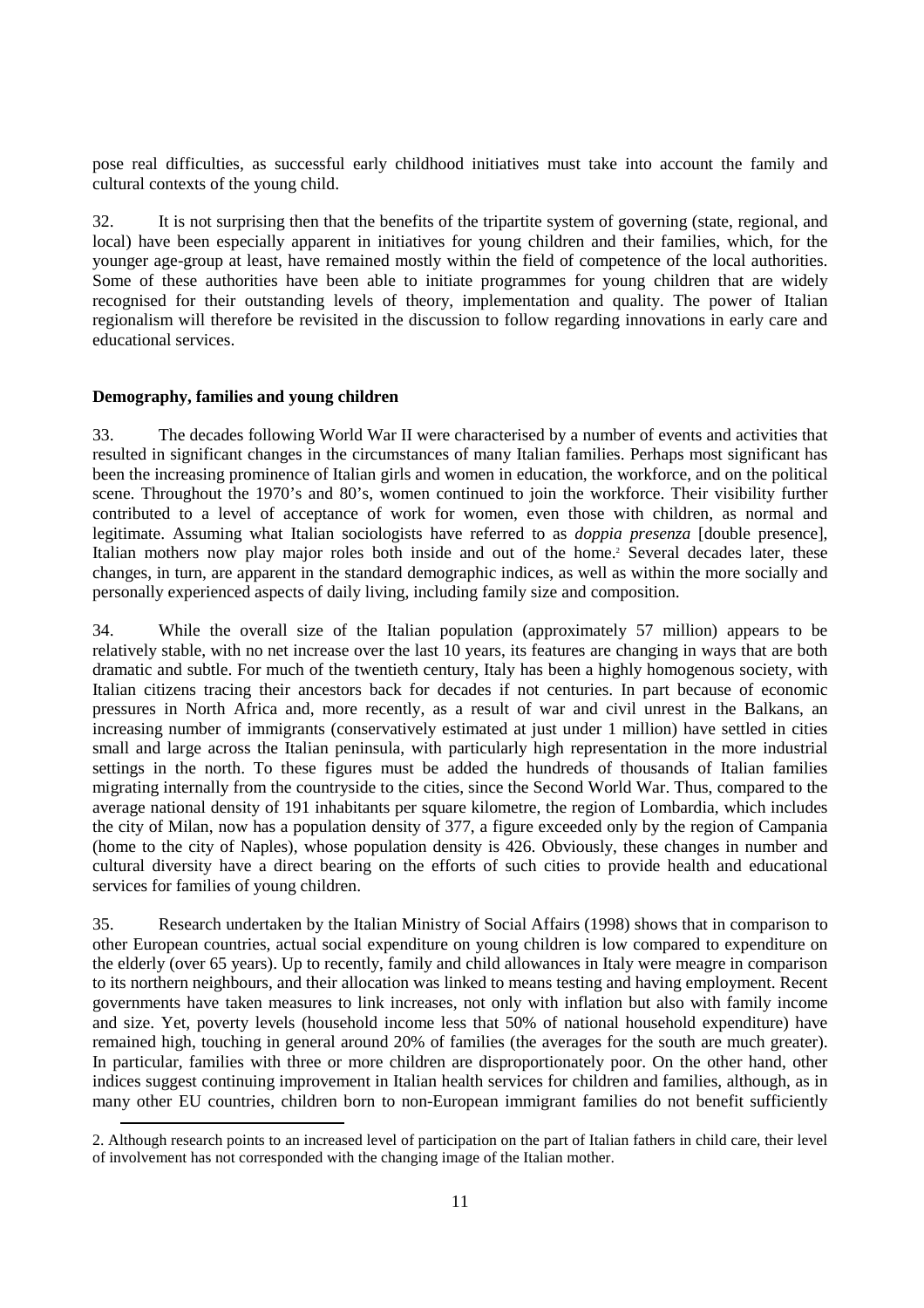from social and health services (Italian Ministry of Social Affairs, 1998). Concern has also been expressed about the efficiency of the maternal and infancy services and the equitable access to health care for all mothers and infants, factors that weigh significantly on the development of children and that are important in integrated childhood policy.

## **Table 1**

| <b>Population</b><br>source: ISTAT, 1998                  | 57, 563, 354<br>[of which almost 1 million or 1.7%, are<br><i>immigrants</i> ]  | Approximately one-third of Italy's<br>immigrants are from Africa; another<br>third are European.                                                                |
|-----------------------------------------------------------|---------------------------------------------------------------------------------|-----------------------------------------------------------------------------------------------------------------------------------------------------------------|
| <b>Birthrates</b><br>Source: ISTAT, 1999; CENSIS,<br>1999 | $9/1000$ . The range is from $12.3/1000$ in<br>Campania to 6.7/1000 in Liguria] | Fertility rates declined from 2.67 in<br>1965 to 1.22 in 1994, to 1.19 in 1998.<br>The trend is nation-wide, with a 1996<br>average family size of 2.7 persons. |
| <b>Infant mortality</b>                                   | 5.3/1000. ISTAT, 1999                                                           | Just above the European average.                                                                                                                                |

36. The transactional nature of the relationship between the socio-economic context, cultural beliefs, and childcare practices is apparent in the Italian family. Although, divorce (5%) and broken families are still rare in Italy, Italian families are undergoing profound change. Italian men and women are delaying marriage, a factor which in combination with Italy's current high cost of living, are likely contributors to the rapid decline in the births (from 2.67 in 1965 to 1.19 in 1998), now giving Italy one of the lowest birth rates in Europe. This phenomenon is certainly linked with greater employment opportunities, improved educational levels and the passing of liberal family legislation.

37. The relatively short duration of maternal leave (21 weeks with 80% wage replacement) and the lack of suitable childcare also make it difficult for many women to reconcile career with family responsibilities. A consequence is that although many women are engaged in industry and public life, the majority of women remain at home to look after their children in their early years. In fact, according to OECD statistics, only 40% of women are in salaried work. The availability of Italian women for the labour market remains therefore low in comparison, for example, to France with 60% of women in the labour force, Germany with 61%, and Denmark with over 74%.

38. Again, a dramatic change in the popular image of the Italian family has occurred through the rise of single-child families. Italian newly-weds clearly no longer feel compelled to add children to the family unit in a society where, up to recently, people thought in terms of a future extended family made up of aunts and uncles, nieces and nephews. Rather, Italians as a whole have embraced the principle of "less is more" and, drawing upon liberal contraception and abortion policies, are experiencing an extremely low birth rate and a marked ageing of their society, e.g. in the 1951 census, 18.25% of the population was aged between 0 and 4 years: in the 1991 census 9.68% but by 1996 this age group represented only 4.78% of the population (Italian Background Report, 1999). This change in the number of children per household is also felt at the community level, with significant implications for both the provision and the interpretation of early care and education services.

39. Not only are Italian families declining in terms of the number of children; extended family households are also increasingly rare and contemporary Italian families are now much less likely to include grandparents or other relatives beyond the nuclear family. The growing frequency with which young Italian children attend *scuola materna* has contributed to favouring the child's need for increased time with a peer group over time spent with *amici, vicini, e parenti* [friends, neighbours, and relatives]. Indeed, the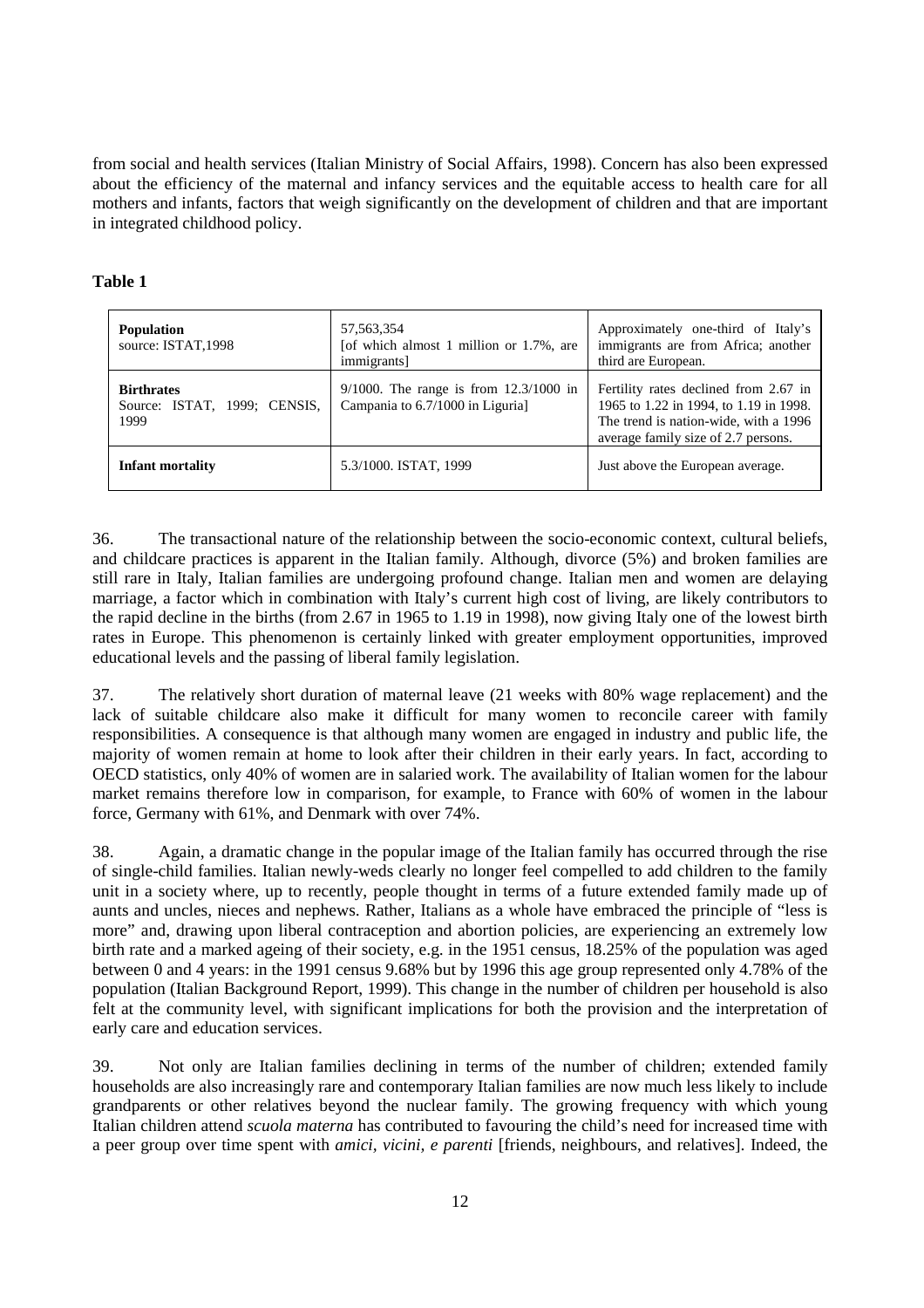child's rights to relationships with other children outside of the family, particularly in the one-child family context, is now seen by many as a primary rationale for early childhood educational services. Yet, the value of family relations is maintained whenever modern Italian families remain in close proximity to one another. Links to grandparents and bonds between the generations are strong, a fact that is taken into account by many of the more innovative municipal programmes.

40. What seems to have remained constant amidst the newly negotiated roles of adults is the intrinsic value of children in twentieth century Italy, testimony of which may be found in the Background Report as well as much of the literature shared with the review team during the two-week site visit. "Children in the first years of their life are central to our society" (Italian Background Report, 1999, p. 2). This does not imply a single or simplistic image. Rather, the traditional image of the Italian child, if ever there was just one, has been replaced with multiple and sometimes competing interpretations of children and early childhood, each a reflection of other changes in the larger Italian cultural context. For example, even as most Italians agree that a small family size is more conducive to contemporary life styles, the rationale is also provided that, with fewer children, adults can more adequately address the demands and challenges of child rearing. Thus, while some express unease about the declining presence of children in families and society, others see the smaller numbers as an opportunity to enhance the status of Italian children and to place them from the earliest ages—whatever their background—onto the path of lifelong learning.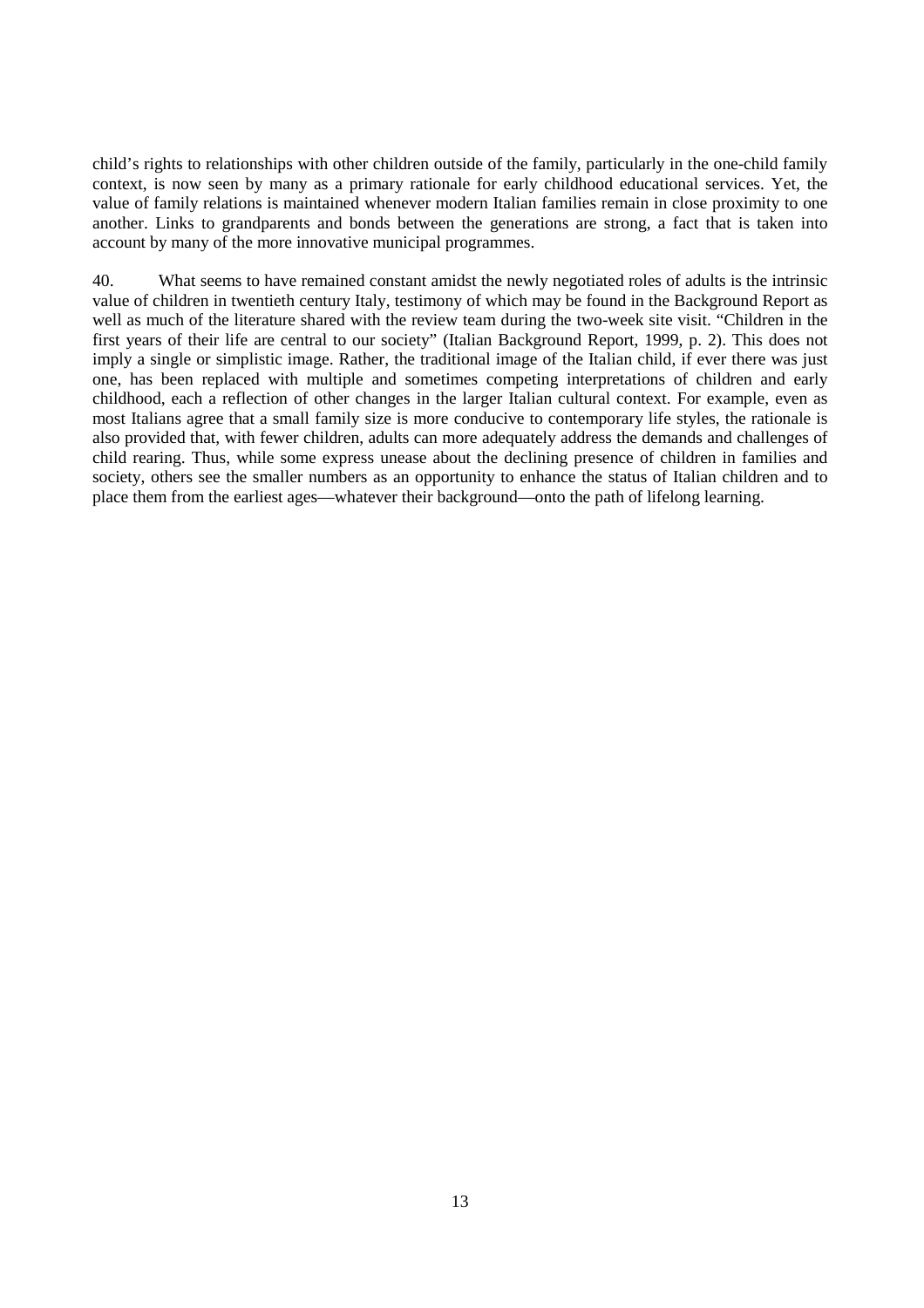## **CHAPTER 3: OVERVIEW OF CURRENT POLICY AND PROVISION IN ITALY**

41. In order to understand and evaluate early education and care services in Italy, it is helpful to consider previous efforts and accomplishments as they set the stage for current conditions and future aims. The following section is, therefore, divided into four parts: a) a short history of ECEC in Italy; b) a description of current policies and provision; c) examples of innovation, experimentation, and research in the early childhood field; and d) a brief discussion of current and pending reforms in Italy's educational system as they impact on Italian assessments of current services for children in the first six years of life.

#### **Historic Roots of ECEC in Italy**

42. Interest in national provision for the care and education of young Italian children has not been limited to contemporary Italy. During the decade of Italy's unification the president of the National Association of *Asili Rurali per L'infanzia* [rural care for young children] advocated in favour of preschools directly to the king (Mamiani, 1869). In addition, the Catholic church has sponsored out-of-home care for disadvantaged pre-school children in the form of charitable social service and religious training for much of the 19th and 20th centuries. For most Italians, however, and for much of the 20th century, a collaborative model of home-based child care has been the norm and the ideal. Responsibility for the care of the young child, particularly of infants and toddlers, was considered a family responsibility involving both nuclear and extended family members, generally women.

43. Given this history, it is significant to note that, by the turn of the century, some Italian communities and private entrepreneurs—particularly those in the more industrialised regions—were experimenting with the concept of child care for pre-school age children. By 1907 Maria Montessori had established her *Casa dei bambini* in Rome and her approach had expanded to the city of Milan as early as 1915-16. By that time Milanese citizens had begun to recognise the needs of working mothers and the *commune* opened up its own pre-school programme in 1917, drawing upon the work of the Agazzi sisters as a source of pedagogical influence. Under Mussolini, a system of state-run ONMI services [National Organisation for Mothers and Infants] was established from 1925, for the care and support of children in large, poor families. They were abolished, however, in 1975, four years after the introduction of the asilo nidi as "a social service in the public interest" (Law 1044). In spite of the successes associated with these programmes, the demand for child care or early educational programmes was minimal for the first half of the century.

44. Following the Second World War, interest grew in out-of-home experiences for pre-school-aged children, especially in the industrial settings in the northern part of the country. A number of local administrative bodies developed some form of municipally sponsored child care for pre-primary children, among them, Reggio Emilia. Other cities in the wealthy region of Emilia Romagna, including Bologna, Parma, and Modena, were also engaged in the provision and development of pre-primary schools for young children. The successes of these local experiences influenced the growing public sympathy for high quality out-of-home care, particularly for children of working mothers.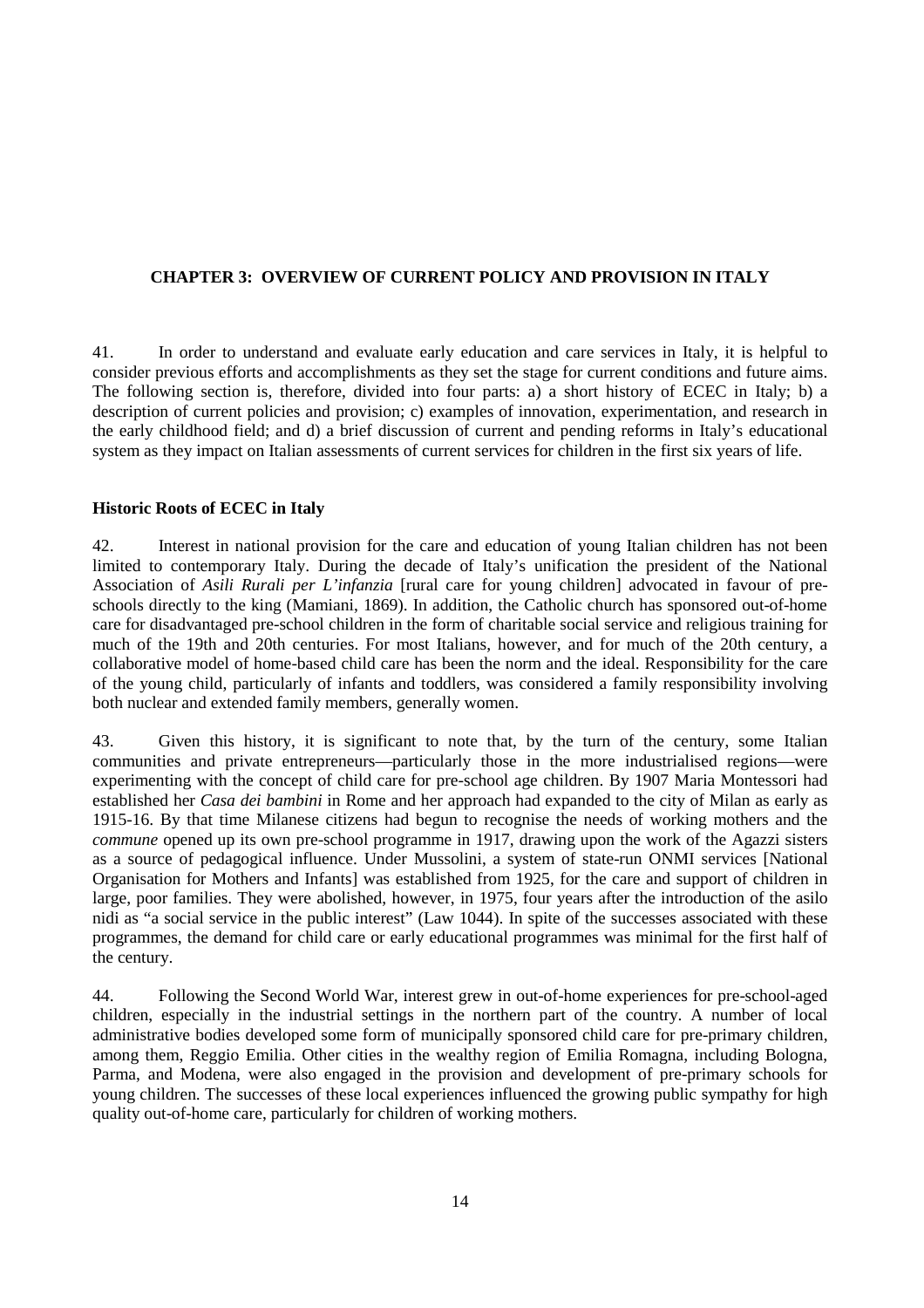## **The scuola materna for three to six-year-old children**

45. In 1968, the government passed Law 444 providing national funds for pre-primary schools and proclaiming the right of Italian children to pre-primary education. The 1968 Law marked Italy's changing cultural interpretation of ECEC as a response to children's needs and rights rather than solely as a form of assistance for working mothers. This decree not only led to the development of a state-run *scuola materna* system; it also formalised the "three-pronged" (state, communal, private) system of Italian early childhood care and education that would characterise the field up to the present time.

46. In terms of staffing, the requirements for teachers in the state *scuola materna* were simple and straightforward: young (less than 35 years old), with a vocational high school diploma from a specialised *scuola magistrale* (a three-year secondary school). Teachers were selected through an open competitive examination, that included the evaluation of other cultural and professional qualifications, e.g. diplomas, university degrees, specialisations, participation in experimental projects, etc. As national leaders in the field advocated for formal university-level training for all teachers of young children<sup>3</sup>, the vast majority of cities with communal pre-schools developed their own *concorso* [workshops followed by examination]. In general, distinctions need be made between state-run, municipal and private pre-schools, with regard to recruitment procedures and criteria.

47. As state *scuole materne* were established throughout much of Italy, a steady stream of legislation was developed to regulate and improve these services. In 1969, the Ministry enacted *Guidelines for Educational Activity* in the state s*cuola materna*, which included a strong emphasis on collaboration with parents, religious education, and play. In recognition of the implicit partnership that was beginning to develop among municipalities, private entities and the state in providing sufficient places within the *scuola materna* for all 3-6 year-old children, Law 1073, passed in 1962, allowed state contributions, under certain conditions, to the regions, provinces or other institutions of social relevance, as for example at that time, the "Cassa per il Mezzogiorno". A primary requirement was to provide meals free of charge to a number of disadvantaged children. Adherence to minimum programme standards and an acceptance of the general aims as outlined in the 1969 *Orientamenti* was also taken into account.

48. Following the policies established in numerous municipal programmes throughout Italy, Law 360 (1976) and Law 517 (1977), established the rights of handicapped children to be educated in public school settings. Also in 1977, Law 616 transferred the responsibility for construction of *scuola materna* to the regional government. This decision had unfortunate consequences for many parts of southern Italy, where massive funds were dedicated to construction projects that were never completed. Some ten years later, DPR 268 (1987) detailed some of the standards of the state *scuola materna*, including the number of hours worked by *scuole* personnel as well as the number of children per section (maximum 25).

49. As the state attempted to give direction to their *scuola materna* through these various pieces of legislation, municipal programmes in Reggio Emilia, Milan, and Pistoia were documenting their work with children and their families in ways that not only promoted professional development in their respective programmes but also served to contribute to discussions regarding the nature of *scuola dell'infanzia* at the national level as well.

50. At the close of the 20th century, Italy is close to achieving universal provision of pre-primary education, through a combination of services under different auspices, each with their own programmes, costs, availability, and goals. Attendance at a *scuola materna/scuola dell'infanzia* is now commonly accepted as the first and essential stage of the educational system and a vast majority (over 95% state-

 $\overline{a}$ 

<sup>3.</sup> To date, teachers of Italian elementary schools have also had limited post-secondary training. Pre-service teacher training at the elementary level has typically taken place in a specialised *istituto magistrale* that includes one additional year beyond high school.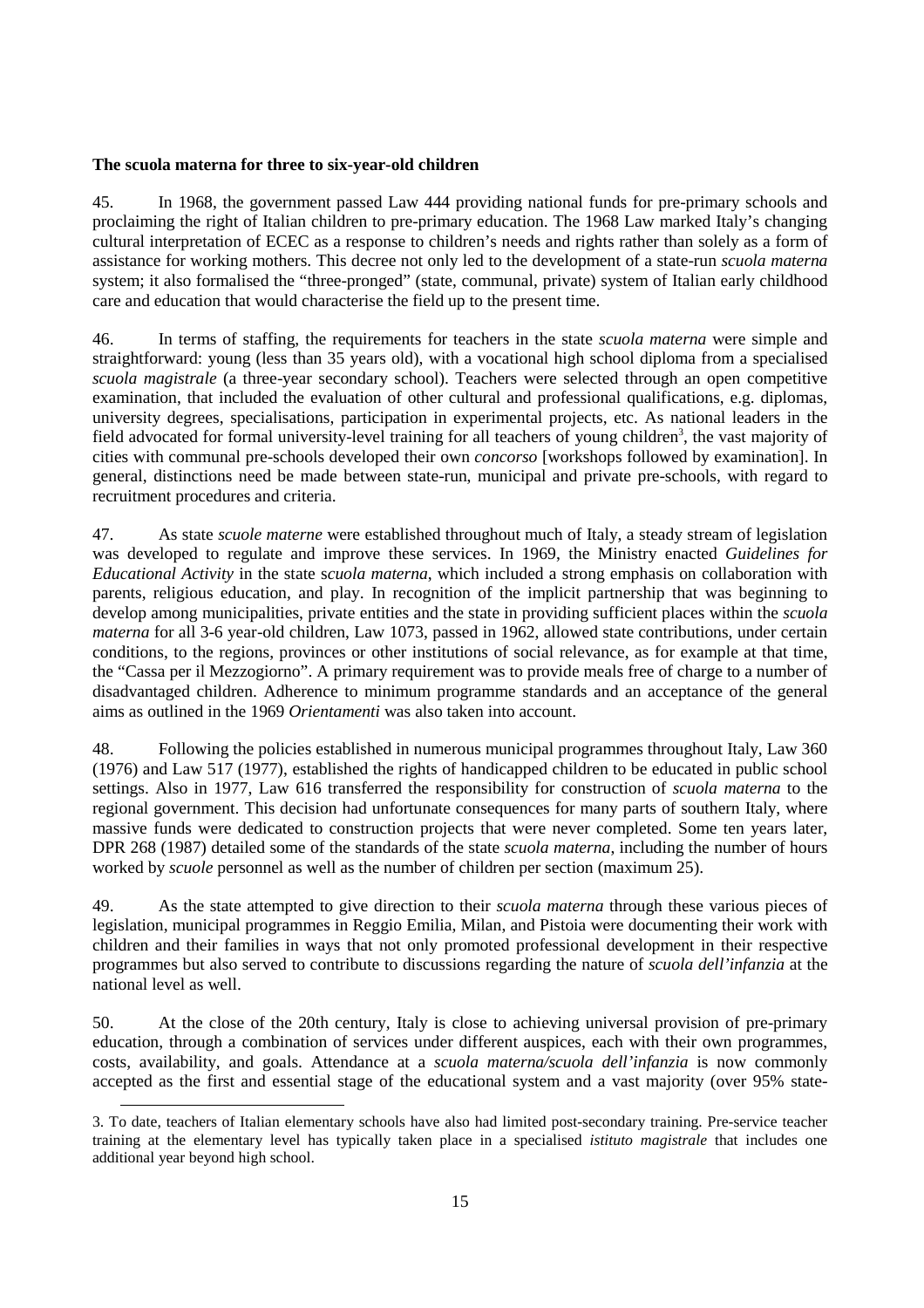wide) of Italian three-, four-, and five-year old children now attend some form of pre-primary school. The distinctions among types of pre-primary schools are variously identified, both in conversation and in the literature, as (a) public or private, (b) state or non-state, or, most commonly, (c) state, communal, or private.

| <b>Form</b>                                                           | Age of children                                                                                                           | <b>Opening hours</b>                                                                     | <b>Administrative Auspices</b>                                                                                                      |  |  |
|-----------------------------------------------------------------------|---------------------------------------------------------------------------------------------------------------------------|------------------------------------------------------------------------------------------|-------------------------------------------------------------------------------------------------------------------------------------|--|--|
| Scuola materna<br>(pre-primary school)<br>state, communal,<br>private | 3 to 6 years<br>$95 + \%$<br>national<br>(over<br>coverage<br>90% in south)                                               | 8.30 a.m. to 4.30 p.m.<br>municipal<br>but<br>and<br>private scuole often<br>open longer | Ministry of Education $(55+%)$<br>Local education authority (c. 15%)<br>Local religious authority (c. 20%)<br>Private provider (9%) |  |  |
| Asilo nido<br>(day nursery, creche)<br>communal, private              | 0 to 3 years<br>6\% to 8\% national<br>coverage - over<br>30% in the North,<br>where over 75%<br>of <i>nidi</i> are found | Flexible hours<br>9 hours daily average<br>minimum of 24 hours<br>weekly                 | Ministry of Health<br>Local social or educational authorities<br>Local religious authority<br>Private provider                      |  |  |

|  |  |  | Table 2. Child care and education services for children aged 0-6 years |  |  |  |  |  |  |
|--|--|--|------------------------------------------------------------------------|--|--|--|--|--|--|
|--|--|--|------------------------------------------------------------------------|--|--|--|--|--|--|

51. As noted in the Background Report, the distribution across these types of systems varies widely across regions. In cities with well-established municipal programmes, a minority of children attend the state pre-school. In most cities, however, a majority of children are in the state pre-schools, with most others attending private or religious schools. Because of funding shortages or changes in priority, there is tendency for municipal schools to be taken over by the state. In consequence, state provision has passed from covering 52.3% of the children in 1990 to a coverage rate of 57.6% in 1998. This trend has been observed not only in Southern Italy, but also throughout the country.

#### *Administrative responsibility for the scuola materna*

52. At the national level, all pre-primary schools are under the responsibility of the Ministry of Education. Yet, the organisational systems associated with the three systems vary. In the state *scuola materna*, national laws are expected to be implemented by a three-tiered hierarchy of authority and responsibility, beginning with the director of the school or schools (many are responsible for more than one). While directors ostensibly report to a *provviditore* or superintendent, the organisational and pedagogical quality of the programme is monitored in fact by the state inspector, who may be assigned to as many as 50 or more schools.

53. Municipal programmes have typically developed their own system of administration, depending on the size of the city. In a large city like Milan, for example, *dirigenti* [managers] supervise a group municipal *scuole materne*. These *dirigenti* report to a head administrator [*assistente di settore*] for one of the 20 zones within the municipal system, who in turn reports to the *assessore* [local minister]. Reggio Emilia, a much smaller city, has a team of *pedagogisti* who report directly to the *assessore*. While only a few *dirigenti* in Milan are responsible for both *scuola materna* and *nidi*, in Reggio Emilia it is the norm for the *pedagogista* to work across the full age span 0-6.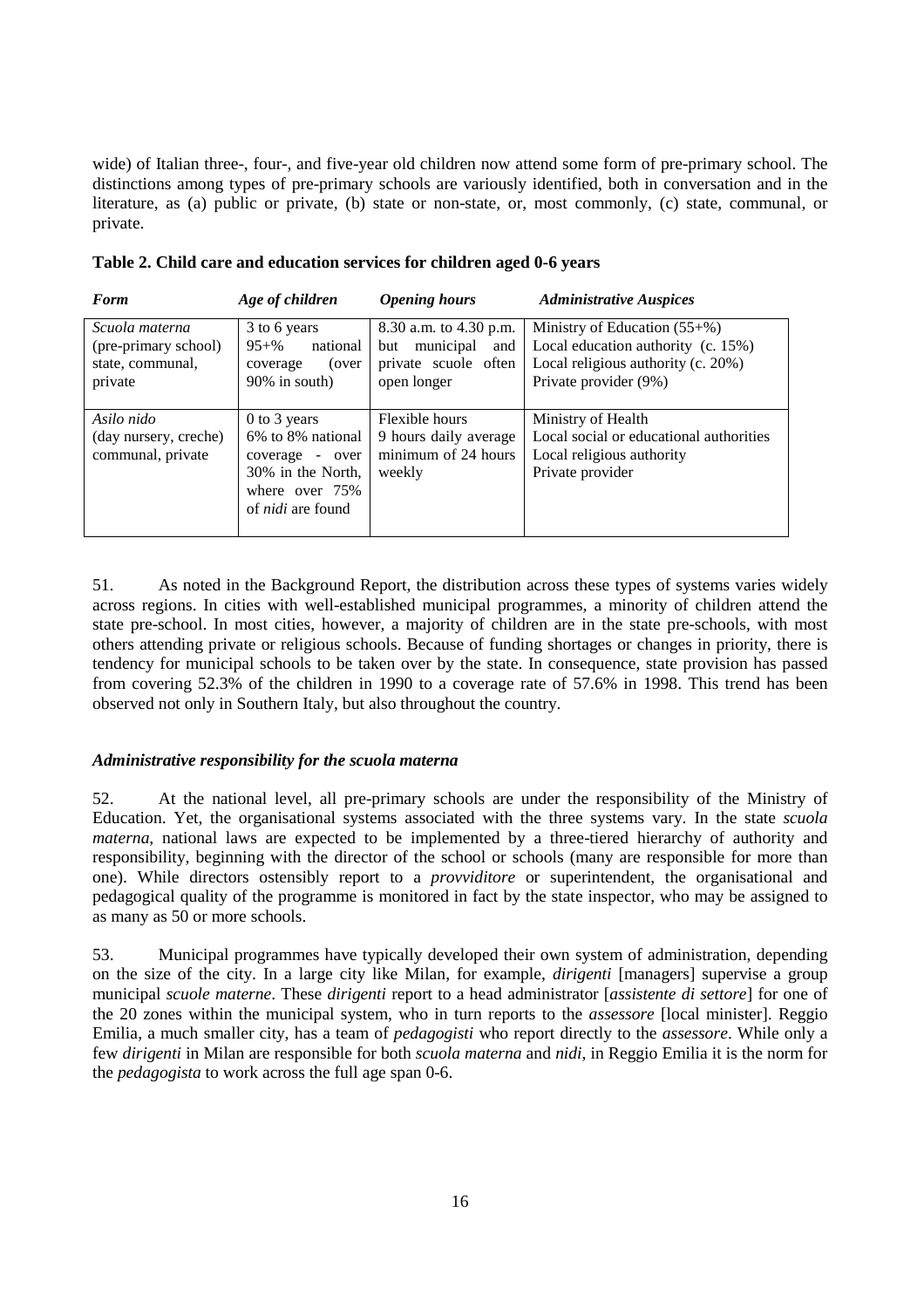#### *Programme content in the scuola materna*

54. Following twenty years of experimentation and innovation in some regions, and several years of negotiation between representatives of the state, church and communal early childhood programmes, longawaited new *Orientamenti* or guidelines for state pre-primary schools were distributed in 1991. The guidelines focus on: (a) social relationships and experiences as they contribute to the child's emotional well-being and intellectual growth; (b) the value of a pre-primary school experience as a friendly transition to the more formal elementary school; and (c) the critical importance of home-school relations. The guidelines were written in the hope that organisational and pedagogical characteristics would flow from them, with teachers making decisions about the particular processes that reflect the general principles. National goals were also addressed in these guidelines, including those of improving accessibility, utilisation, and home-school communications. Such a collaborative relationship was described as essential to satisfying the needs of the child, the family, the school, and the larger community.

55. Educational continuity has been mandated for all compulsory education in Italy since the passage of Law 148 (1990) which makes specific reference to the role of curriculum co-ordination in the final year of the scuola materna and the first years of the elementary school. Later, in a ministerial circular (*Circolare ministeriale n. 339*), the Ministry of Education expanded on the theme of educational continuity and emphasised the need for effective communication with families, who are seen as essential sources of knowledge about the young child. For children coming from diverse cultures and for those with handicaps or other disadvantages, the circular emphasised the importance of a "rapport of exchange and communication with the families and the community." Further, it called for collaborative relationships between the school, the family, and such local institutions as the health and sanitation departments.

#### *Staffing in the scuola materna*

56. Two laws have been enacted with the aim of raising the qualifications for pre-school and elementary teachers to university level (June, 1997 & July 1998). Up to 1992, the training of pre-school teachers had taken place largely in Catholic training institutes, *scuole magistrali*, recognised by the state, and in eight small state institutes. In both, teacher training has been largely didactic and pitched at a midsecondary school level. The recent legislation requires new teachers in a *scuola materna* or *elementare* to have completed a university-level degree. Hopes for improved quality as well as greater continuity, as outlined in the most general of terms in the 1991 *Orientamenti*, are clearly part of the rationale behind this new requirement. Beginning, therefore, in the Fall of 1998, public and private universities throughout Italy began admitting students to degree programmes that were still in the process of being developed. In terms of in-service opportunities, municipalities design their own professional development agenda for communal schools, while professional development opportunities for teachers in state *scuola materna* are at the initiative of the head teacher/director or state inspector.

#### *Funding and costs in the scuola materna*

57. The Background Report outlines the distribution of costs associated with running *scuola materna* services and describes the typical fees paid for by families. Some of this information is worth repeating here as it contributes to an understanding of issues of access and affordability for parents and of resources for individual schools. Teachers' salaries (equivalent to those of teachers in primary schools), children's play equipment, and educational materials are financed by the municipality for the communal *scuole materne* and by the state for the *scuole materne statali*. The municipality, however, is expected to provide the building, maintain the premises and furnishings, and pay the salaries of all auxiliary personnel in both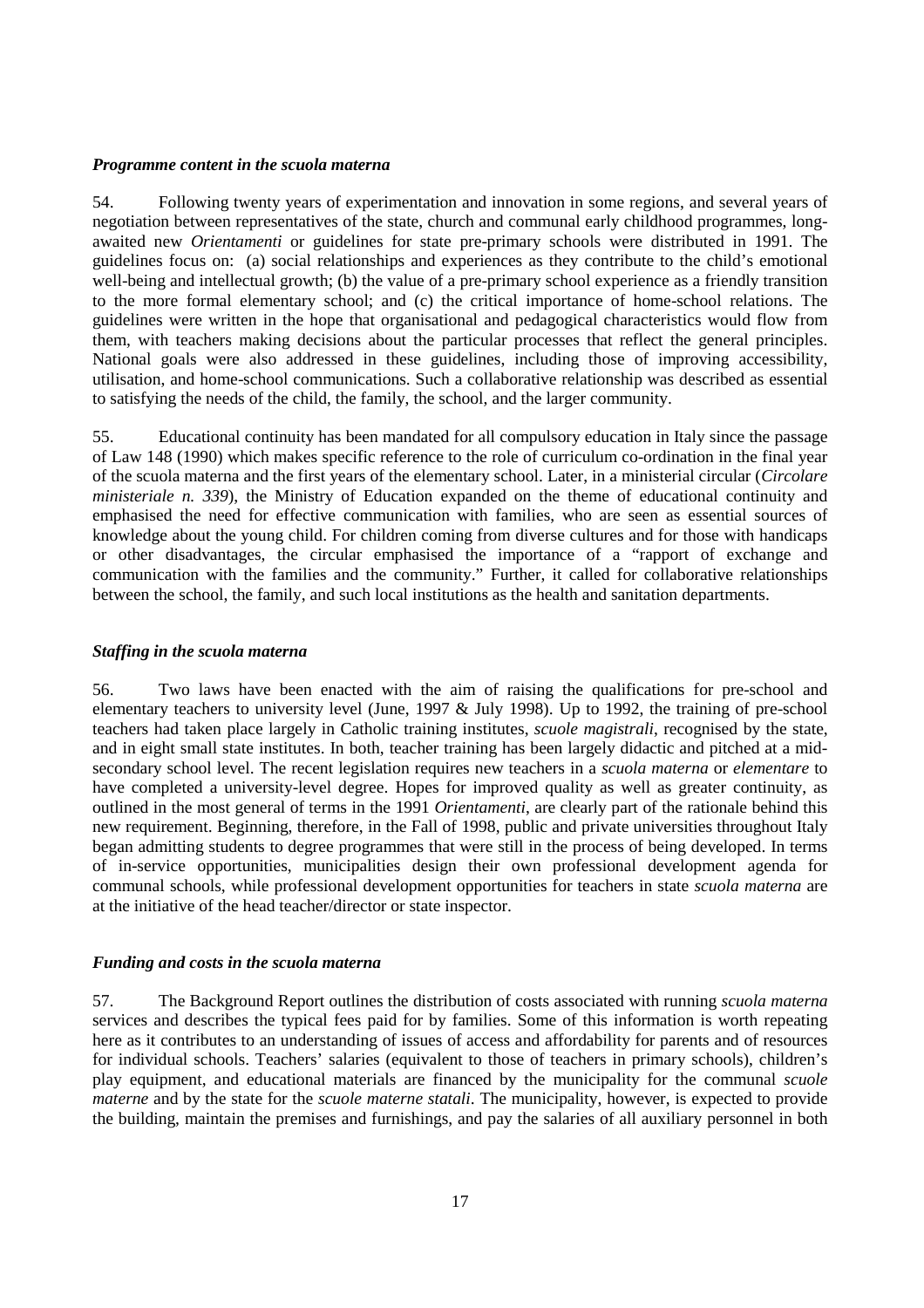the municipal and the state system. State subsidies may also be directed at both municipal and private schools, depending on resources and need.

58. Reflecting the separate nature of the funding sources, parent fees for the *scuola materna* can vary according to system and location. The average fees paid to attend public (state and municipal) *scuola materna* are low, based in general on costs of children's meals. Fees in the church pre-primary schools are also generally modest; but high fees can be charged by private *scuole materne*. In 1998-99, fees for parents of children attending a private Montessori pre-school in Rome were as high as 800,000 lire per month, while the city of Pistoia charged a flat rate of 130,000 lire per month for full-time enrolment in a municipal *scuola*, plus an additional yearly fee for transportation by bus. A majority of municipal, provincial, and regional programmes have a sliding fee scale to cover their costs, but even that varies as a function of the city's policies and economic circumstances.

#### **The asilo nido for children from birth to three years**

59. Three years after the law proclaiming children's rights to a pre-primary education, Law 1044 (1971) announced the state's intent to support child care services for infants and toddlers of working mothers in the form of *asili nido* [infant-toddler centres]. In the same month, Parliament passed the parental leave law (Law 1204). The parental leave law served two purposes: they enabled thousands of Italian women to maintain their positions in the world of work while participating in the care of their infants, either by staying home for the first year or sharing in the care provided by other extended family members. They also reduced the perceived need for full-time child care for infants, which was rapidly increasing during this period.

60. In contrast to Law 444's principle of universal provision for the *scuola materna*, the aims of the *asilo nido* law were much more modest, reflecting the anticipated costs of providing such services, despite the rapidly increasing demand for child care for children under the age of three. Described as an "individual service on demand," the perception that children's experiences within the *nido* would be more custodial than educationally focused was reflected in the use of the term *puericultrice* [care givers] for *nido* personnel in contrast to that of *insegnante* [teachers] for the *scuola materna*. The financial support for *nidi* was tied directly to the demand at the regional level, with annual increments from the Ministry of Health to be distributed to the regions in anticipated allocations through 1976, for the construction and opening of at least 3,800 *nidi*.

61. In the decades since the passage of Law 1044, relatively few national laws have addressed the conditions and aims of the *asilo nido*, in contrast to those for the *scuola materna.* For the most part, laws governing services for the youngest children have been developed and implemented at the regional and local levels. In the absence of national policies or training on the nature and potential of early care in the child's development, the *asilo nido* has served as a reference for research and experimentation.

62. In part because of the relatively small numbers of *nidi* that have operated in Italy and because accurate counts have not been a priority of the Ministry of Health, it is difficult to describe the evolution and current status of the Italian *nidi* (as was also noted in the Background Report). Based on regional surveys and locally generated data (some of which was provided to members of the review team), it is clear that availability varies tremendously, currently ranging from services for 30% or more of the 0-3 population in some parts of Emilia Romagna and Tuscany to few or no services in parts of Southern Italy. Centres are jointly funded through state, regional authorities and municipal authorities, with parents contributing the remaining percentage (36% on average) of costs.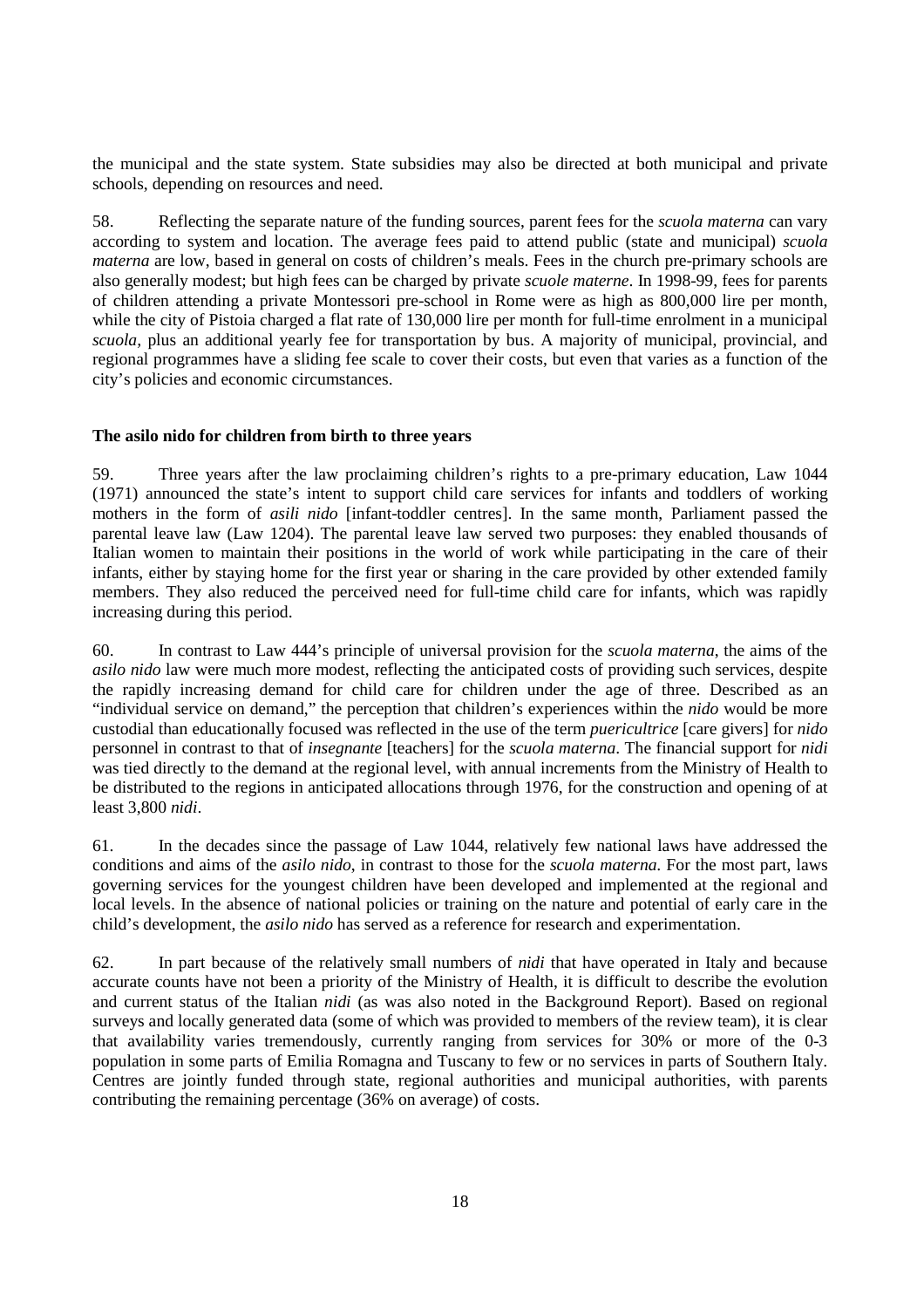63. Responsibility for the *asilo nido* service fall under the administrative auspices of the Ministries of Health, but real responsibility lies at the regional and municipal levels. A proposal under consideration, suggests a shift of responsibility toward the Ministry of Education, while retaining a decentralised organisational system. A major reason for this proposal is that there is no equivalent to the *Orientamenti* or other national guidelines, which would strongly promote child development in the *nidi*. Staff must rely on guidelines and directives, where they exist, from various municipal and regional projects. There are some exemplary regions (e.g., Lombardia, Tuscany, Emilia Romagna, Umbria and Veneto) and municipalities (e.g., Reggio Emilia, Milano, and Pistoia) serving this age group. Outside these regions, however, there are insufficient resources available to improve infant-toddler services, although strong initiatives in Rome, Palermo and other municipalities are beginning to develop.

64. Although reliable data is lacking, it seems that the vast majority of the out-of-home programmes for infants and toddlers are community-based, many of them in the same northern cities that also played a leadership role in establishing communal pre-primary programmes. In northern Italy, industry-supported child care is not uncommon. In economically disadvantaged areas, as well as in Trentino, many private programmes—often for two-year olds*—*are run by the Catholic *scuole materne*. Flexibility about entry age and operating hours allows many private centres to remain in competition with the free-of-charge, state pre-schools. In many cities, communal administrators contract with private *nidi* to serve the growing number of infants and toddlers who would otherwise remain on waiting lists. However, in spite of waiting lists and in contrast to the growth in funding for *scuola materna*, there has been a marked decrease over the last years in the number of *nidi*. With the exception of some regions such as Emilia Romagna, the regions have reduced rather than increased expenditures for infant-toddler services.

## *Staffing in the asilo nido*

65. While the language describing the *nido* professional was changed to that of *educatrice*, by DPR 268 (1987), requirements for personnel are few. Staff must complete one of several diplomas in secondary or vocational school associated with the study of child care and/or child development. DPR 268 defined working conditions for *nido* personnel and provided some criteria on which to base children's care (e.g., class size). Maximum group size is 10, and children are generally grouped according to age: 3-12 months, 12-18 months, 18-24 months and 24-36 months. One member of staff is responsible for five to seven children. Six hours daily are spent with the children and a further six hours per week are allocated for planning, preparation, co-operation with parents and in-service training (Oberhuemer and Ulich, 1997).

#### *Costs to parents of the asilo nido*

66. In spite of the intention of Law 1044 to provide national funds to regions seeking to develop infant-toddler services, financial supports for *asili nido* are almost entirely dependent on regional wealth and municipal priorities, with the resulting fees for families typically much higher than those paid for children in the *scuola materna*. Generally, fees for infants and toddlers in private *nidi* are higher than those of communal programmes, although the private *nidi* can offer parents longer and more flexible hours. However, private *nidi* are not compelled to provide the same range of services as have come to be expected from municipally-based programmes. For example, the previously mentioned Montessori school in Rome charges the same monthly rate (800,000 It. Lire) as does a small private *nido* in Milano for full time care; the Montessori programme, however, does not offer services for children in the first year of life. Churchsponsored programmes for infants are rare, although, as mentioned above, some programmes for toddlers are included in church *scuola materna*. Those that provide services for two-year-olds rely on the volunteer time of nuns and increased class sizes to charge fees that are not significantly higher than those charged for communal services. Reflecting the various priorities (and economies) of municipalities, minimum fees of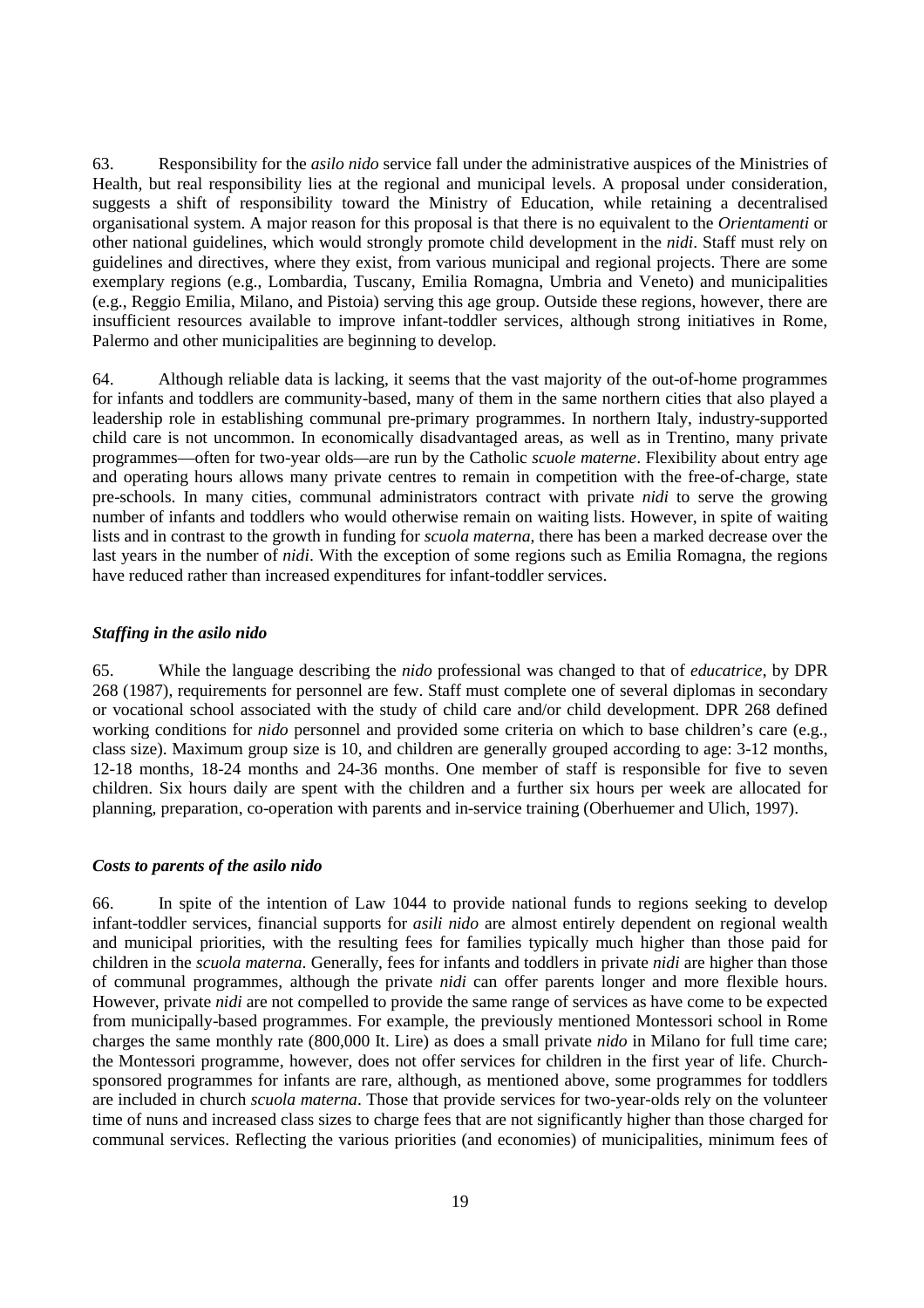municipal *nidi* range from a low of 30,000 It. Lire per month in Palermo to a potential high of 1,500,000 per month in Varese.

## **Innovations, experimentation, and research**

67. While all pre-primary schools are under the aegis of the Minister of Education, the reality is that the national government has demonstrated a high degree of flexibility in allowing local programmes to set their own criteria for admission, to develop their own examinations and teacher development strategies, as well as their own pedagogical orientations. This autonomy has led to highly regarded innovative programmes in some settings and much-less favourably perceived interpretations in others. In contrast to the visibility associated with communal and state initiatives in the *scuola dell'infanzia*, individuals working directly with the *nido* capitalised on their relative independence to experiment in developing programmes that would be successful within their respective communities.

68. While the number of regional and local initiatives, innovations and experiments that have taken place are far too many to enumerate in this report, the regions of Lombardia, Emilia Romagna, and Tuscany have contributed substantially to the advanced programmes that many now associate with Italian early care and education. Three of the cities visited by the review team—Milano, Reggio Emilia, and Pistoia—have developed quality services for young children and their families that highlight the potential for creative innovation and the value of local interpretation within the Italian culture. In each case, these efforts have focused on the needs and potentials of children from birth to six and their families (see Box 1).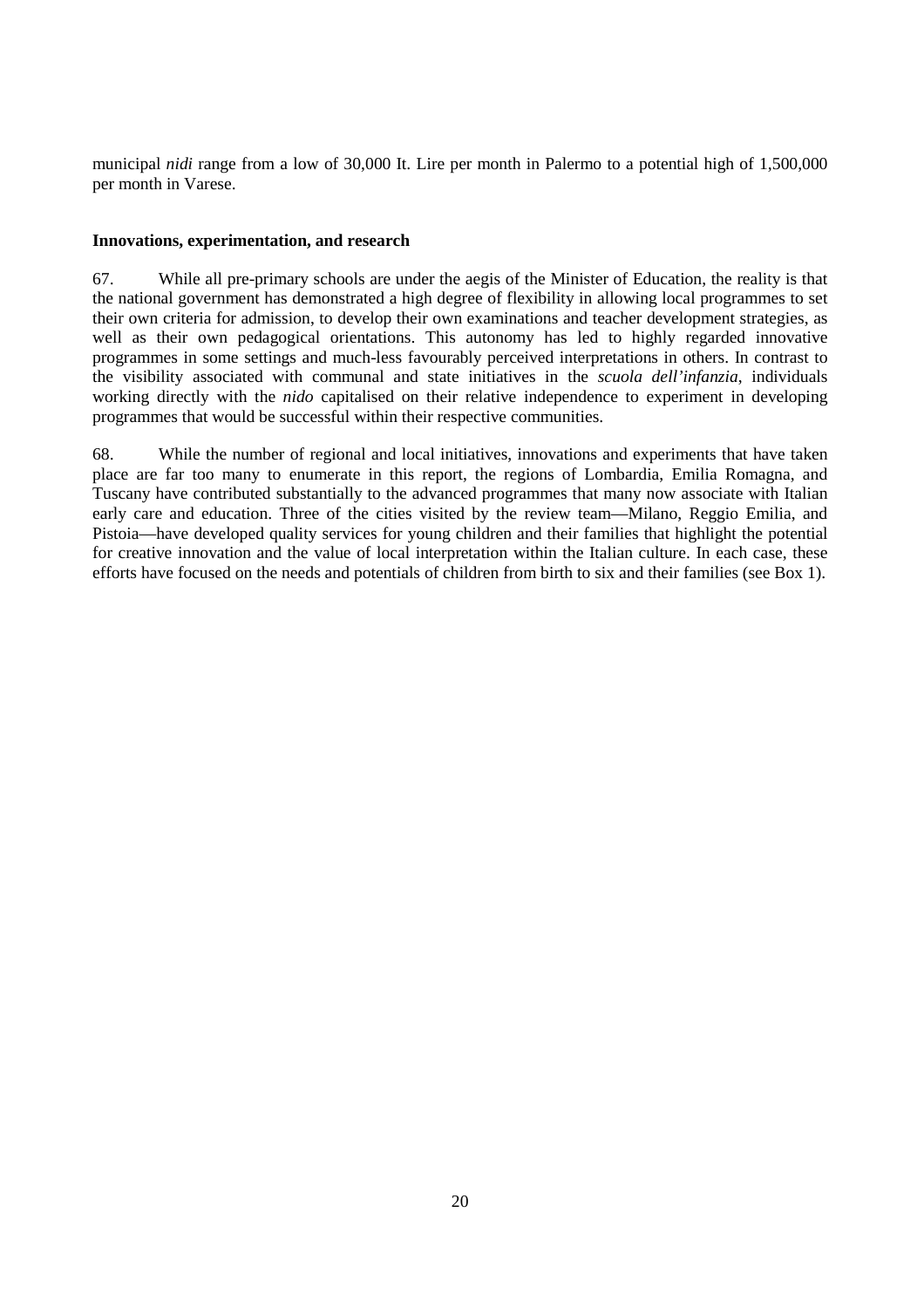#### **Box 1: Routes to Excellence**

**Reggio Emilia:** The most widely known, innovative programme for young children in Italy is the municipal programme of Reggio Emilia, established well in advance of the 1968 law. By the early 1970's, Reggio Emilia's approach to early child care and education had become the subject of much international interest, particularly in northern Europe. Among those features that make Reggio Emilia unique in Italy is its incorporation of educational services for children 0-6 years within the same administrative structure. The pedagogical dimensions of what is now referred to as "the Reggio Emilia approach"<sup>4</sup> include an emphasis on children's multiple symbolic languages, the use of long-term projects as contexts for children's learning and teacher research, and careful attention to the role of the environment as it supports relationships among the three protagonists—teacher, parent, child. Many aspects of this work—including the Reggio approach to continuous assessment and documentation and its well-developed strategies for teacher development and parental participation—are relevant to national reform aims.

*Communal responsibility* - The longevity of the Reggio Emilia innovation can be explained partially by the inspired leadership of its late founder, Loris Malaguzzi, and the high level of quality sustained in the schools by their dedicated staff, many of whom are among the original programme developers. Underpinning the pedagogical excellence of the centres, however, is the commitment of the Reggio Emilia municipality to education. A motto of the city for many years has been "Investment in children is a productive investment". As much as 40% of the municipal budget is allocated to education. Both stable funding and excellent home-school relationships attest to the high level of civic engagement regarding the provision of services to young children. The sustained commitment to parent and citizen participation reflects the philosophy behind the city's schools as "a system of relations."

*The hundred languages of children* – In the Reggio approach, young children are encouraged to explore their understandings of their experiences through different modes of expression considered natural to them, "the hundred languages of children": words, mime, movement, drawing, painting, constructions, sculpture, shadow play, mirror play, drama and music. Elaborate levels are reached by Reggio Emilian children in these expressive efforts (both in their discussions as well as other forms of symbolic representation, particularly the graphic arts), which in turn are documented by the pedagogical staff and the children themselves. Small groups of children work together—often with an adult—all around the educational setting, which has been organised so as to facilitate social, cognitive, verbal and symbolic constructions.

*Educational projects* - Schools in Reggio Emilia seek to provide a nurturing social and learning environment in which the child's curiosity and desire to communicate is encouraged. The school community—municipality, teachers, *pedagogistas*, staff, parents and Advisory Council—regularly deliberate on their educational objectives for the schools, but the programme of each year is elaborated by children and teachers based on particular interests, concerns, and opportunities. From their experience and knowledge of children, the teaching staff will formulate what many describe as an "emergent curriculum" that follow the interests of children. Thus, Reggio Emilia *progettazione* are hypothesised projects characterised by a wide array of educational resources and objectives that are flexible and adapted to the particular needs and desires of each group of children. While it is often the children who lead and learn to propose, teachers assume the responsibility to sustain the cognitive and social dynamics of the group while they are in progress, and to provide at all moments suitable learning resources for the children. These resources include not only the space and materials for learning, but also the organisation of situations and occasions, including the participation of families. The teacher has the responsibility of establishing a genuine personal and pedagogical relationship with each child in addition to documenting the efforts of the project group.

*Documentation* - Documentation refers to the recording the children's project experience in words, drawings, photos, videos, etc. The process as well as the final product of each project is recorded, incorporating the ideas of the children, their memories and feelings and teachers' observations of the dynamics of children's explorations and social engagements. Documentation serves three key functions. 1) to provide children with a concrete and visible memory of what they have said and done, using images and words to serve as a jumping off point to explore previous understandings and to co-construct revisited understandings of the topics investigated. Children become even more interested, curious, and confident as they contemplate the meaning of what they have achieved; 2) to give the educators an insight into the children's understanding and misunderstandings of everyday institutions, objects and events, and is thus a tool for research and a key to continuous improvement and renewal; 3) to provide parents and the

 $\overline{a}$ 

<sup>4.</sup> For additional information, see Edwards et al. (1998).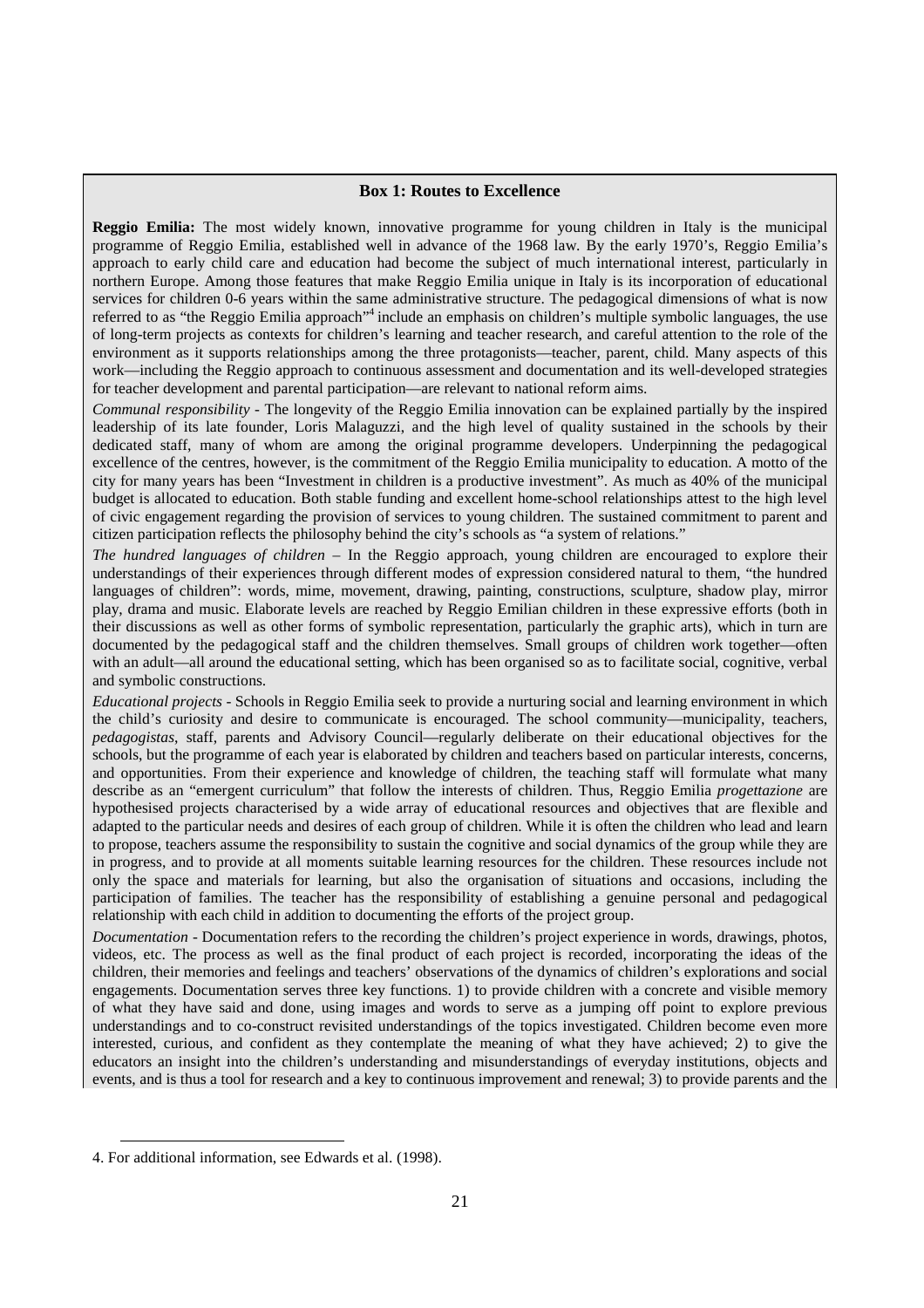public with detailed information about what happens in the schools as a means of eliciting their reactions and support. In turn, children learn that their parents feel at home in the school, at ease with the teachers.

#### **Routes to Excellence (continued)**

**Pistoia**: Although both cities have a well-established tradition of quality early childhood services for children in the 0-3 and 3-6 age range, Pistoia provides an interesting contrast to Reggio Emilia. Long interested in the relationship between the needs of young children and the community as a whole, the city has now expanded provision beyond the *scuola dell'infanzia* and *asili nido* to include a network of psycho-educational services. In 1987, the municipal government initiated this system of services in the form of special places for children with and without their parents as a part of a larger set of resources and services for children of all ages. A major rationale for the resulting *area bambini* [children's centres] is to provide a form of child and family support for those families not in need of full-time child care. Grandparents and parents can attend various enrichment activities with and without their young children, such that the centres serve as a form of community meeting place for adults as well as a source of play and experimentation for children. Researchers in Pistoia have focused on spatial and environmental influences on infants and toddlers and on fostering early child-child interaction. These children's centres also serve as after-school environments for school-age children and educational resource centres for teachers of the city's elementary schools and the state and municipal *scuole materne*.

**Milano**: Yet another form of *nuove tipologie* [new typology services] can be found in Milano. Milano's first *Tempo per la famiglia* [Time for the Family] was opened in 1986, and the city now has 12 such family-child centres*.* Distinct in purpose from that of the *nido*, the *Tempo per la famiglia* was designed as a flexible and informal service revolving around the needs of families with children three years and under, offering both children and their parents a caring environment that supports social experiences as well as learning opportunities. These municipal services were developed for several purposes particular to the changing demographics of Milan. As an alternative to the traditional *nido*, it includes the provision of a space where parents and professionals can interact around the care and development of the young child. Another equally important goal in Milano is that of connecting families of young children with one another, particularly those whose parents are young, culturally or linguistically diverse and/or socially isolated. Like Pistoia's *area bambini*, Milano's system of *Tempo per la famiglia* represent only one type of service in addition to the municipally supported *asilo nido* and *scuola materna*. Innovations have also taken place in Milano's system of *scuola materna* and the *asilo nido*, some of which are as simple as the decision to not use substitute teachers, but to hire an additional teacher for each school to cover other teachers' absences.

69. In addition to innovations that are associated with typologies of programmes at the local or institutional level, numerous research and experimentation projects have take place over the past 20 years regarding the developmental needs and potentials of very young children and their parents. A majority of this research has taken place within the context of local and regional early childhood programmes. Reggio Emilia, for example, has long considered its particular approach to curriculum a form of action research. Teachers work collaboratively with one another and with their *pedagogista* to hypothesise, experiment, and debate the significance of their observations of and experiences with young children. In Pistoia, staff have worked closely with the researchers at the Consiglio Nazionale delle Ricerche (CNR) in Rome to study the influences of space and environment on infants and toddlers, and early child-child interactions.

70. In other settings, much of this research has been carried out with support from scholars at Italy's state universities. One such area of research that is particularly noteworthy is directed at the possible traumatic effects of separating the child from family members and the home. This collaborative action research has been organised inside *asili nido* and *scuole dell'infanzia* using attachment theory as a lens through which to examine and facilitate mother-child-teacher relations during the transition (*l'inserimento)*  from the home to out-of-home care. Based on this research, many of Italy's regional and local policies now mandate provisions to assist the child and the family during the delicate *inserimento* process. Diverse interpretations range from inviting parents to accompany the child during his or her initial transition into out-of-home care to having the parent stay with the child in the centre for as long as it takes for both to feel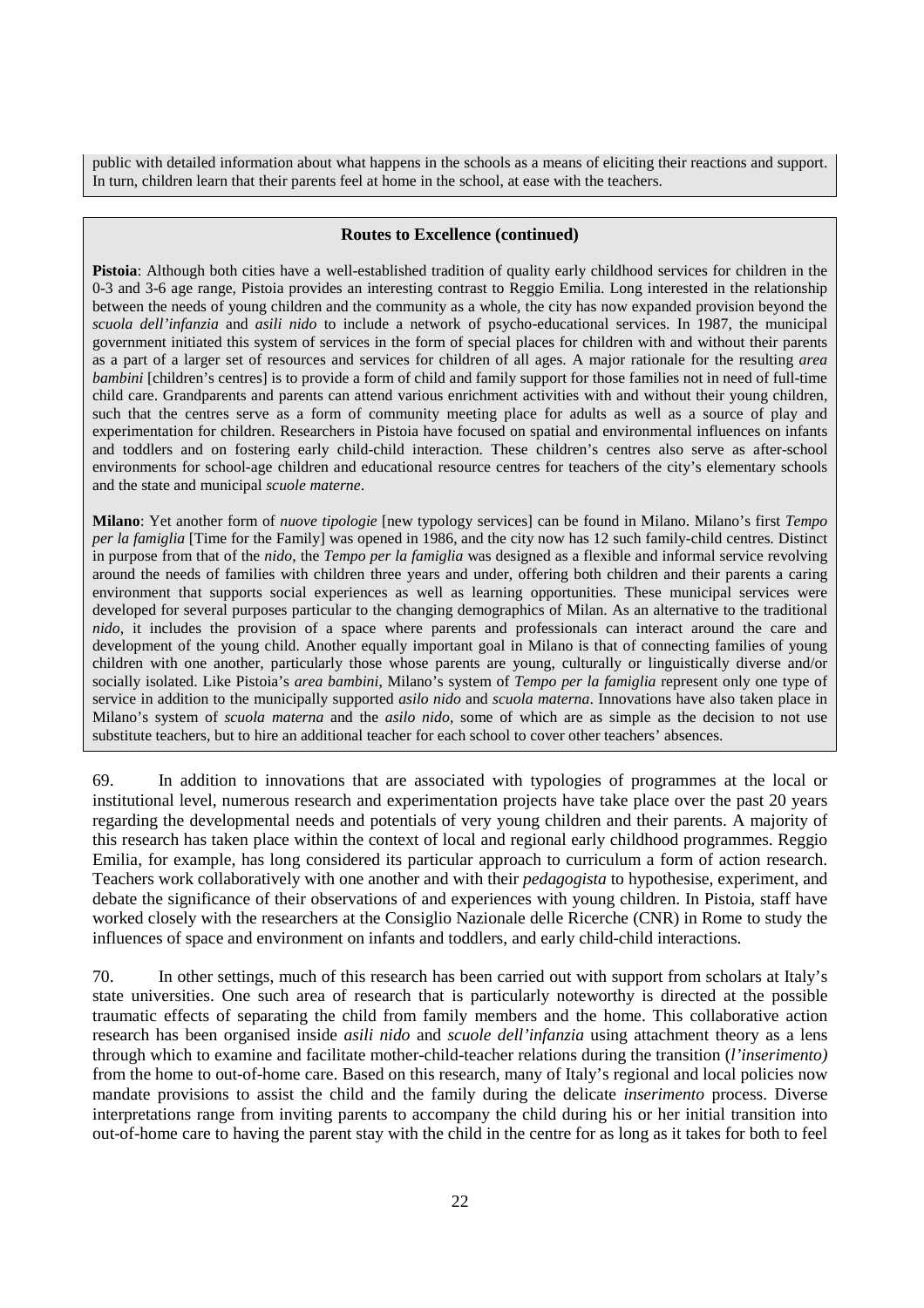at ease in the new setting. These practices, in turn, have contributed to the establishment of labour laws as well as to regional and local policies providing for parental leave for this first out-of-home experience.

71. State *scuole materne* have also been encouraged to experiment with new interpretations of school organisation and curriculum methodologies, in part as a first step toward the new autonomy that schools will have beginning in 2000. The ASCANIO project (Co-ordinated Experimental Activities Introducing New Organisational Trends) grew out of two recent Ministerial documents (the latest one was issued in 1998) and was intended to interpret, through experimentation with diverse organisational and teaching strategies, the educational aims outlined in the purposefully general *Orientamenti*.

72. An even more recent initiative supported by the national government has involved a number of municipal programmes already heavily invested in research and innovation. These communities and their municipal programme administrators have developed partnerships of exchange with communities in Italy's impoverished south with the general aim of sharing knowledge and experiences related to the improved provision of services for young children. A more specific aim is to determine the extent to which programmes and practices developed in one context are applicable, feasible, and useful in another particularly when that other context is characterised by different traditions and socio-economic conditions. The review team had an opportunity to meet with representatives of two of these partnerships, one involving Reggio Emilia and its "twin" city Naples and the other involving Palermo and Pistoia.5

73. Within each of these projects, a growing interest in the role of assessment and evaluation has been expressed. The ASCANIO project is based on the premise that schools will assess the results of their experimental projects against national standards, even though, at present, there is no such system or tool of evaluation that has been agreed upon. The topic of evaluation, in fact, has been the focus of various regional and municipal programmes, particularly those that serve infants and toddlers. Some programmes, (e.g. in Emilia-Romagna and Umbria) have drawn upon evaluation instruments developed for use in other cultural settings (the two most frequently mentioned have been developed in the USA). In some cities (e.g. in Umbria, Trento and Pavia), teachers and experts, including university researchers, are experimenting with the development of their own tools and strategies for assessing the quality and consequences of services. Many of these initiatives are being closely watched by a recently established agency charged by the Ministry of Education to develop a National Service for Quality in Education.

74. In 1980, Loris Malaguzzi took the initiative to invite teachers, administrators, and university professors to join together in the formation of a *Gruppo di Lavoro e di studio sugli Asili Nido* [Working Group of the Asili Nido]. Within a very short period of time this group came to serve as a critical resource and reference point for the "promotion of a culture of childhood and for research and experimentation" in the services provided for young children. The regional and national experts associated with the *Gruppo di Lavoro* have supported, debated, and participated in many of these innovative efforts. Now known as the *Gruppo di lavoro e di studio nidi e infanzia* [Working Group of Nidi and Early Childhood], the group with many of the original members<sup>6</sup>—has continued to play a major role in influencing both policy and practices. More recently, many of these same local, regional, and university experts have been instrumental in the development and the details of some of Italy's current educational reform initiatives.

<sup>5.</sup> These "twinning" initiatives will be discussed further in the section to follow on educational reforms.

<sup>6.</sup> Loris Malaguzzi, founder of the group, died in 1994.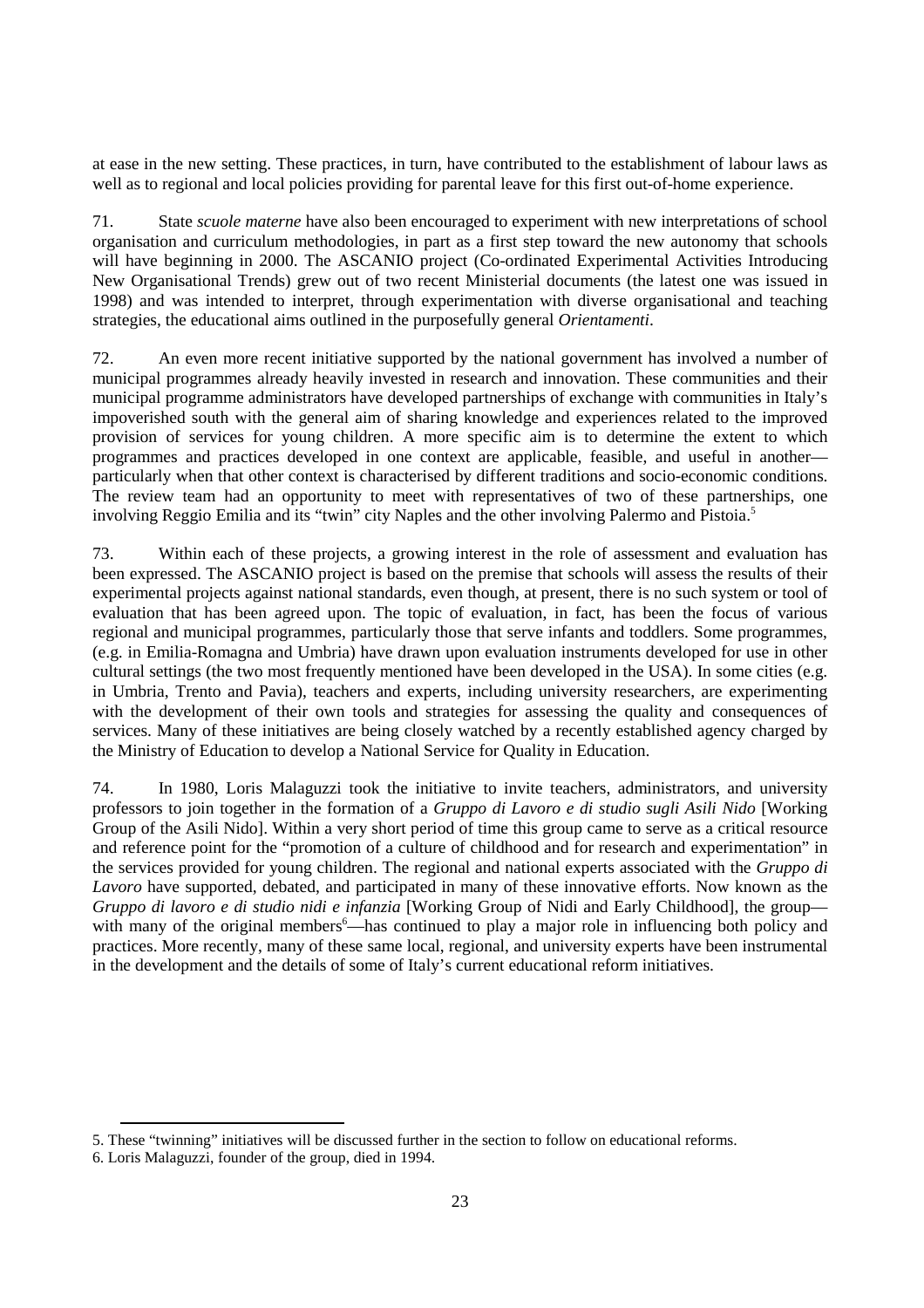## **Current and Pending Reforms Pertaining to the ECEC Sector**

75. As a result of several decades of advocacy as well as the initiatives and efforts of the current national government, early childhood education and care is receiving an unprecedented degree of attention at different levels of Italy's national and local systems of government. Moreover, after years of debate between the church, the regions, their muncipality, and the state, representatives of each are moving to a more collaborative stance on behalf of young children. In each city that the review team visited, informants acknowledged the dynamism of current policy context for ECEC provision. Indeed, several of the following laws or proposed reforms were debated and modified during, and subsequent to, the review team's two week visit.

76. Motivation for the current and pending educational reforms in Italy comes from two sets of concerns: those associated with the young Italian child and her family and those related to the needs and potentials of the Italian society as a whole, as part of a lifelong learning agenda. In addition to the reform of university training for early childhood teachers described earlier, the following laws and proposals related to educational reform—and more broadly to children's well-being—were central to the review team's assessments of ECEC in Italy:

- *Decreto Legge* 451 (1997) Conceptually linked to the United Nations Commission on the Rights of the Child, the law calls for a parliamentary commission to study and evaluate Italy's current system of services for children, and a National Observatory for Childhood that would consist of experts representing a wide range of social and educational services. This law also calls for a National Centre of Documentation and Analysis for Early Childhood as a means of supporting the work of both the commission and the observatory. Aims of this consortium of experts are many, among them to establish a normative base and financial support as a means of documenting, analysing, and coordinating social policies related to the period of early childhood. Other goals are to serve as a means through which technical-scientific knowledge can be made accessible to policy makers; and to enhance national discussions in a manner that will contribute to concrete actions on behalf of young children.
- *Law 59* (1997) or "Law Bassanini" is one of several new laws delegating authority to regional and local authorities, and guarantees institutional autonomy in all forms of public administration, including education. In the spirit of Law 59, the Minister of Public Instruction signed the *Decreto sull'Autonomia Scolastica* [Decree of Scholastic Autonomy] granting all scholastic institutions, "the first experiences of autonomy." Prior to this law, the control over all state *scuola materna*, elementary, and secondary schools was centralised and directives came from Rome. Without negating the pedagogical principles contained in the 1991 *Orientamenti*, this new law, which is to be fully implemented in the fall of 2000, gives individual state *scuola materna* increased decision-making authority and responsibility over such aspects as organisation, curriculum projects, experimentation and research. Some key areas would remain under state control (e.g., personnel recruitment, criteria, and employment).
- *Disegno di legge* 2741 This proposed law falls under the rubric of the Ministry of Education's lifelong learning agenda. The principle aim of the proposal is to legislate parity among the diverse bureaucracies that currently provide educational services in Italy. Within this proposed draft, the perceived success of Italy's three-pronged approach to the *quasi*-universal *scuola materna* is used to illustrate successful collaboration and cost sharing among state, local, and private authorities. The proposed bill advocates for citizens' right to study and learn regardless of their preferred educational choice, and specifies the period of early childhood as the place to begin acting upon this principle. This proposed law specifies the need to maintain coherence with generally accepted guidelines and standards of quality related to successful teaching and learning. The proposal also makes reference to constitutional precepts that guarantee the parity of scholastic treatment; the provision of economic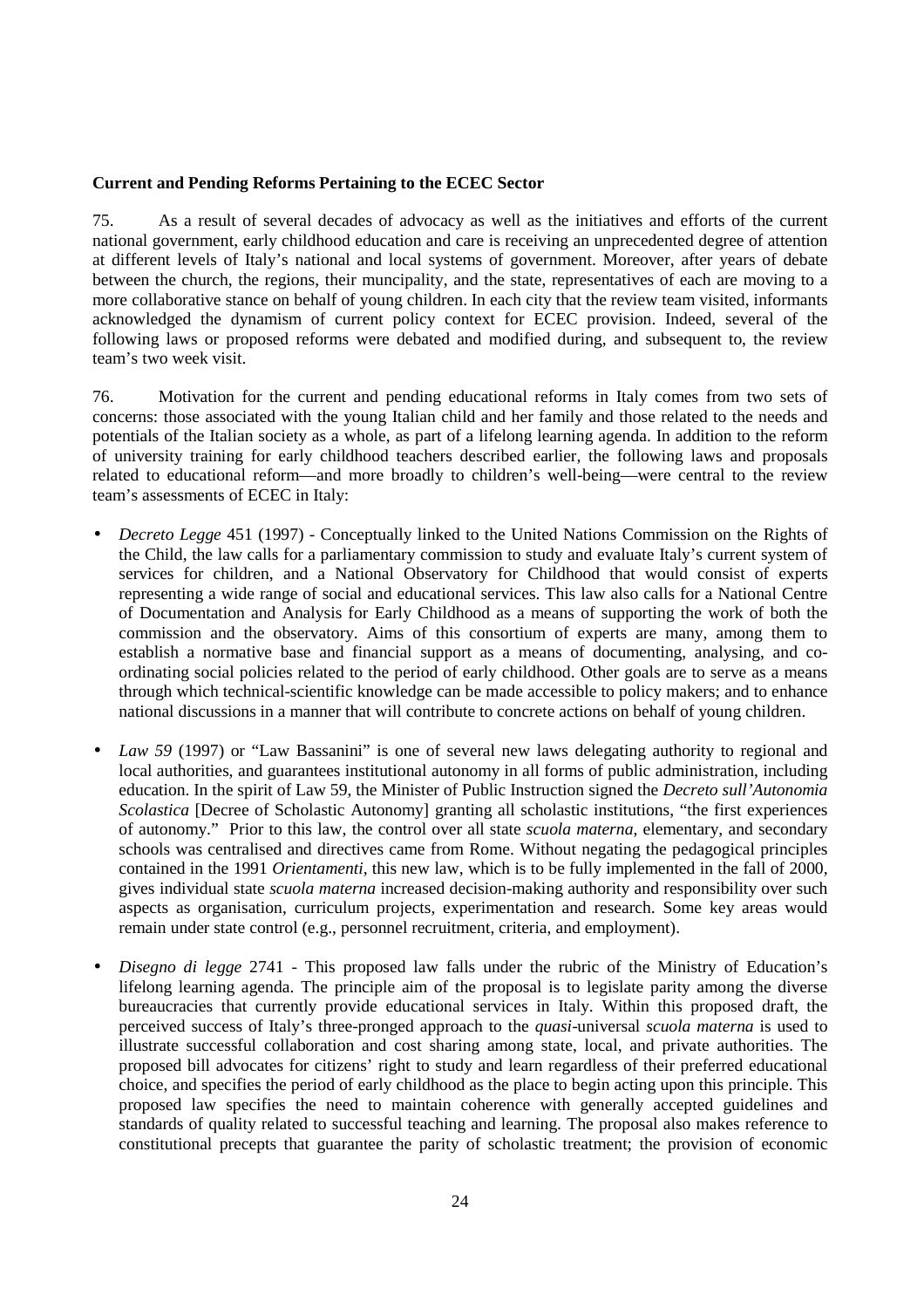measures that support the family in its parental responsibilities; and the right to high quality and meritorious instruction regardless of economic circumstances.

- *Law 285: Disposizioni per la Promozione di Diritti e di Opportunità per L'Infanzia e L'Adolescenza* [Disposition for the promotion of rights and opportunities for childhood and adolescence] (August, 1997) - The primary purpose of Law 285 is to provide funding (at the current level of 800,000,000 It. Lire) for various organisational sponsors to open part-time services for children and families. The law gives priority to projects planned jointly by cities, state schools, and private organisations (including the church). It has already promoted discussions between diverse groups and agencies, thereby contributing to one of its more implicit goals, which is to help develop competencies and resources within the community or region.
- *Bozze di Disegno di Legge sulla Riforma dei servizi per i bambini da 0 a 3 anni e le loro famiglie: Verso una nuova legge nazionale* [Draft project of law on the reform of services for children 0-3 years and their families: Toward a new national law] (August, 1998) - This document, commissioned by the Ministry of Social Affairs and written by an interdisciplinary group of ministers and national experts, has been the object of years of discussion, professional input, and widespread citizen advocacy (including a petition submitted in July, 1992 that had collected 150,000 signatures supporting the request to open new services for infants and toddlers). Acknowledging the *nido*'s educational role, the draft advocates for a transfer of the administration of the *asilo nido* from the Ministry of Health to the Ministry of Education.<sup>7</sup> Based on the principle that *asilo nido* will no longer be regarded as a service on individual demand, the primary goal of this proposal is to create a system of support for a variety of services according to the different needs of parents and children including full-time, part-time, or flexible hours of child care. It prioritises the importance of participation of families, the need to monitor quality, and the necessity of developing a system to insure professional training.

<sup>7.</sup> This proposal to shift the responsibility for the *asilo nido* has been welcomed by the Minister of Education, who has stressed that the aim would be to provide guidelines, objectives, and support for the *nido* at the national level.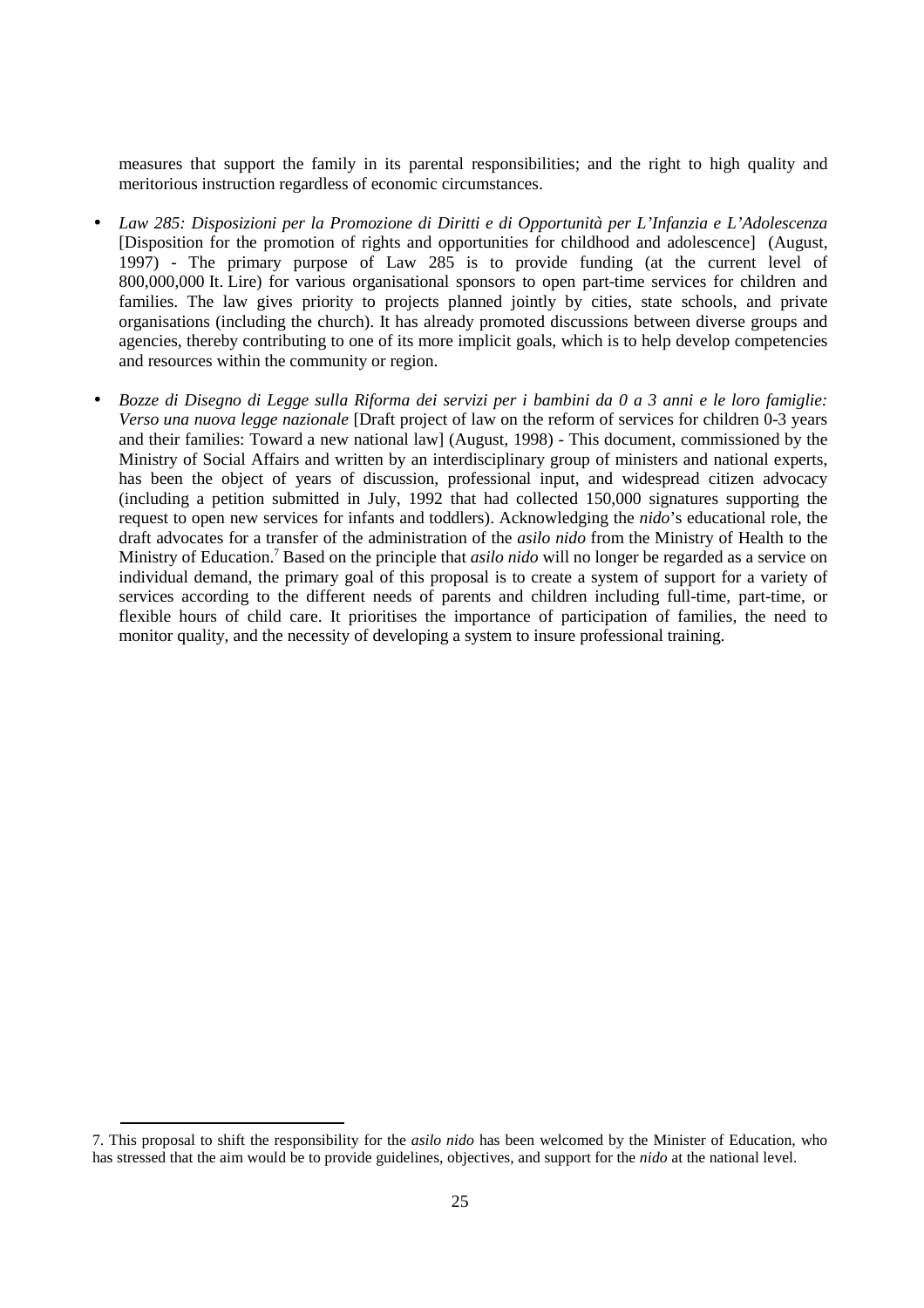## **CHAPTER 4: OBSERVATIONS AND ISSUES**

77. As in many countries, the context for ECEC policy in Italy is very dynamic. In light of the multiple and complex policy initiatives underway, the conditions for early childhood education and care continued to evolve during the course of the review team visit and the subsequent period of reflection and analysis. This chapter will begin with a brief discussion of the general diversity of services observed, followed by an outline of key issues as identified by review team members and informants. Issues to be discussed begin with those of greatest concern—policy coherence and co-ordination, accessibility and quality—followed by issues directly related to the overall improvement of Italian services for young children, including professional training and development, and funding and financing.

#### **Policy coherence and co-ordination**

78. According to many commentators, fragmentation of responsibility has been a longstanding obstacle to the efficacy of early educational and care services in Italy. Educational programmes for children over three years come under the responsibility of the Ministry of Education, while responsibility for the under-threes falls to the Ministry of Health, the regions and municipalities. This splitting of responsibilities at governmental level, gives rise to different policy orientations and implementation mechanisms. The situation is further complicated in the field where other parallel, partially overlapping systems also co-exist. Not only, as we have already indicated, does the state directly supply services, but so also do local authorities and the private subsidised sector, on a very large scale. The situation is characterised by competing networks, with independent organisational structures and different, if overlapping, funding sources. With some exceptions, there are few formal mechanisms for co-operation and co-ordination, to ensure that all children have access to services of high quality. The cohesion of the different strands, toward providing a public service to Italian children, has still to be achieved.

79. Renewed efforts are being made, however, to steer the system toward unity of purpose in the best interests of children. From the 1990s, evidence of a new interest at state level in early childhood services became apparent. A significant moment was the promulgation of the 1991 *Orientamenti*, which posit a conception of the child far in advance of the 1968 law on pre-schools. The child's rights to education and respect, the role of the school in protecting those rights, the changing nature of the Italian family, and the continuing importance of continuity—both within the school setting and between the home and the school—are discussed at length. Consistent with the Italian tradition of mainstreaming special needs children into regular classroom settings, issues of diversity and integration are expanded to include children of ethnic and linguistic minorities. These conceptions of child development reflect best theory and practice in the field, e.g. in the *Orientamenti*, the domains of reading, writing, measuring are incorporated into the broader perspective of communication and symbol systems.

80. In more recent years, the ministries have taken further important steps. The Ministry of Social Affairs, with the support of much of Italian society, has sought to promote consensus about children in Italy around the principles outlined in the Convention on the Rights of the Child. The Ministry of Health has sponsored early childhood conferences all over Italy that highlight research on child development, and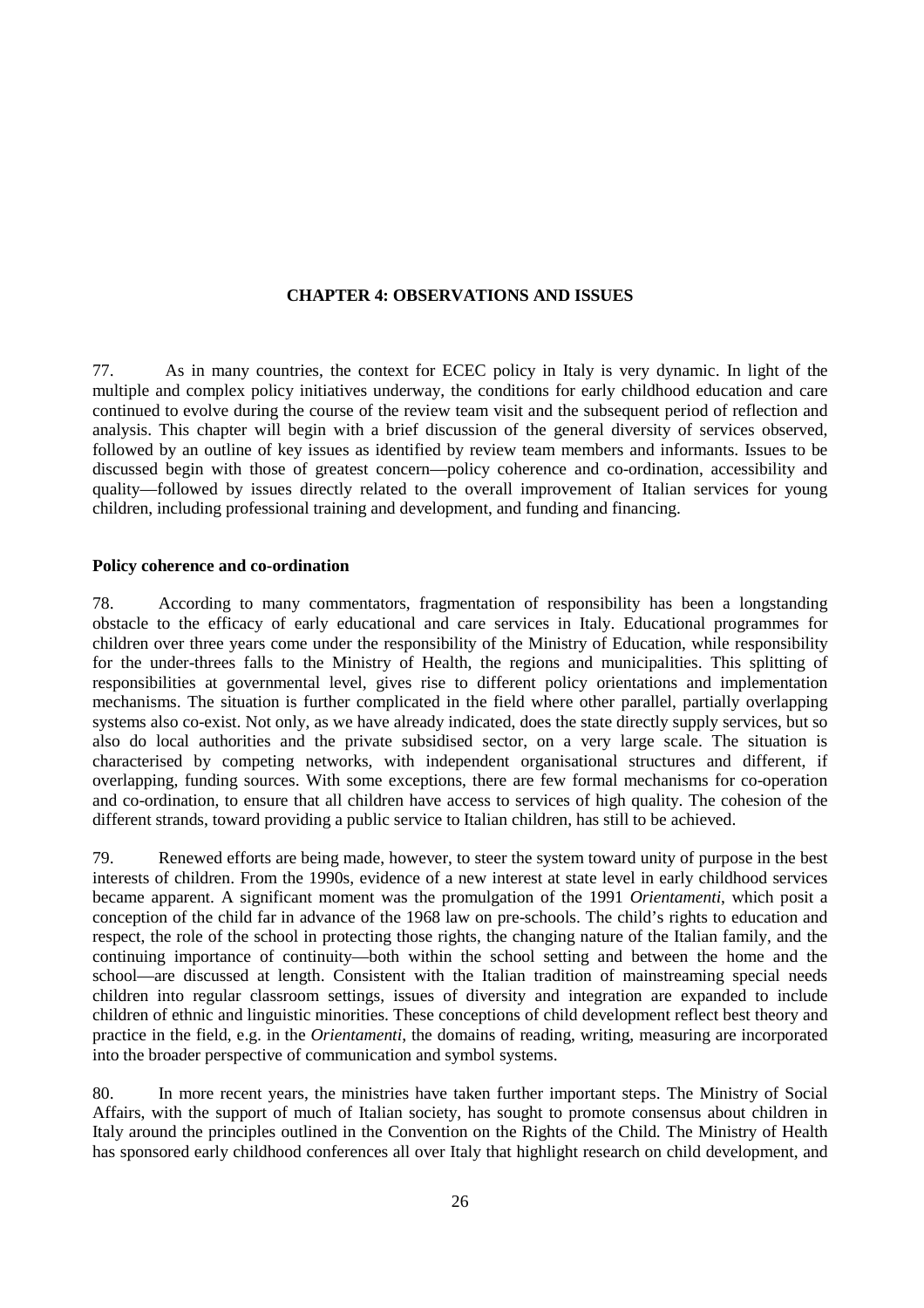expose practicioners, administrators and academics to innovations in young child and family policy. On its side, the Ministry of Education and the education authorities at regional level lay even greater emphasis on appropriate pedagogical methods in early childhood settings. There is a desire for greater cohesiveness in the system and better implementation of policy. Yet, despite real advances—such as the law on teacher training, dynamic twinning arrangements between Northern and Southern cities (see Box 2), new inservice training initiatives across the traditional divides—weaknesses are encountered. In several regions, problems of access and quality persist.

#### **Box 2: A model partnership for children and families**

When we visited Palermo, a core group of professionals were working, in collaboration with another group of professionals from an entirely different city - Pistoia - to improve children's early childhood experiences. Members of the local administration of both municipalities with whom we spoke were convinced of the merits of this "twinning" initiative and shared the conviction that each city had something to learn from the other. Thus, the mayor of the city of Pistoia cited his city's lack of experience of a very limited budget or having to cater for significant numbers of culturally and linguistically diverse families. Most impressive was the level of personal pride and commitment that educators and lay citizens in each of the two cities conveyed with respect to their work together. The administrators, teachers, and psychologists serving as consultants to Palermo's fledgling effort to establish *asili nido* were candid about the economic and social challenges of the city's post-war and post-mafia efforts to reduce elementary school drop-outs and enhance services for the period of early childhood. And yet these same individuals expressed optimism and enthusiasm, as they talked about the role of the *nido* in giving young and uneducated parents a place to meet and a reason to hope. The personal enthusiasm, the public commitment, and the local pride associated with these efforts are not only quality indicators; they are indicators of promise.

## **Accessibility**

#### *Services for 0-3*

81. As described previously, there are considerable shortfalls in Italy in services for families with children 0-3, in contrast to some, but by no means all, European countries. Despite the creation of remarkable services in some municipalities, the national profile for family support and the provision of services for young children could be much strengthened.

82. For a society that cherishes family care and the importance of the parent-child relationship, it is surprising that there is such limited public investment in policies to reconcile work and family responsibilities, or to provide services for parents at home with young children. Although generously paid (up to 80% of salary if the mother has been insured), maternal leave is relatively short, placing Italy among the median EU countries in this regard. Real progress in parental leave has been achieved, however, through the recent statutory entitlement voted by Parliament in January 2000, which grants parental leave of 10 months (11 months if the father takes at least three months), paid at 30% of earnings.<sup>8</sup> In addition, publicly organised *servizi integrativi* and *nuove tipologie* services, e.g. afternoon centres for mothers with infants to meet and socialise, are not uncommon in municipalities in the north and north centre, but they are absent in most of the country. Other means of reconciling work with family responsibilities—such as family-friendly work policies, job-sharing with benefits, flexitime and home-based work—are uncommon.

83. The provision of ECEC services for children in the first three years is much weaker than for older children. Current provision does not meet adequately the expectations of working parents, even though the 1971, *Law 1044* defined the *asilo nido* as a social right of children and working mothers. In fact, in several

<sup>8.</sup> In comparison, each parent in Sweden is entitled to 18 months of full-time leave, with 80% payment for 360 days, and further possibilities of extending paid leave.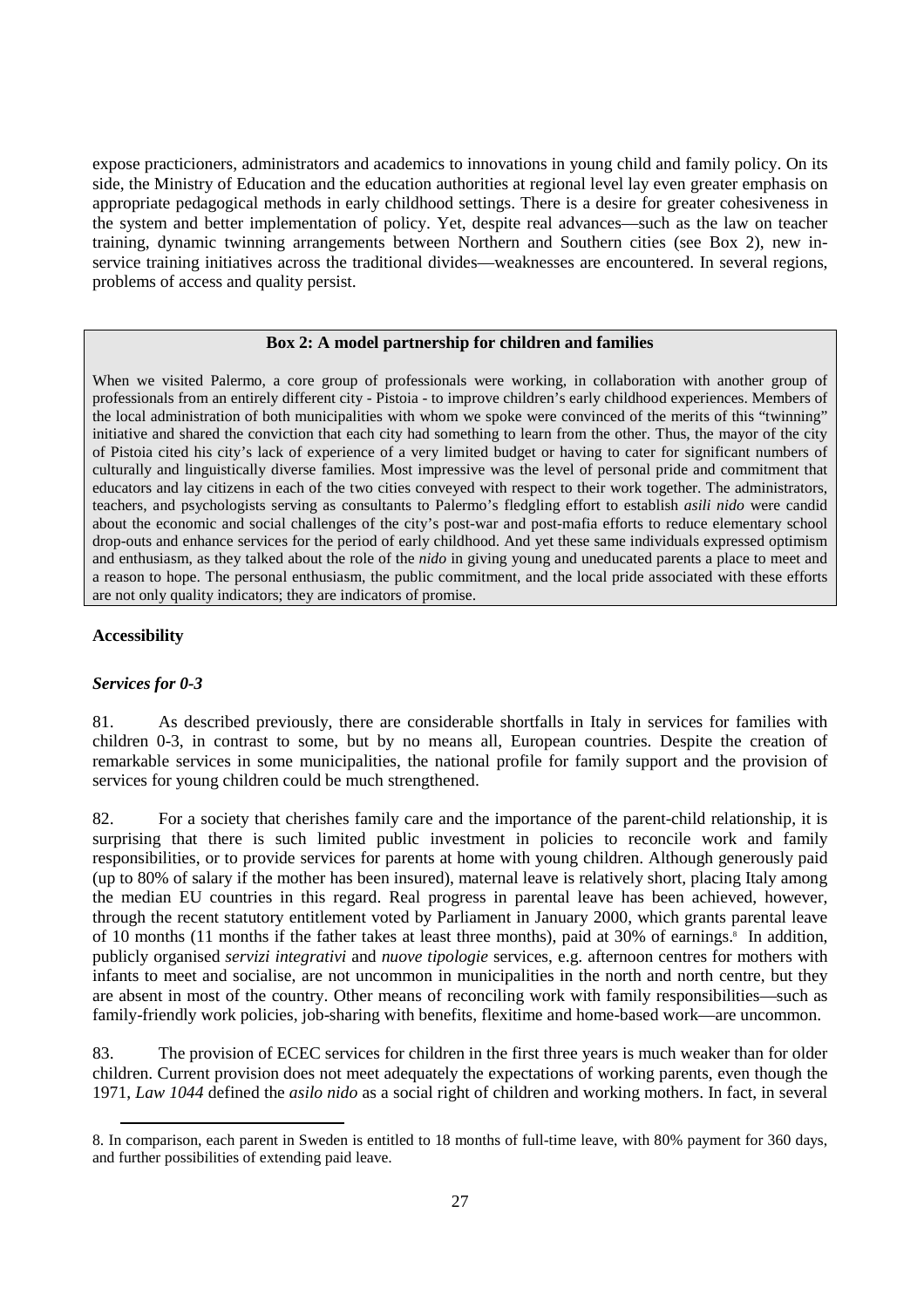provinces, the supply of public *nidi* has decreased considerably in recent years, with the exception of the north and north/central parts of the country, where demand for services continues to grow. In cities in the north, nidi services may reach a third of all toddlers but can be completely absent in other parts of the country. Several reasons are put forward to explain the overall decrease in services, such as cultural reluctance to separate mother and infant, the fall in fertility rates and the maintenance of extended family and neighbourly relations that still ensures part-time childcare through grandparents or neighbours. But there are more disquieting reasons. The reliance on local and regional financing has contributed to the failure of the 1971 law to reach even the original and modest aim of creating services for 6% nationally of young Italian children. According to the Italian Background Report, "the public *nido* is a precarious institute, often opening and then closing down, relinquishing premises for other uses, starting *nidi* and then not finishing them." As in many other countries, giving priority to young children and the needs of parents is still rare in local politics in Italy. The educational value of high quality, public settings for young children and their families is not always recognised.

#### *Services for 3-6 years*

84. Although services for the 3-6 year olds are infinitely more extensive, numerous representatives with whom we spoke acknowledged that the goal of universal provision of pre-primary education, proclaimed in 1968 as a right of Italian children, has not yet been fully realised. As indicated above, the combined coverage produced by Italy's mixed-provider system has not always been flexible enough to respond to rapid increase in demand, or reach out effectively enough to the more difficult areas. The OECD team was informed of waiting lists in many cities, with over 6000 children in Rome hoping to have a place soon in a *scuola materna*. To address excess in demand, most local services have instituted a points system that corresponds to family and child needs as a means of dealing with the inadequate number of spaces for all children seeking them. In some areas, the points system has given priority to older children, effectively excluding some three-year-olds from the *scuola.* In other settings, where families of cultural and linguistic minorities had begun to fill the numbers of available slots, some administrators expressed concern that their system of categorising needs would serve to further marginalise those families. Some fears were also expressed that families who paid for the services through local taxes might be excluded.

85. Among the many issues that came up for discussion, the very low provision of publicly-funded after-school, leisure-time, and holiday activities received little mention, although in some parts of the country, non-state *scuole materne* and elementary schools may be open only in the morning and are closed during school holidays, including the summer months.

## **Quality**

## *Variations in quality*

86. Many outstanding *nidi* and *scuole* exist, and large-scale efforts to define quality and evaluate it have been undertaken at state level and in several municipalities and regions, with Tuscany, Emilia Romagna and Umbria to the fore. Ministry of Education efforts have concentrated on the scuola materna, through the ASCANIO (Co-ordinated Experimental Activities Introducing New Organisational Trends) programme involving 1,117 pre-school classes. The purpose of the programme (terminated in 1999) was to construct new organisational and pedagogical models in line with the 1991 Orientamenti. According to the evaluation of the project, ongoing *innovation and experimentation* emerge as fundamental to the achievement of quality in the *scuola materna*, a conclusion that contrasts starkly with the conformity of much current practice*.* With the exception of a few regions, innovation and experimentation are more a function of teacher or local initiative than of regional efforts to reflect on, monitor and improve services for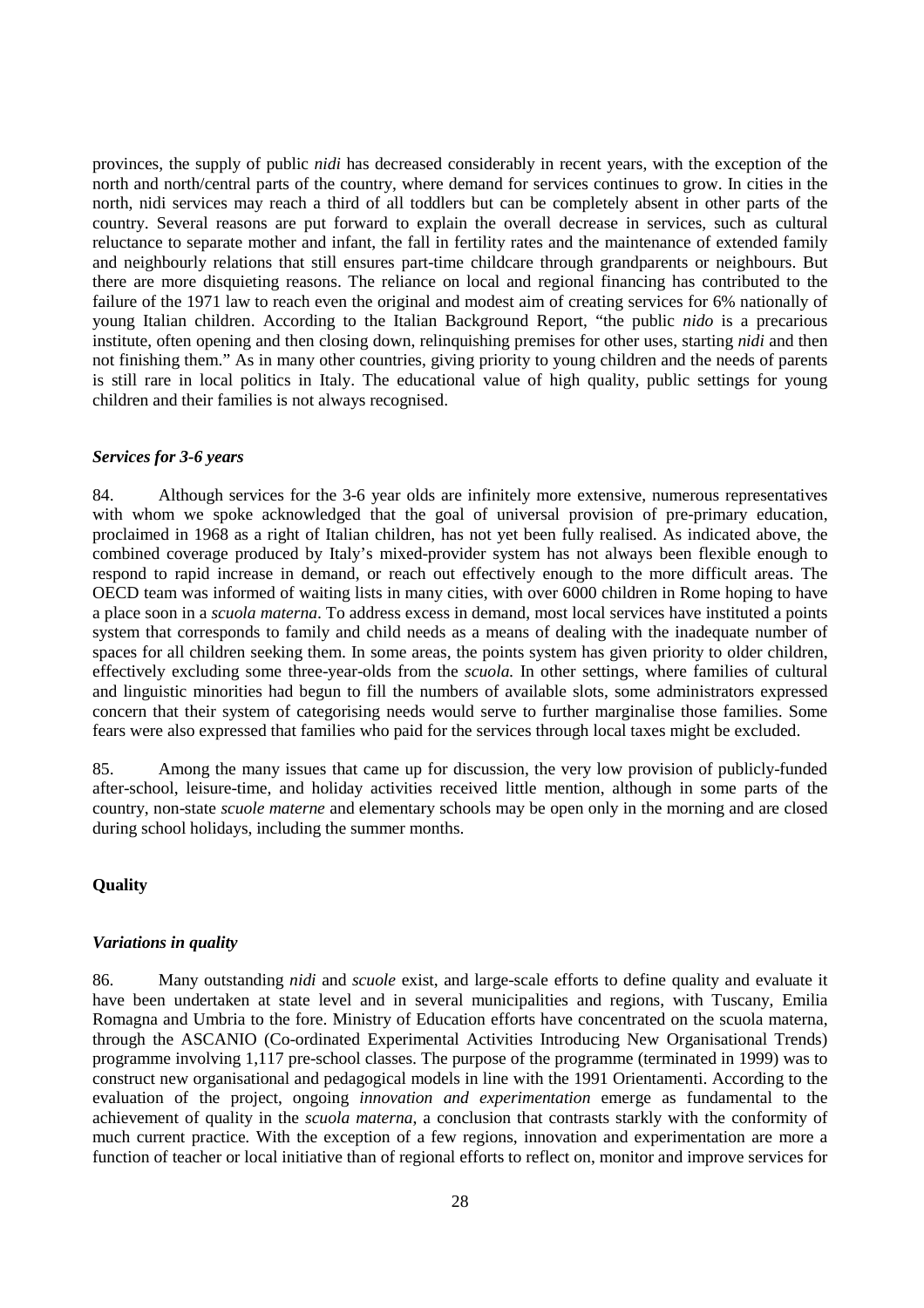children. It would seem that in many Italian communities, the services upon which young children and their families depend reflect little of the knowledge and understandings that have been developed in the best Italian programmes, and low quality is a real concern.

## *Quality and demand*

87. Although rates of female participation in salaried occupations have a major influence on demand, the link between the availability of quality services and the creation of demand also merits consideration. Thus, in the city of Reggio Emilia, where high quality services for children 0-3 have been the norm for almost three decades, the demand for increased provision continues to grow. In the south, where services have been virtually non-existent until recently, parents are only now beginning to imagine the positive role that out-of-home services might play in the development of young children. A striking example is Palermo, where, as knowledge of its early childhood services has grown, so too has the waiting list, to the point that it now numbers more than 400 families waiting for *nido* spaces for their children. These examples show that high numbers of parents on a waiting list may be indicative of the presence as well as the absence of high quality services. This transactional relationship between quality and demand and the importance of convincing the general public of the value of out-of-home care within an educational environment was acknowledged by one senior official who noted: "you cannot ask for something if you do not know it exists." The issue of choice is therefore twofold: some parents are not getting what they are asking for, and some are not asking.

## *Quality and pedagogical guidelines*

88. The 1991 *Orientamenti* provided a comprehensive values framework and pedagogical orientations for Italian early education services. Indications of child outcomes are given and areas of learning experience are defined (the body and movement; speech and words; space, order and measures; things, time and nature; messages, forms and media; the self and others, etc.). Sound pedagogical theory is outlined, giving particular emphasis to play, opportunities for exploration and discovery, and the importance of social relations. It appears, however, that the implications of these principles still need to be worked out in curricular and pedagogical terms within the networks and at local levels. The OECD team observed in Italy a broad spectrum of early childhood practice, in which significant variation could be seen in terms of images of the child, understandings of developmental domains, and abilities to link contemporary theories of learning and development to pedagogical practices. Much early childhood practice was of high quality, but much also remained conventional and uninspiring for children, with overreliance on direct transmission of knowledge.

89. These concerns are even more applicable to experiences within the *asilo nido*. There is no set of national guidelines or any other directives for *nidi* staff other than that available from various municipal and regional projects. Likewise, national guidelines do not yet exist for professional training or programme evaluation of proposed new forms of daycare, such as the "fai-date-te" *nido* or family daycare, proposed in Law 285. Informants at the local level were concerned that sufficient resources might not be provided by the national government to successfully implement the law. What is perhaps most promising in this respect is the extensive research currently being conducted with university researchers and other experts within existing *nidi* services to develop meaningful evaluation instruments. The *Centro Europeo dell'Educazione di Frascati* has an important function to play in this regard, which is to insist on a balance between the need for national evaluation and assessment tools and their cultural relevance and local utility.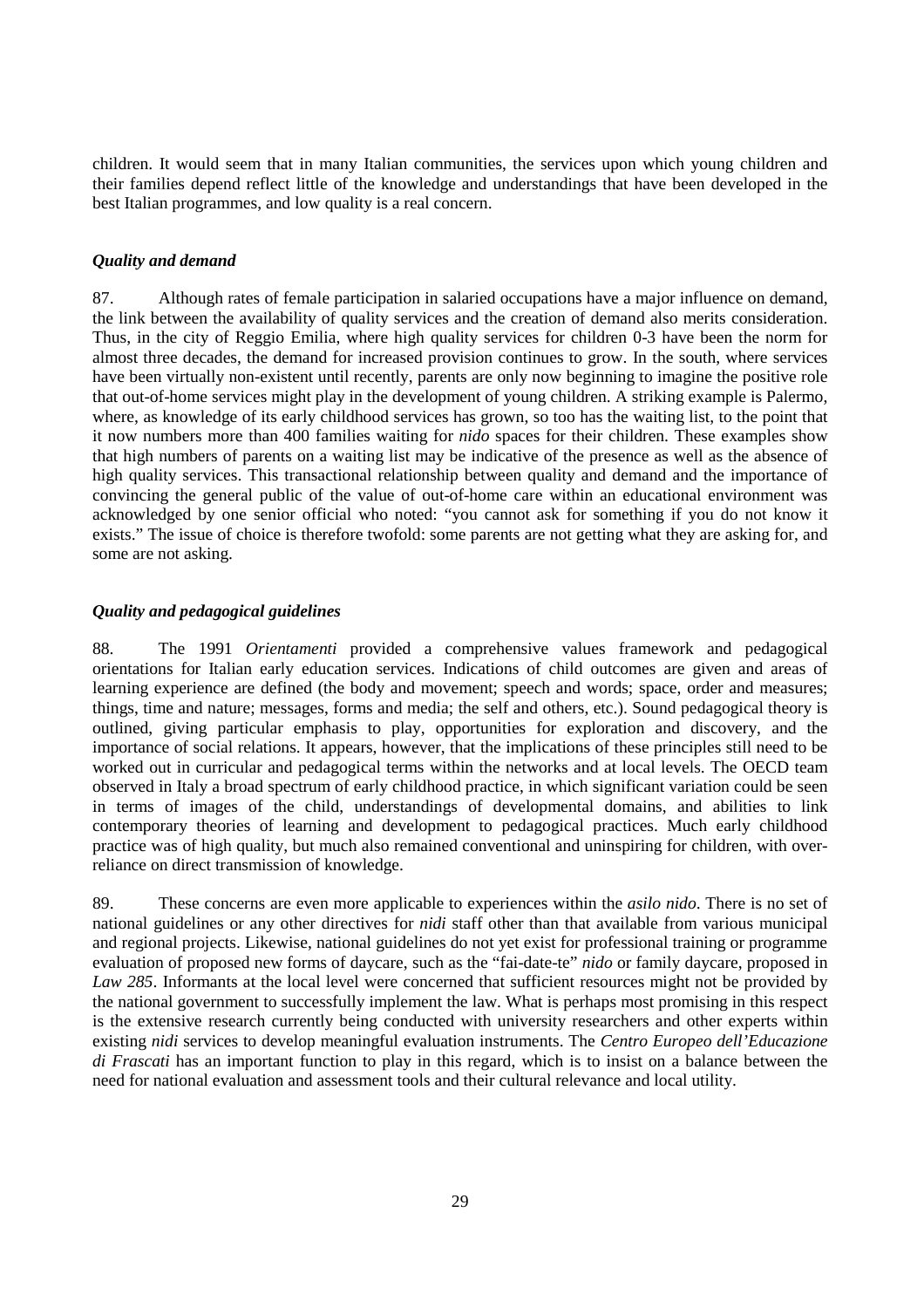## *Quality, monitoring, and evaluation*

90. The issue of quality is closely linked to monitoring and evaluation. Effective quality monitoring implies consistent implementation of national policy, regulations and curricular aims across the system, and the effective use of evaluation and in-service training to achieve this goal. Monitoring implies also effective data gathering on which to base evolving policy. As in many other countries, educational data gathering, though highly professional, is often not specific enough for the needs of early childhood planners. The Ministry of Health does not collect regular data on *nidi*, nor do such data normally appear in the annual report that the CENSIS publishes on the social situation of the country. Information has to be derived either from specialist studies or from statistics on social security, health and welfare published by ISTAT. Yet, municipalities, especially in the large cities, need to be able to map accurately potential demand for child and family services, and foresee the necessary funding and human resources before crises occur. 9 As the recent *Law 285* emphasises, early entry into an educational programme is a timely means of enhancing the young child's potential. Good contact with a centre can also establish effective home-school relationships with the parents at a developmental period when the family is most open to such supports. These relationships, it is hoped, will ultimately contribute to the prevention of school failure and parental support of children's education.

91. Ongoing evaluation of compliance with national standards and regulations also needs to be improved. The state utilises a small group of inspectors to visit periodically the *scuola materna statale*, to offer assistance, and intervene when necessary (often in crisis situations). Because these inspectors have many schools (as many as 50) and little authority, it seems that their roles vary as a function of the personal relationships they develop. In theory, the state, elementary school, didactic directors are responsible for monitoring the state system, as well as the municipal and private schools in a certain geographical area. However, the review team was informed that they lack proper assessment tools, making it difficult for them to evaluate and improve quality. As noted, however, in the previous discussion on programme quality, teachers seemed to feel free, for the most part, to organise the classrooms and their curriculum activities as they saw fit with little expectation that they would be advised to do otherwise. Formative, selfevaluation methods have not yet become a feature of the *scuola materna* system, nor has intensive inservice training across the networks to build strong and coherent pedagogical practice.

92. Many people with whom we spoke expressed the view that the Bassanini law would exacerbate present weaknesses in monitoring and evaluation. Although the reform aimed to improve the rapport between the schools and the territory, teachers and administrators expressed the fear that, with increased autonomy, many *scuole materne* would be isolated without access to help. An administrator acknowledged that one of the risks of increased autonomy was the school that did not understand its own role, and whose programme did not meet the real needs of children and parents. The most negative reaction to the autonomy reforms was an interpretation of its motives, based on the belief that it reflected the central government's inability to govern the schools. Regardless of perspectives about governmental intent, all agreed that increased autonomy would increase rather than resolve educational problems in the absence of sufficient monitoring, support, and fiscal resources.

## **Training and professional development**

93. The review team visit took place at a propitious moment - five months after the country initiated its first efforts at implementing a university based course of study for *scuola materna* and *scuola elementare* teachers. Most professionals to whom we spoke were pleased that the state had given recognition to the current and potential role of universities in contributing to teacher preparation. Although

<sup>9.</sup> Innovative mapping of future social needs is now taking place in Rome, but, at the time of writing, did not yet include the needs of young children and families.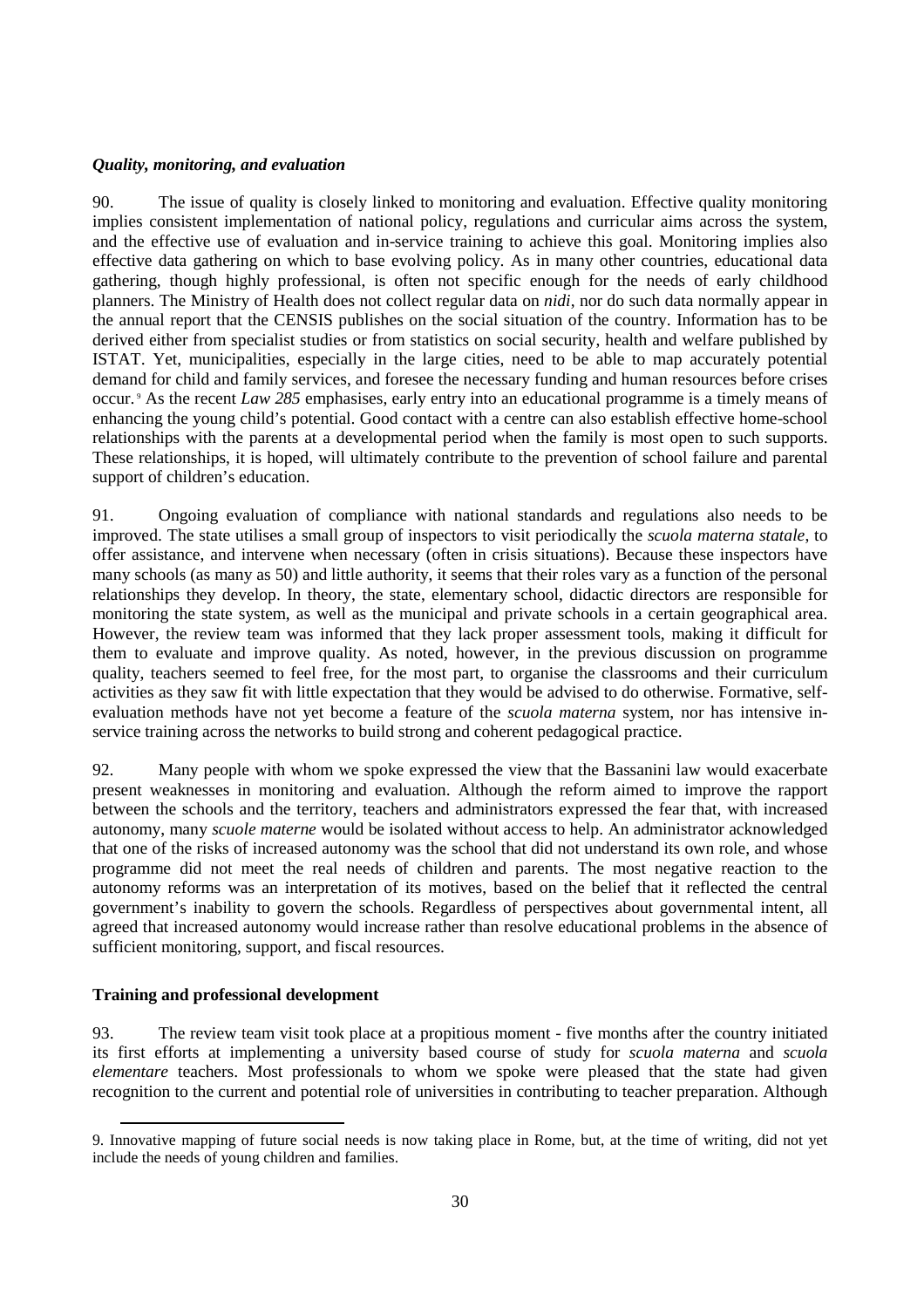few considered the former preparation of teachers in the *scuola materna* to have been sufficient, several educators and university professors cited the need to preserve also the traditional strengths of early childhood training in Italy. The issue of maintaining a good balance between the teaching of practical, creative skills and the more theoretically oriented university courses was especially mentioned, and also the importance of quality, extended practicums for undergraduates. In addition, increased emphasis on teacher preparation in bilingual and multicultural education was seen to be a need, based on the increasing number of non-Italian speaking children and families coming to the early childhood services.

94. At the same time, our correspondents were not overly confident that the new university degree programme would solve all of the problems associated with the development of a competent corps of early childhood professionals. Anxieties were directed at the lower-than-anticipated number of students applying in 1989-99 for the available spaces in Italy's universities (approximately 60% of the 7370 posts proposed for the first cohort of teachers were filled by students who passed a variety of entrance exams determined by their respective universities). While some assumed that these numbers would increase once more information was made available to prospective student teachers, others feared that it was indicative of the high costs/low returns of a university diploma for what is still, relatively speaking, a low paying job.

95. There were also many uncertainties regarding the university teacher preparation programme. There was no clear indication, for example, of how pre- and in-service training would be managed or coordinated at state or municipal levels, nor was there a clear plan to integrate teachers with university degrees into school settings where a majority of teachers have traditional training provided by *istituti magistrali*. Since the team's visit, however, the Ministry has established the ALICE programme (to succeed ASCANIO), which will provide funding and guidance for student practica and in-service training. The programme will be further reinforced in certain municipalities, e.g. Milano, Trento, and Reggio Emilia, where students will practice in well-established and highly-rated municipal pre-primary schools.

96. Another important issue for staff is the problematic status of the early childhood professional within the *nido*. Many regions now require additional training these teachers, and numbers of professionals working in the *nidi* have now the same qualifications as teachers in the *scuola materna.* Yet, it remains a challenge for these professionals to gain recognition of the educational nature of their role, in terms of status and salary. Overall, staff working in the *nido* have less favourable pay, working hours, status, and access to in-service training than teachers in the *scuola materna*. Moreover, it seems that terms and conditions vary not only between services for 3-6 and 0-3, but also among the different *nido* and *scuola materna*. This wide variation has potentially strong impacts on the quality of staff and turnover rates across the early childhood sector. It would seem in contradiction also with the recent *Law 285*, which sees the *nido*, not as a service to be based on individual demand but as a response to every child's entitlement to an educational service.

## **Funding and financing**

97. Although funding for early childhood services has been maintained, and even slightly increased, in recent years in Italy, several issues of funding and finance were raised during the OECD visit. There are three main concerns. First, as already we have mentioned above, the uncertainty regarding the availability of adequate resources to successfully implement the various reforms underway, including *Law 285*  (providing funding for new, part-time services for families and young children)*.* Second, there seems to be a need for substantial public investment to address the access issues and unmet demand - especially with regard to provision for infants and toddlers - and to even out current regional disparities. Third, and finally, while the state relies on local authorities and private schools to provide half the provision for 3-6 year olds, non-state *scuola materna* only receive token financial support from the government, unless they pass over into the state system. As a result, many private *scuola materna* depend on volunteer staff to make ends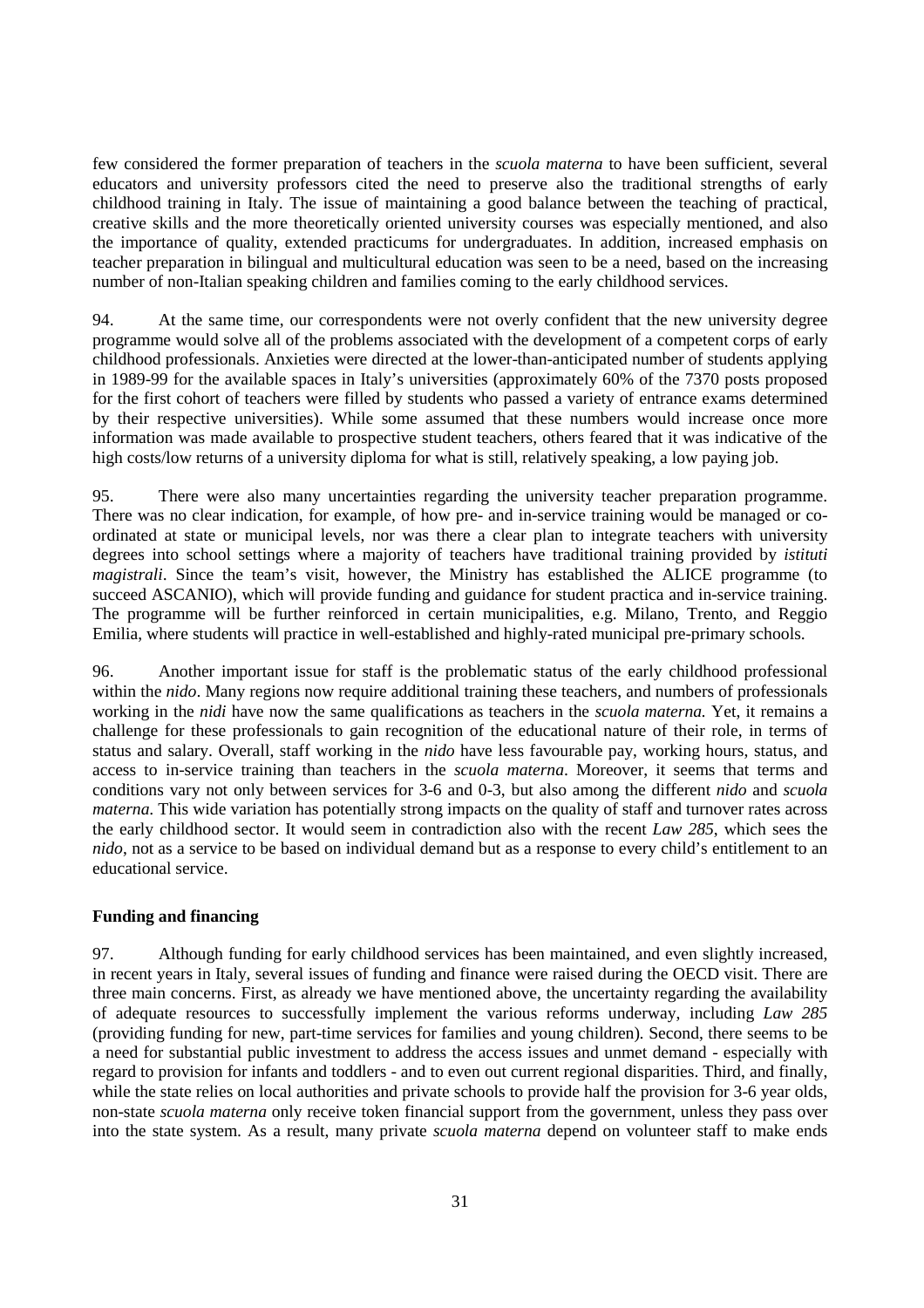meet. There are real concerns that without more equitable funding, some non-state schools will have difficulties in meeting quality standards.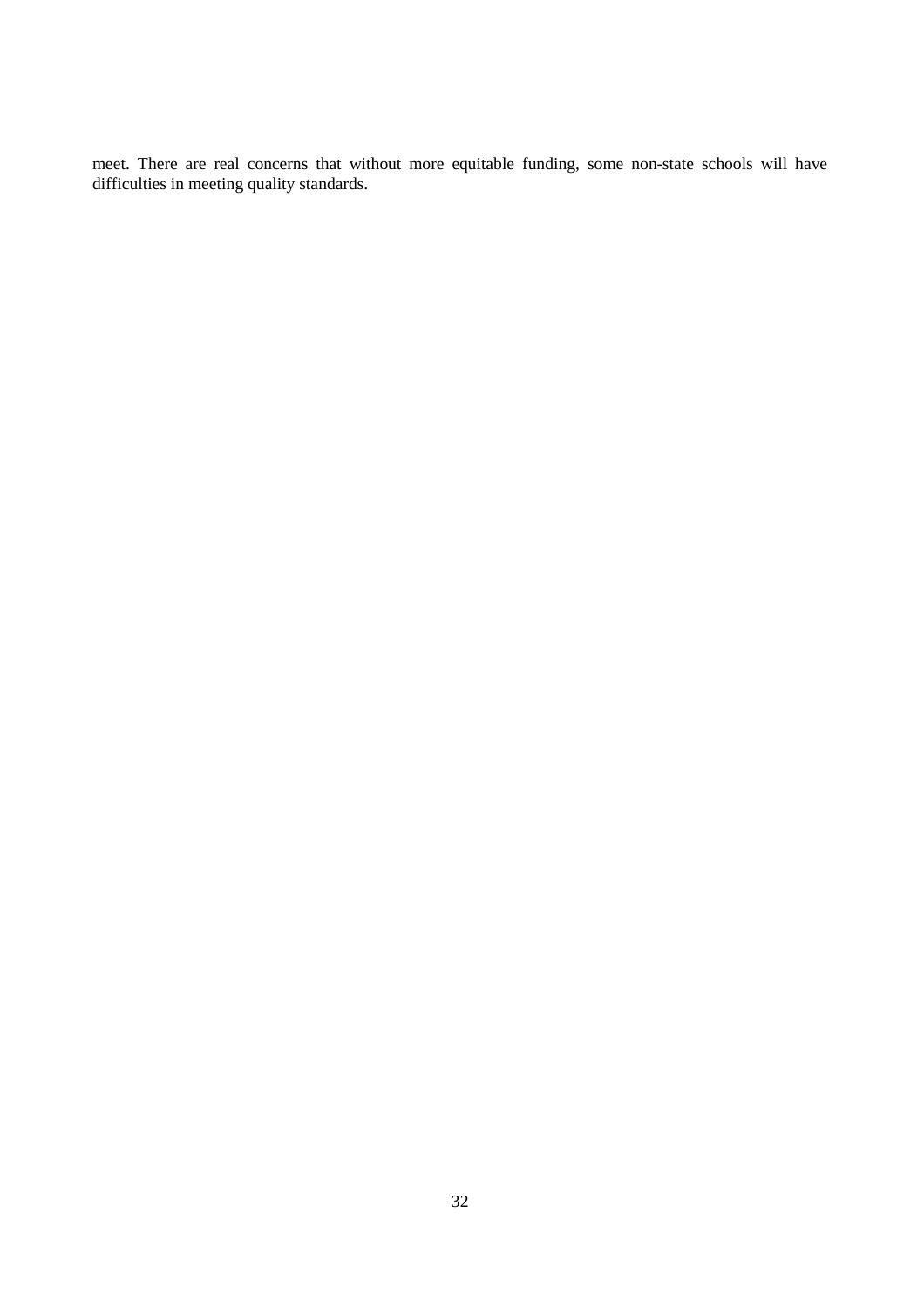## **CHAPTER 5: CONCLUSIONS**

98. During the course of the two-week Italian review, members of the OECD review team were very impressed by the will of the Italian educational authorities to re-examine national policy for young children, within the framework of the ongoing educational reforms. In a context of tight budgetary control, investments in ECEC had been maintained and in fact slightly increased. The OECD team found a great deal of positive energy in Italy, not least in the South, where early childhood teachers and administrators worked together to determine how changes could be best implemented in their context. During our intensive two-week visit, we were invited, in a very open way, to visit a wide array of services and to interview many experts—policy-makers, administrators, researchers and practitioners—from a wide variety of backgrounds. While we received every help from the Ministry and the experts whom we interviewed, the measures for consideration that we make below are based on our own judgements and observations. These views are offered in a spirit of professional dialogue. They are intended to stimulate reflection rather than to advance solutions for what we recognise is a very complex situation.

99. Prior to beginning the discussion, it is important to recognise that Italy is among the few countries in the OECD—with Belgium, France, New Zealand and Iceland—to fund universal, free educational services for children from three years of age and to achieve high participation (about 90%) rates from that age. The effort made by successive governments since 1968 to ensure that a place in a preprimary institution should become not only a right but also a reality for every Italian child merits acknowledgement. In addition, although enrolment rates are far lower and places are partly funded by parents, the team visited some outstanding early childhood services for infants and toddlers. While non-Italians are primarily familiar with the municipal programme of Reggio Emilia (which includes both the *asilo nido* and *scuola dell'infanzia*), other Italian services for young children and their families also merit recognition and acclaim. Infant-toddler centres in Modena, Parma, and San Miniato; Pistoia's *area bambini* and San Miniato's mixed age *nido*; and Milano's system of *tempo per la famiglia* are among the programmes that also attract visitors from many countries, hoping to observe and learn from these Italian innovations. A striking feature of Italian provision—especially for very young children—is the presence of high levels of parent and community participation, including from local officials and university researchers.

#### **System co-ordination and coherence of services**

# *Reducing fragmentation and strengthening the agency of the Ministry of Education*

100. At the moment, auspices at governmental level are divided between the Ministry of Education and the Ministry of Health. As the new *Law 285* underlines, accepted thinking in Italy sees early childhood services within a lifelong education perspective. For this reason, we would propose for consideration that *a special early childhood unit* should be established within the Ministry of Education, with responsibility for in-field policy, executive, administrative and steering tasks. Such a unit would have as a task to increase the dynamism of early childhood policy, especially toward provision for the 0-3 age group, and to take in hand the crucial question of effective policy implementation across the entire sector. Incorporation of the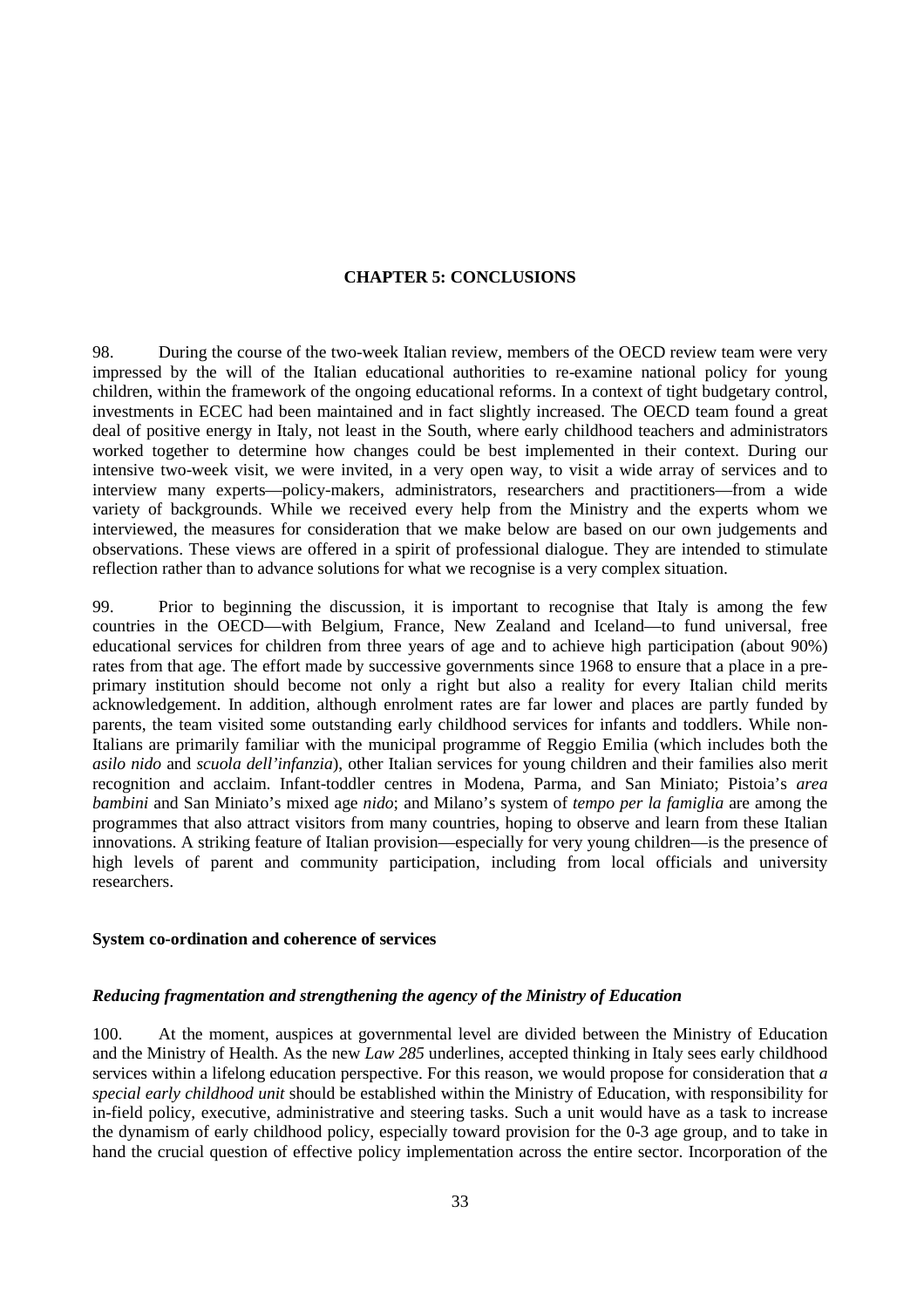dynamic elements of the Ministry of Health into this Unit should be considered, so as to maintain the emphasis on the health and socio-emotional development of children, and strengthen co-operation with preventive child health services, including pre- and post-natal services. To preserve the emphasis on the holistic needs of children and families, in particular the present, unmet needs of infants and toddlers, the newly established Parliamentary Commission and the National Observatory of early childhood experts may be invited to play a advisory role in policy matters to the Ministry.

101. Such a consolidation of goals and activities at one ministry, within a specialised interdisciplinary policy and executive unit, should normally enable clearer objectives and policies for early childhood to be formulated and a more rational use of resources to be achieved. It should facilitate also the support and services necessary for the management of a large and complex sector, including statistical collection and analysis, the mapping of actual services and of present and future demand.

#### *Ensuring strong technical support to local authorities and non-state providers*

102. The improvement of vertical co-ordination of the early childhood sector, with leadership from the Ministry of Education, is a crucial goal. The Ministry has responsibility for legal frameworks, coordination, major policy orientations, standard setting and regulatory steering. The present situation in which there are excellent guidelines, e.g. the *Orientamenti*, but uneven implementation is a cause for concern. Formulating clear and measurable national objectives, with effective financial and other steering mechanisms would help assist implementation. Likewise, renewed attention may be given to negotiating agreements which would strengthen the various monitoring tools of an early childhood system, e.g. data collection, research, quality measures, etc.

103. Where the regions and local authorities are concerned, various strategies may be employed to raise their awareness of childhood issues and provide them with the necessary policy and managerial expertise to formulate and carry out effective local policies including the move toward school autonomy. Initiatives, such as enlisting the help of other local authorities and establishing twinning arrangements, have already been successfully experimented, and deserve the support of the state. In Italy's large, decentralised system, continual consultation between the national government and the local authorities (both regional and municipal) will be necessary. Information and discussion can help to ensure that national objectives are understood and that the large-scale programmatic elements, best taken in charge at decentralised level, are properly devolved. This may mean providing training to local administrations and agencies to use system management and monitoring tools effectively, e.g. to collect and analyse local data and information; to set municipal or local priorities in consultation with the local partners and allocate budget and personnel accordingly; to establish effective pre- and in-service training; and to encourage a culture of evaluation and quality control.

104. Relations with the private providers can also be negotiated at regional or municipal level, with the state ensuring that recognised non-state providers of quality should also receive adequate funding and resourcing from the local authorities and the state. Such funding assistance could be the basis of negotiations—perhaps within the framework of the present parity discussions—which, while preserving a mixed system, would also provide assurances for the implementation of frameworks, monitoring, technical support, professional development and quality control.

## *Giving greater responsibility and funding support to effective local authorities*

105. Direct service provision by the state is necessary in a situation where local authorities may not have the expertise, and/or have not made the choice, to deliver services for young children. The reason for state investment in (or take-over of) *scuole materne* in the weaker local authorities is then amply justified.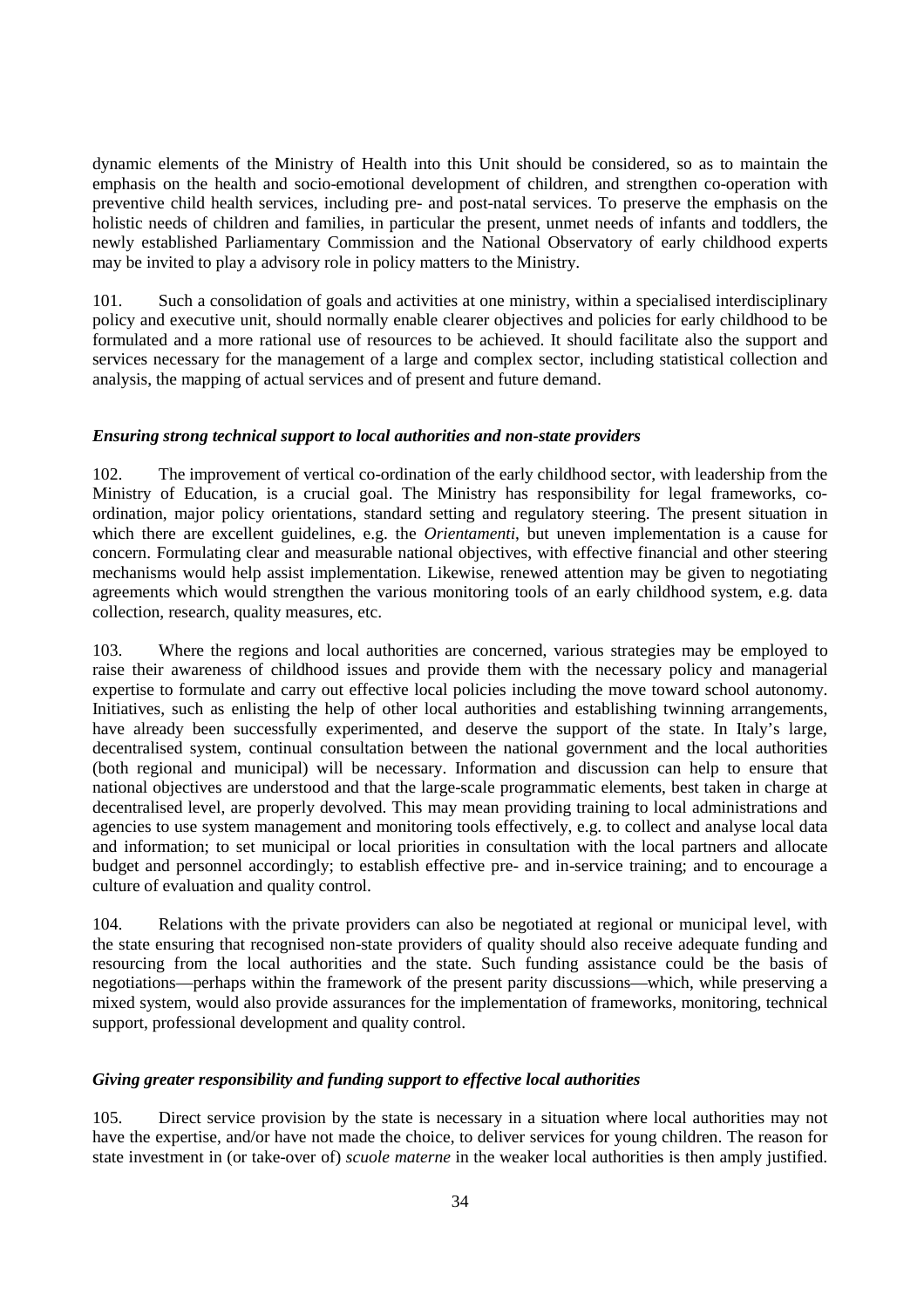Concern was expressed, however, during our visit about excessive consolidation of early childhood services within a national schooling model, which might fail to give sufficient place to broad family needs or would not be able to capitalise on local expertise and dynamism. The view was expressed that when an authority is doing excellent work, all early childhood services, including the *scuola materna*, may be entrusted to its responsibility, leaving the state to concentrate on providing services where they are needed in other regions, and on building up weaker regional or local authorities. If such a devolution of responsibility were acceptable and funding were made available—which eventually might be very costeffective—clear and credible criteria to justify devolution and the distribution of funds will need to be established. A consensus seems to be general that several regions, such as Tuscany, Emilia Romagna and Umbria are already well capable of taking over all early childhood services, if adequate funding mechanisms were negotiated, leaving an appropriate policy and regulatory role to the state.

#### **Going to scale in access**

## *Increasing paid maternity leave and strengthening family-friendly work policies*

106. In all countries, many factors—other than the best interests of young children—influence the take-up of parental leave policies, such as uncertainties about future career prospects for women or labour market requirements at a given moment. There is an argument to be made for providing a real choice to parents, whether to return to work soon after the birth of their child or to take parental leave. Choices are often inhibited, however, by low, short or non-existant parental leave subsidies. Yet, in countries with adequately paid, extended and protected parental leave, there is less utilisation of costly early services for infants. In addition, it may be noted that when children reach a year or 18 months, high employment rates for women are renewed with a corresponding high utilisation of child services. The choices of parents are limited too by the weakness of family-friendly work policies. It was not possible for the review team to pursue this issue in any detail, but breast-feeding leave, job-sharing with benefits, flexitime and homebased work are measures that are practised in other countries with the full agreement of employers.

#### *Expanding supply of a range of quality services for infants and toddlers*

107. When good quality programmes for infants and toddlers exist, parental demand rises up to a certain threshold, which in most countries with quality early childhood services is far above 6%. As mentioned, parents are only now beginning to imagine the positive role that out-of-home care might play in the development of young children. A striking example is Palermo, where, as knowledge of its early childhood services has grown, so too has the waiting list. As mentioned in Chapter 4, some of the most innovative settings for young children are the *nuova tipologia* or *servizio integrativo* found in Italy. These services are an excellent introduction to parents of the benefits that high quality ECEC can bring to their young children. They also can provide opportunities for isolated or marginalised families (e.g., ethnic minority) to develop important social networks with other parents and members of the community. The development of such flexible services should be supported, starting with areas of greatest socio-economic need.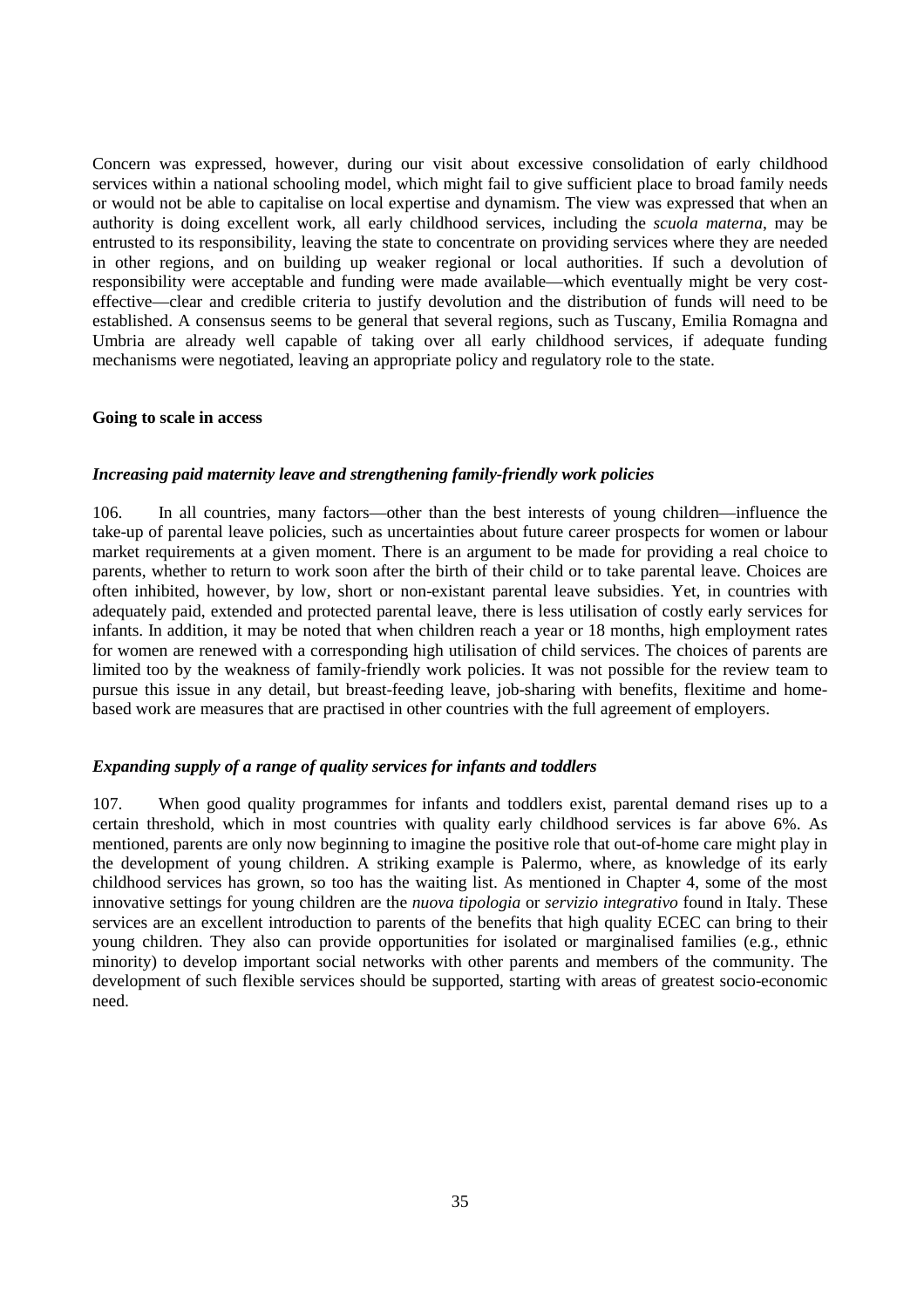#### **Raising the quality of provision across the country**

## *Providing technical support for quality improvement*

108. The development of a national quality famework of goals and strategies that are flexible and adaptable to local needs and interpretations may help ensure that all early childhood settings meet the broad and holistic philosophy of childhood contained in the *Orientamenti.* Given the current diversity of quality and access, it is important to revist mechanisms for monitoring and evaluating the sytem at various administrative levels. Careful thought needs to be given as to which professional groups should be charged with the ongoing task of improving quality in each region and municipality: inspectors, didactic directors, school directors, *dirigenti*, *pedagogista,* etc. What form of quality evaluation is most suitable for the early childhood context and what group can most gain the confidence of personnel and parents? Is a traditional evaluation process ensuring conformity to national standards sufficient or is a more dynamic process of support to quality necessary? For the early childhood field, it may be advisable to separate the function of quality improvement from the functions of regulation, inspection and enforcement.

## *Attention to the organisation of quality*

109. Many Italian programmes are known world-wide for their high quality. However, the quality of programmes stems not just from a philosophy of childhood or a highly innovative pedagogical approach. Equally important is the practical organisation at local level of funding, professional development and daily practice. In this respect, Reggio Emilia provides not only a pedagogical approach, but also a paradigm of how to organise a quality system at municipal level. Among the strategies used to raise quality has been the creation of *integrated, in-service training policies for administrators and teachers*, that reaches across service provision boundaries. Municipal-funded advisory services, professional training and staff development are made available to state and FISM personnel inclusively. It may be useful also to encourage the use of such effective models of local organisation in other "action municipalities or zones", with contractual funding for reaching quantitative and qualitative targets agreed with the local authorities, who in turn engage the private providers.

#### *Encouraging self-evaluation in ECEC*

110. To meet the concerns expressed by many people we interviewed that the Bassanini law (school autonomy) would exacerbate present weaknesses in monitoring and evaluation, a real effort is needed to establish a culture of self-evaluation in services through ongoing action planning. Much work has been done abroad on observation scales and self-evaluation methods,<sup>10</sup> but many examples of less external evaluation methods exist in Italy, of which perhaps the best known is the documentation practice employed in communities, such as Reggio Emilia (see Box 1). Again, the team would encourage the dissemination and organised take-up of the best Italian practices, keeping in mind that if services are expected to meet quality goals, and cope with increased autonomy and responsibilities, they must have adequate human resources, technical support, and financial means.

<sup>10.</sup> Examples include ECERS (Early Care Environment Rating Scale), ITERS (Infant/Toddler Environment Rating Scale), EEL (Effective Early Learning), and the EXE (Experiential Learning Project) in Flanders.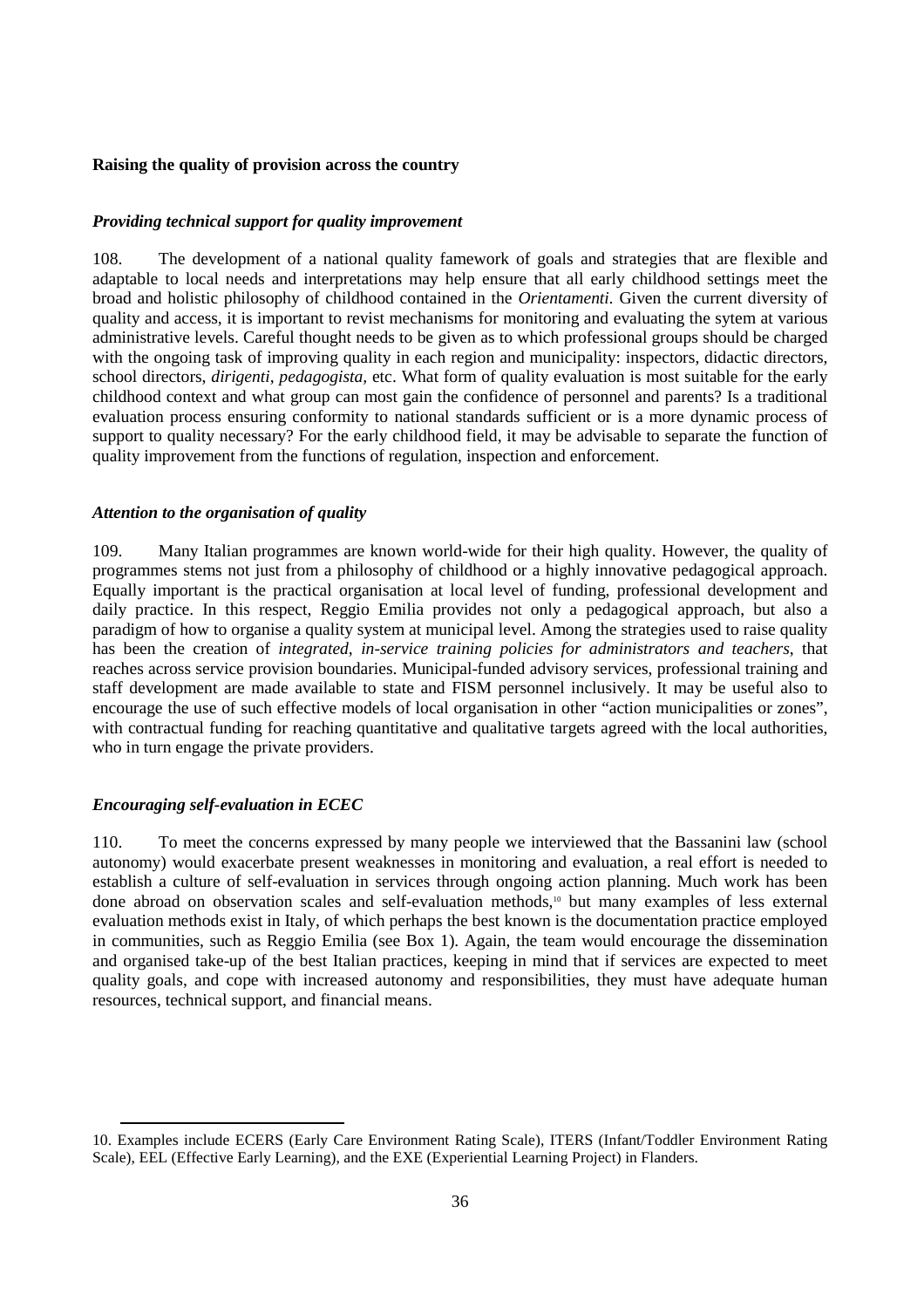#### **Supporting a reliable system of data collection and monitoring**

111. Issues related to access and quality cannot be effectively addressed *without a reliable and coordinated system of data collection and analysis*. A sustained attempt to identify both the demand for services and the resources available to meet those demands is needed in the rapidly changing Italian context. As noted earlier, present educational statistics are not sufficient for the needs of the early childhood sector. National policy makers in the early childhood field need not only reliable maps of existing services for young children; their analyses must follow also the evolution of adult/child ratios; personnel profiles including aims, age, education and years of service; quality standards, etc. Likewise, the socio-economic profiling of young children and families using or not using services is necessary, if suitable programmes are to be created to bring in, as early as possible, the young children who most need early development services (e.g., children with special educational needs, children from language and ethnic minority backgrounds). The combined resources of the Parliamentary Commission, the National Observatory, the National Documentation Centre and the local authorities can be invited to provide central, regional, and local governments with information on current and potential services.

#### **Improving staff training and professional development**

112. Achieving the goals of quality and access depends on a well-trained and knowledgeable core of early childhood educators. Several ambitious teacher training programmes are currently underway at Italy's state and private universities. To support and monitor these efforts, we recommend *the creation of a network of early childhood experts* that would guide the design, co-ordination, and implementation of a national set of criteria on which to base approved programmes of study leading to a university degree in early childhood teacher education. For example, given the increasing diversity of Italian society, it is important that the new teacher preparation programmes include training in bilingual language development and multicultural education. It is also critical that the new teacher training programmes are inquiryoriented, building upon a tradition established in many municipal teacher development initiatives.

113. It may be wise also to consider how *a flexible career ladder for early childhood workers* could be promoted, with different roles and responsibilities for those with different levels of training. A career ladder could reduce barriers for those who wish to enter the profession without a university degree and ease the tensions between new university-trained staff and those already in the field. Current conditions for staff working in the *nidi* may have a negative effect on the government's plans to extend and improve services for the younger children. Although often as highly trained, these staff have less favourable pay, working hours, status, and access to in-service training than teachers in the *scuola materna*. Limited opportunities for advancement can lead to high rates of turnover and little motivation to take on professional development courses. A related challenge will be to *provide adequate in-service training for all levels of staffing*. This in-service training could continue to take place within the schools or, with support from the state, a network of teacher training centres could be established. In order to promote a more even level of quality across services, it also is important to facilitate opportunities for staff from the three networks of provision to come together in the same training courses.

#### **Promoting ECEC research and dissemination**

114. Italian early childhood educators have a wealth of knowledge about young children and high quality early educational services in their own country. To date, however, much of what has been learned in the various cities and schools in Italy has remained in those settings, to the benefit of small numbers of children and their families. In spite of the growing frequency of local, regional, and national conferences for teachers of the *asilo nido* and *scuola dell'infanzia*, there is still no nation-wide system for insuring that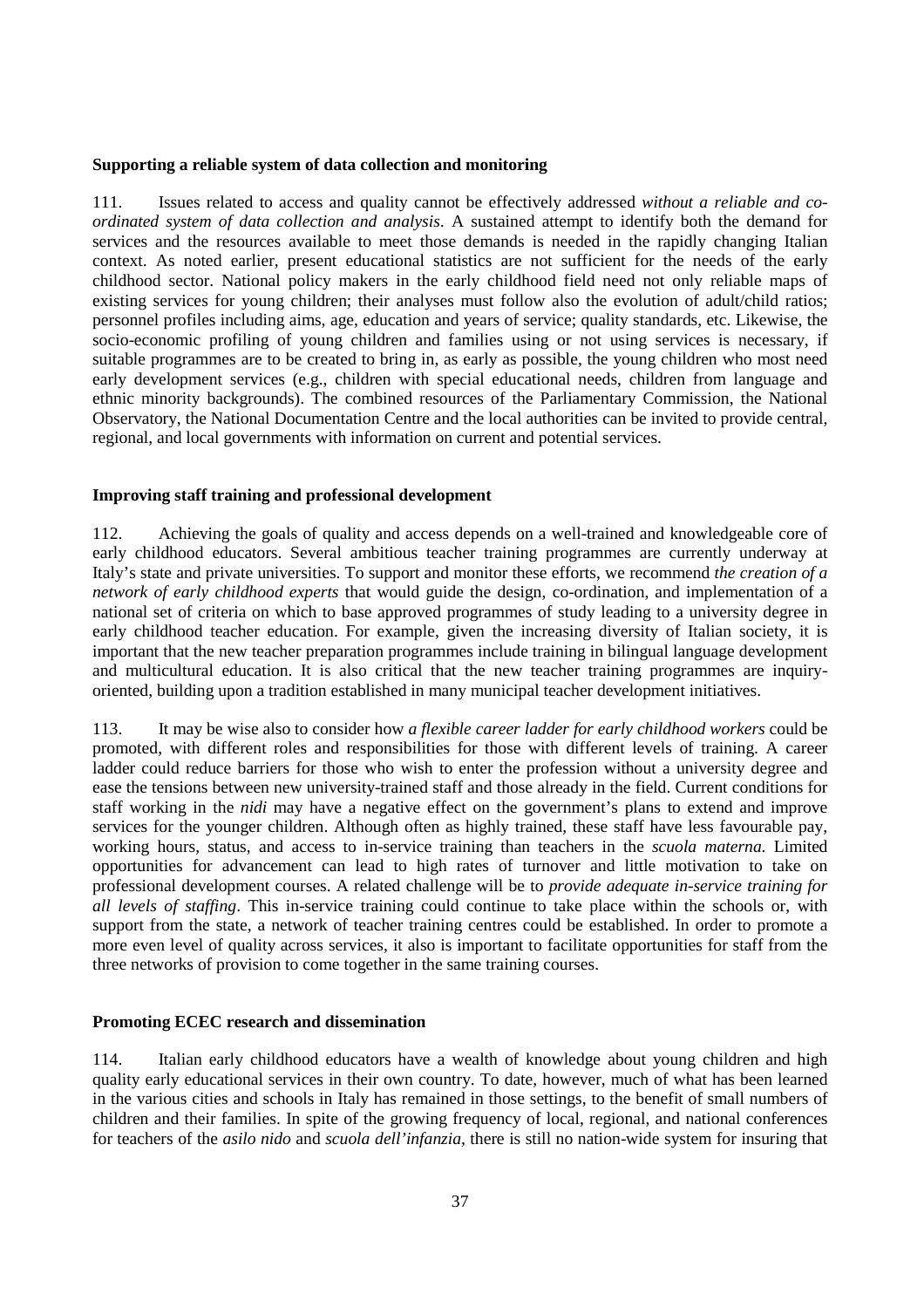all Italian early childhood educators have access to the new understandings and innovations that have been and are being developed in Italy. One way to promote more research and innovation in the schools is to provide more time, more resources, and more incentives—for example, additional time allotted within the school calendar—for teachers to participate in research or professional development activities.

115. The ASCANIO project was a potential means of support for such teacher research and programme innovation, though this project may need to include more incentives for teachers and programme directors to participate. One such incentive, that would also contribute to further dissemination of experiences and understandings, is to invite teachers participating in ASCANIO or ALICE projects to national and regional conferences at which their efforts would be shared and discussed with others in the field. In addition, several government bodies or professional organisations, including the National Association of Municipalities (ANCI), might play a role in helping to disseminate knowledge through written materials or the Internet, and developing collaborative action research.

116. Finally, state-supported twinning—such as found between Pistoia and Palermo; Parma and Ragusa; Reggio Emilia and Naples—could contribute to more shared understandings of local initiatives and innovations (see Box 2). These twinning projects have already made clear that diverse social, economic, and political histories are not barriers to the establishment of common ground and effective partnerships. In each instance, community leaders have recognised that they have something to give and something to gain by exchanging experiences, ideas, and understandings.

## **Ensuring adequate funding and financing**

117. Additional funding to successfully implement the various reforms underway, including *Law 285,*  which entails funding to support the infra-structure of new, part-time services for families and young children*.* Investments to address the access issues—especially with regard to provision for children in the age group 0-3 years—and to even out current regional disparities. Increased state funding to non-state *scuola materna*, which, at the moment, provide half the provision for 3-6 year olds and yet receive little financial support from the government. In some instances, instability of funding has had a negative impact on the quality of programmes. In addition, several of the measures proposed already in this chapter will also require further investment.

118. If the Ministry of Education is to establish a early childhood unit to strengthen its agency in the field and, in addition, to take responsibility for overall policy for all children from birth, then a significant increase in budget for its early childhood activities will indeed be necessary. In this context, streamlining and sharing of costs with the regions and municipalities will need to be envisaged, not forgetting that, at the moment, reliance on municipal and regional funding alone has proven unsatisfactory for early childhood services, including the *scuola materna*, many of which have transferred into the state-funded system. For this reason, the team would suggest that a costing of these various measures should be undertaken, and in parallel, an estimation made of the savings that might be obtained through other approaches to sharing costs and responsibilities.

119. Cost saving measures need to be considered also in the context of wider family, educational, social welfare and labour market aims, and not least, from the perspective of poorer families. According to a recent UNICEF (2000) study on child poverty, the numbers of poor children in Italy are high, even after income transfers and social benefits. Cost-saving measures should be careful not to limit access among families whose children can benefit most from early childhood services.

\* \* \* \* \*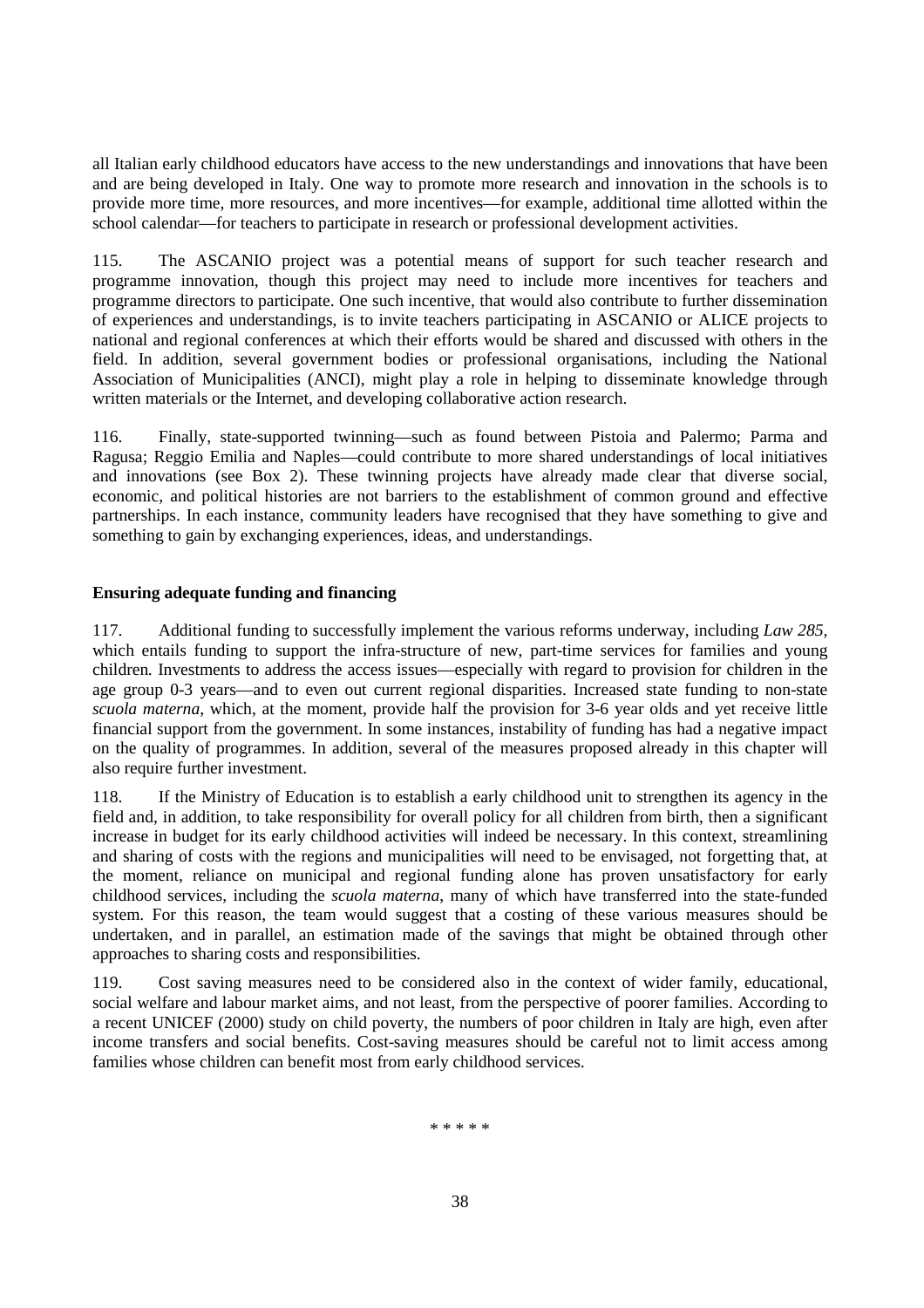120. In summary, Italy has attained close to universal coverage of 3-6 year olds within its system of *scuola materna—*a strong achievement by international standards. These services enjoy widespread political and public support. Ambitious national efforts are underway to raise standards, particularly though improved teacher training and professional development. Provision for children under three is far less developed than for older children, but the unmet need has been recognised as a challenge to be faced. Imbalances in the coverage and quality of ECEC services for children from birth to six are also being addressed. For this effort to be effective, dynamic system management will be necessary on the part of all public authorities, and not least, the Ministry of Education. Finally, the team would like to pay tribute to the quality of Italian programmes, which are often both highly innovative and effective. Communities throughout Italy—and abroad—would benefit from increased opportunities to know more about the organisation of these programmes and to share their ideas, experiences, and understandings.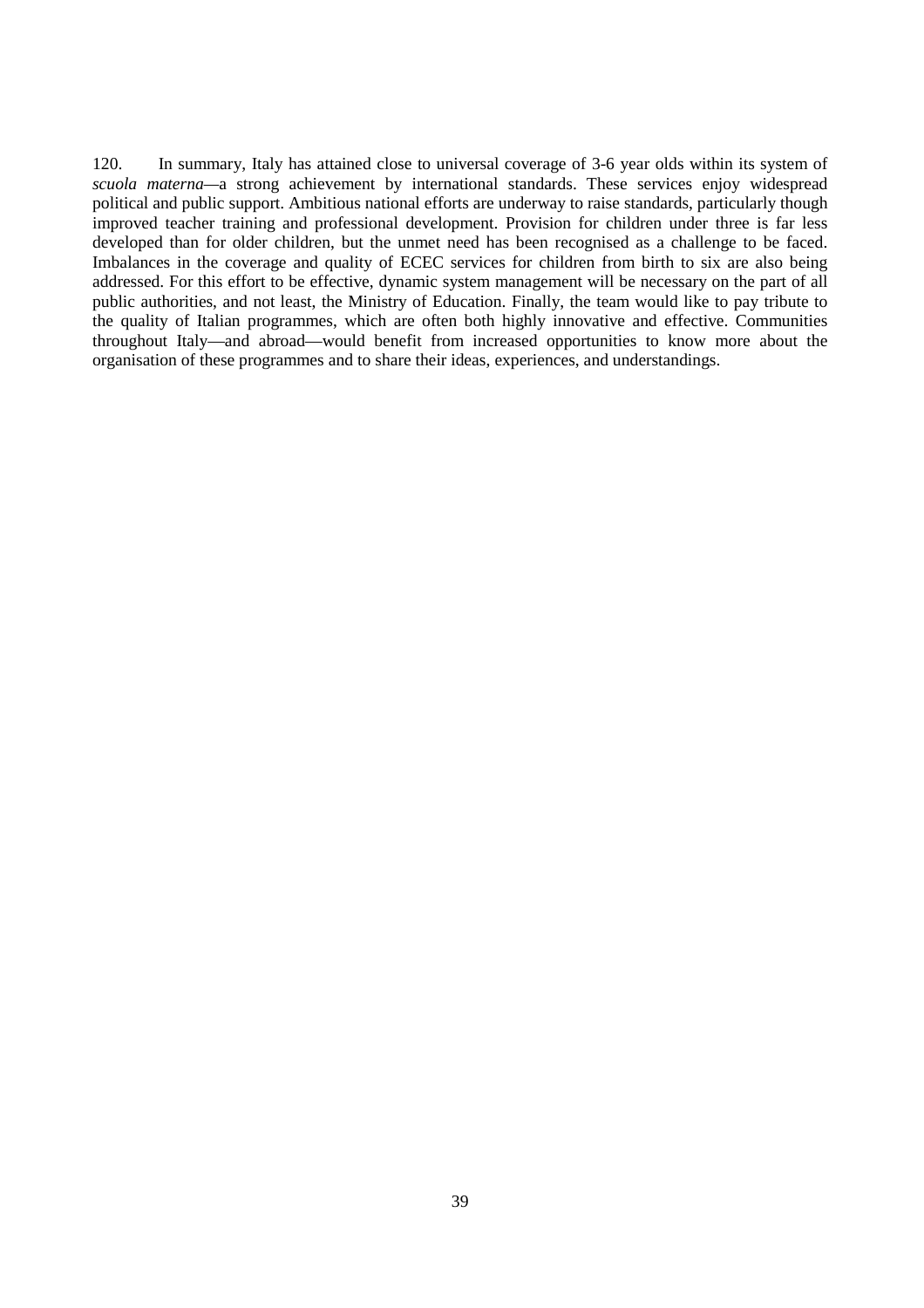#### **REFERENCES**

- Agnew, J. A. (1990). Political decentralization and urban policy in Italy: From "state-centered" to "statesociety" explanation. *Policy Studies Journal*, *18*(3), 768-784.
- Circolare ministeriale n. 339 del 16 novembre 1992. Continuità educativa. Trasmissione del decreto ministeriale applicative dell'art. 2 della Legge 5 giugno 1990, n. 148. *Servizio scuola materna: Direzione generale istruzione elementare; Direzione generale istruzione secondaria 1 grado.*
- Edwards, C., Gandini, L., & Forman, G. (1998, revised second edition). *The Hundred Languages of Children: The Reggio Emilia Approach to Early Education*. Norwood, NJ: Ablex.
- European Commission Childcare Network. (1996). *A review of services for young children in the European Union*. Brussels: European Commission.
- European Commission. (1998). *Reconciliation between work and family life in Europe*, Document No. CE-V/2-98-008-EN-C.
- ISTAT. (1998). *Annuario Statistico Italiano 1998.* Rome: Author.
- ISTAT. (1999). *Annuario Statistico Italiano 1999.* Rome: Author.
- Ministero della Pubblica Istruzione. (1998) *Italy Background Report Prepared for the OECD Thematic Review of Early Childhood Education and Care Policy.* Rome: Author.
- Italian Ministry of Social Affairs (1998). *Italian policies for children's rights 1996-98*. Rome, Presidency of the Council of Ministers/UNICEF.
- Mamiami, C. T. (1869). *Messagio del presidente ai comitati filiali dell'Associazione Nazionale degli asili nurali per l'infanzia*. Firenze: Tip. Dell'associazione.
- Moss, L. W., & Cappanari , S. C. (1960). Patterns of kinship, comparaggio, and community in a South Italian village. *Anthropological Quarterly, 33*, 24-32.
- New, R. S. (1993). Italy. In M. Cochran (Ed.), *International handbook of child care policies and programs* (pp. 291-312). Westport, CT: Greenport Press.
- Oberhuemer, P., & Ulich, M. (1997). *Working with young children in Europe.* London: Paul Chapman.
- OECD. (1996). *Lifelong learning for all: Meeting of the Education Committee at Ministerial level*, 16-17 January 1996. Paris: Author.
- OECD. (1998a). *Early childhood education and care policy: Proposal for a thematic review: Major issues, analytical framework, and operating procedures*. Paris: Author.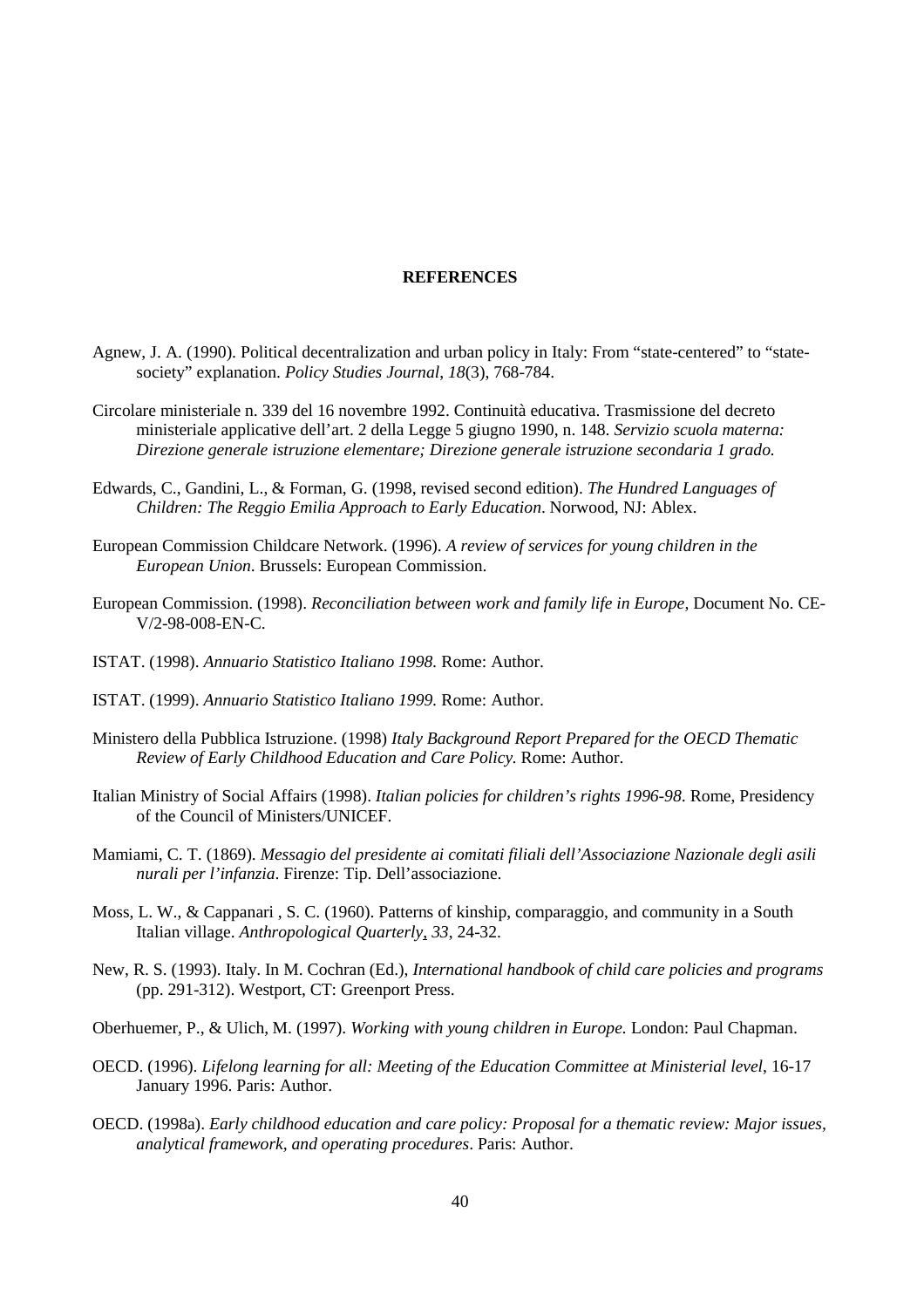OECD. (1998b). *Reviews of national policies of education: Italy*. Paris: Author.

- OECD. (1999). *OECD Economic Surveys: Italy*. Paris: Author.
- OECD. (2000). *OECD in Figures: Statistics for the Member Countries*, Paris.
- Putnam, G. (1993). *Making democracy work: Civic traditions in modern Italy*. Princeton NJ: Princeton University Press.
- UNICEF. (2000). *A league table of child poverty in rich countries*. Florence: UNICEF Innocenti Centre.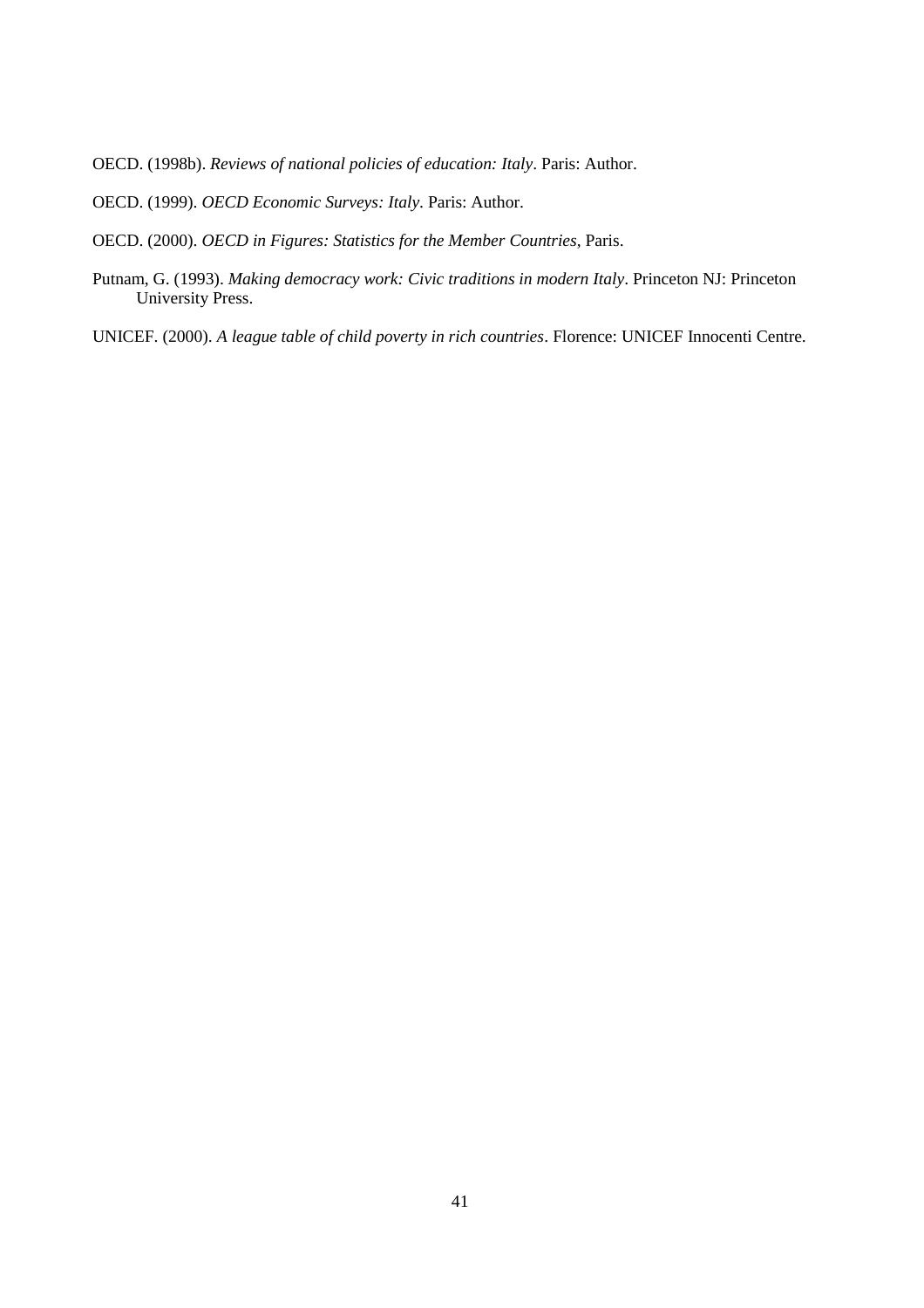## **APPENDIX I: OECD REVIEW TEAM**

Mr. Abrar Hasan Head, Education and Training Division Directorate for Education, Employment, Labour and Social Affairs **OECD** 2, rue André-Pascal 75775 Paris Cedex 16 France

Ms. Michelle Neuman Administrator Education and Training Division Directorate for Education, Employment, Labour and Social Affairs **OECD** 2, rue André-Pascal 75775 Paris Cedex 16 France

Mr. Martin Woodhead Centre for Human Development and Learning The Open University Milton Keynes, MK7 6AA United Kingdom

Ms. Barbara Martin Korpi Deputy Director Ministry of Education and Science 103 33 Stockholm Sweden

Ms. Rebecca S. New Department of Education University of New Hampshire 62 College Road Durham, New Hampshire 03824-3595 United States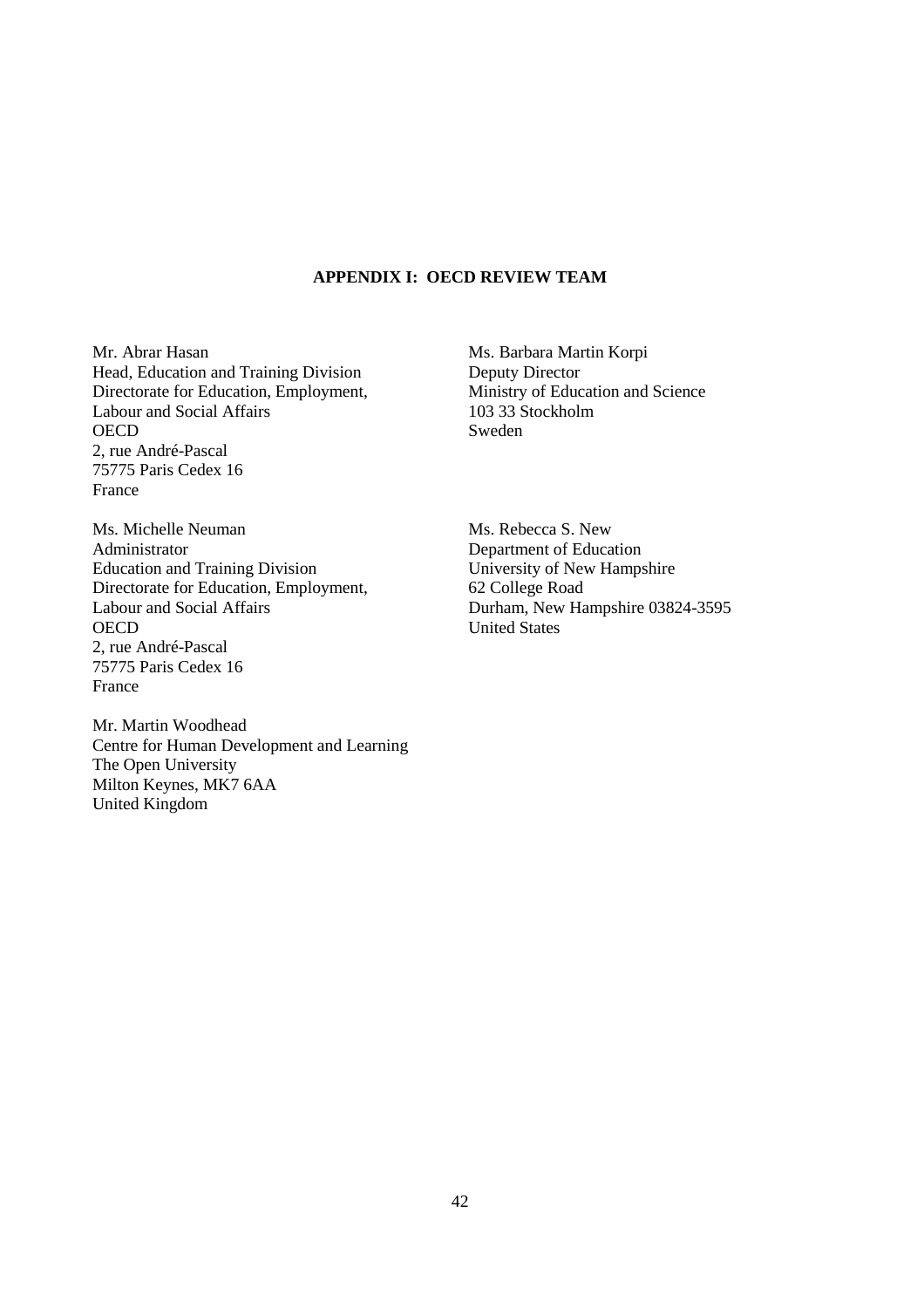## **APPENDIX II: INFORMATION ON THE ITALY BACKGROUND REPORT**

Mr. Mario Dutto, Ministry of Education, was the National Co-ordinator for the OECD review of Early Childhood Education and Care Policy in Italy. The visit was organised primarily by Mr. Lucio Pusci, Ministry of Education. Professor Egle Becchi of the University of Pavia prepared the Background Report for the Ministry of Education.

## **Summary Table of Contents**

An overall view

- 1. Definitions, Contexts and Trends
- 1.1 Multiple images of young children
- 1.2 Traditional and contemporary approaches to early education in Italy
- 1.3 Contrasting current trends

2. Pre-primary schools and nidi : two contrasting developments

- 2.1 Pre-primary schools : the diffusion process
- 2.2 I nidi (from three months to 36 months) : a trapped institution
- 2.3 Administration
- 3. Quality and Evaluation
- 3.1 Quality as excellence
- 3.2 Quality as achievement of prescribed standards
- 3.3 Quality as conformity to particular standards
- 3.4 Quality as meeting objertives
- 3.5 Quality as transaction
- 3.6 Constructing quality : a participatory approach
- 4. Programmes, actors, and investment
- 4.1 Guidelines
- 4.2 Teacher training
- 4.3 New avenues and types
- 5. Childhood policies today and tomorrow
- 5.1 Pressure for a coherent policy and innovative legislation
- 5.2 Educational and social service of public interest
- 5.3 A range of services
- 5.4 New perspectives

References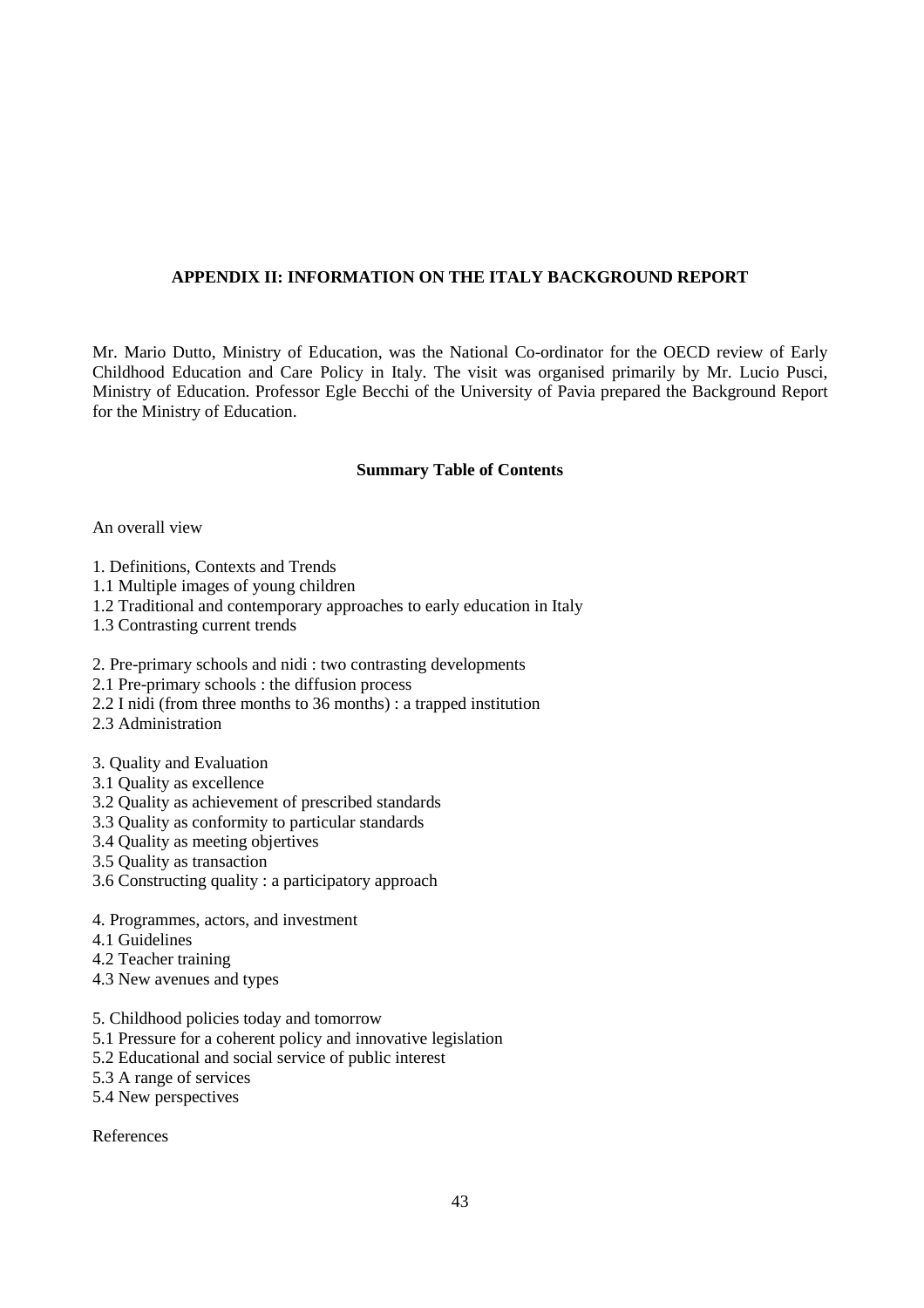## **APPENDIX III: PROGRAMME OF THE REVIEW VISIT**

## **8 March to 19 March 1999**

## *Monday 8 March*

9h00 - 10h00

Meeting with Ms. Rosa Angeli Giombolini, responsible for the Pre-primary School Service, Mr. Italo Fiorin, Inspector, and the Inspectors for pre-schools

10h30 - 11h45 Visit to municipal asili nido (two sub-groups)

Sub-group A: Asilo Nido comunale, Via Vespucci 41 Sub-group B: Asilo Nido comunale, Via Zabaglia 27/C

12h00 - 13h00

Ministry of Education: Meeting with Central authorities responsible for the ECEC project and pre-schools: Dr. Mario Dutto, Dr. Guiseppe Martinez, Dr. Marcello Limina

15h00 - 16h00 Meeting at the Ministry of Education with representatives of the Region Lazio, and the Municipality of Rome responsible for education and care of young children (0-3 and 3-6)

## *Tuesday 9 March*

8h45 - 12h00 Visit to state-run and municipal pre-schools (two sub-groups)

*Sub-group A:* Scuola materna statale Francesco Cesano, Via Parboni 7 and Scuola materna comunale Scala, Piazza della Scala 22

*Sub-group B:* Scuola materna statale Francesco Crispi, Via Barrili 13 and Scuola materna comunale Bardini, Piazza S. Alessio 34

15h00 - 17h00

Meeting with experts: Dott. Paolo Onelli (Ministry of Social Affairs), Prof. Ottavia Albanese (LUMSSA), Prof. Ferdinando Montuschi (3rd University of Rome)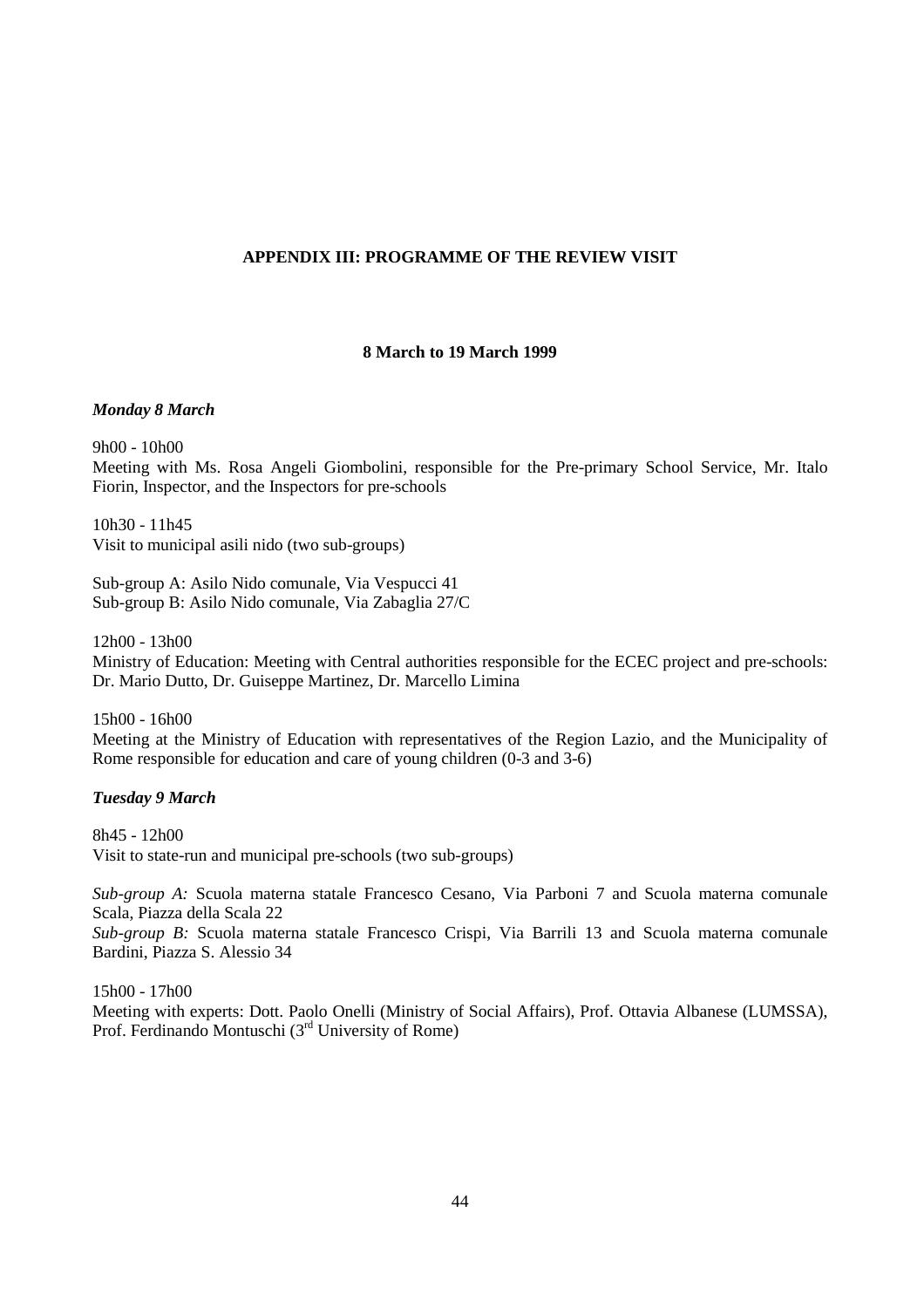# *Wednesday 10 March*

9h00 - 10h30 Visit to Montessori pre-school Nerina Noè, Via di Villa Pepoli 13

11h00 - 12h00 Visit to private scuole materne (two sub-groups)

*Sub-group A:* Scuola materna and Asilo nido Anna Martorano, Via Affogalasino 75 (ang. Via del Casaletto)

*Sub-group B:* Scuola materna FISM Anna Micheli, Via L. Albertoni 41

14h00 Travel to Naples

17h00 - 18h30

Meeting with the Assessore of the Municipality of Naples, the Head of Service for Nidi and Scuole Materne, Head of the Health Services, the Assessore of Region Campania and the Head of Education Service at Region Campania

# *Thursday 11 March*

9h00 - 13h00 Visits in two sub-groups

*Sub-group A:* 

9h00

Visit to Nido (30 children, 3 to 36 months of age), Ponticelli, Naples, Via Sambuco

9h45

Visit to Infanzia in gioco (setting for children 18 to 36 months of age and scuola materna), Barra, Naples

11h00

Visit to Scuola Materna Statale Oberdan, Via Carrozzieri alla Posta, downtown Naples

*Sub-group B:* 

9h00

Visit to Scuola Materna Comunale Carlo Poerio (Progetto Margherita, with experimental setting for 2-3 year olds)

## 10h45

Visit to Scuola Materna Statale Montessori, Pozzuoli (near Naples)

12h00

Visit to Scuola Materna, special setting in a hospital in Naples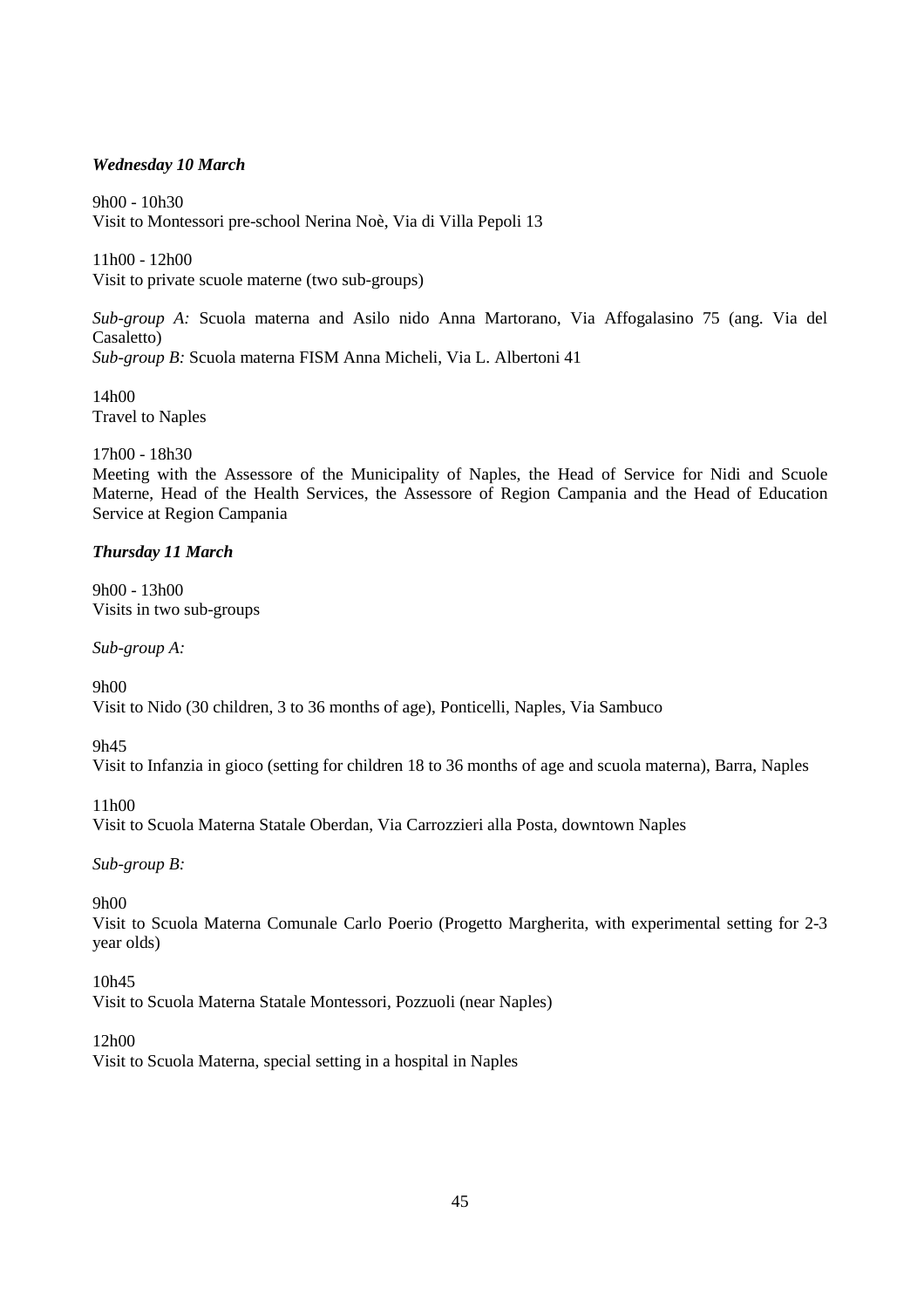15h00 - 16h15

Meeting with the Provveditore agli Studi, the Sovrintendente Scolastico Regionale, the Inspectors responsible for pre-primary schools, and the Head of the provincial services for pre-primary schools in the Building of the Provincial School Authority, Piazzetta Matilde Serao 7

## 16h30 - 18h00

Meeting with the Presidents of the University courses in Naples and Salerno for pre-primary school teacher training, the President of IRR SAE Campania (responsible for in-service training) and his officials

18h30 Travel to Palermo

## *Friday 12 March*

9h00 - 10h30

Visit to state-run pre-primary schools (two sub-groups)

*Sub-group A:* Scuola materna statale Borgo Nuovo II, Largo Gibilmanno 10-8 and Asilo nido comunale Tornator

*Sub-group B:* Asilo nido comunale Braccio di Ferro and Scuola materna statale Turrisi Colonna, Piazza Gran Cancelliere

10h45 - 13h00

Meeting with representatives of the Region Sicilia, the Province and the Municipality of Palermo in the Building of Provveditore agli Studi

15h00 - 17h00

Meeting with the Provveditore agli Studi, the Sovrintendente Scolastico Regionale (Regional School Authority), and the Inspectors responsible for pre-primary schools

## *Saturday 13 March*

9h30 - 11h00 Visits in two sub-groups

*Sub-group A:* Scuola materna privata Instituto Fiaba *Sub-group B:* Scuola materna privata Ist. S. Anna

#### *Sunday 15 March*

Travel to Milan

#### *Monday 15 March*

9h00 - 10h30 Visits to a state-run and to a private pre-primary school (two sub-groups)

10h45 - 12h30

Meetings with the Provveditore agli Studi (Dott. Francesco De Sanctis), the Sovrintendente Scolastico Regionale (Dr. Antonio Zenga), their officials, and the Inspectors responsible for pre-primary schools (Dr. Maria Teresa Tripodi, Dr. Salvatore Foscarini, Sr. Adriana Giampaoli) at the Centro di Documentazione, Via Dandolo 5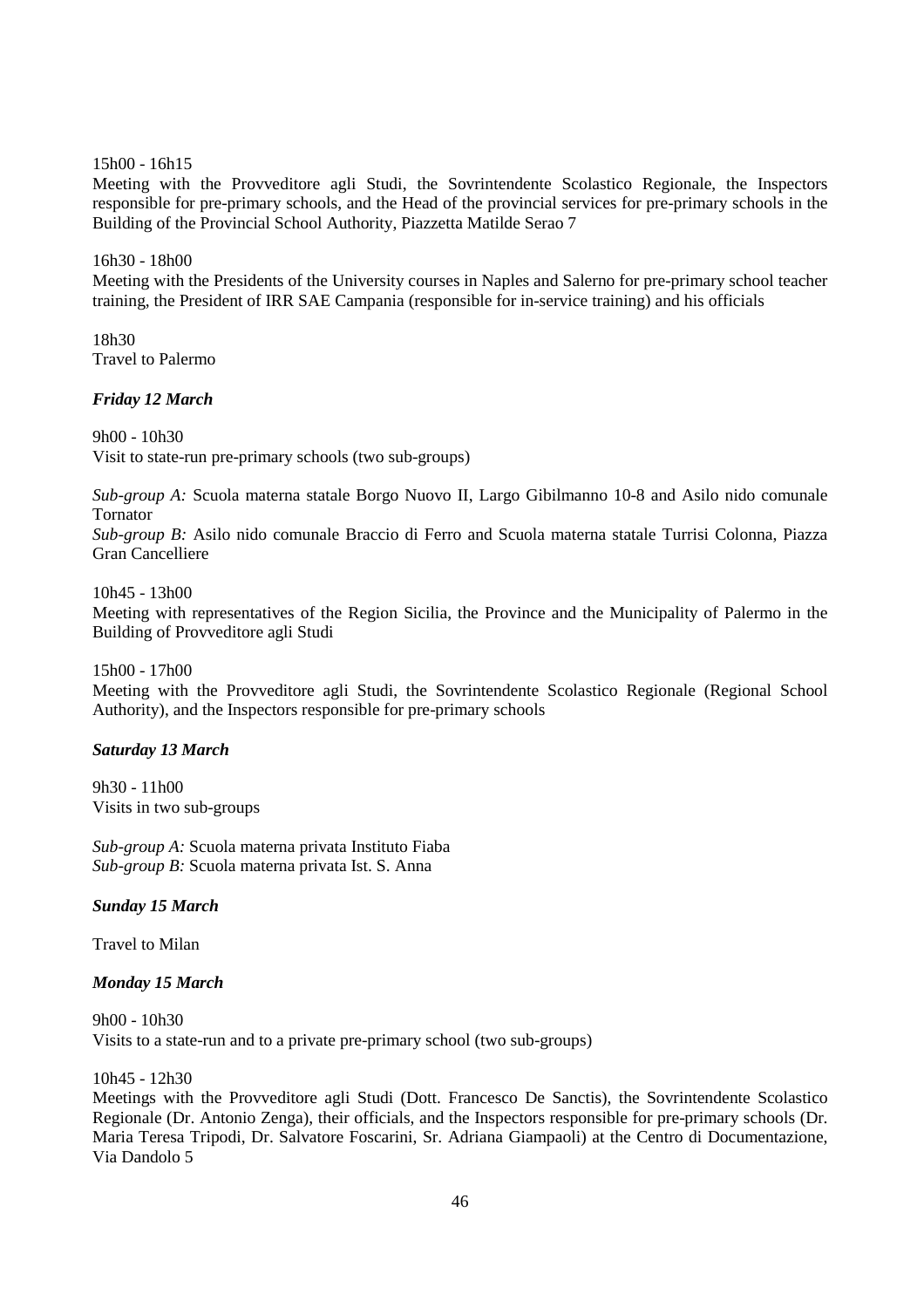15h00 - 17h00

Meetings with representatives of the Faculties of Training Science (Facoltà di Scienze della Formazione): Univeristy of Milan Bicocca (Prof. Susanna Mantovani, Prof. Anna Rezzari, Prof. Carmela Covato), Catholic University of Sacro Cuore (Prof. Guiseppe Vico) and University of Pavis (Prof. Egle Becchi) at the Centro di Documentazione, Via Dandolo 5

# *Tuesday 16 March*

8h45 - 10h00 Visits to a municipal pre-primary school and a municipal asilo nido (two sub-groups)

*Sub-group A:* Private Asilo nido Locomotiva di Momo, Corso Italia 16 *Sub-group B:* Municipal Asilo Nido, Via Arena 21

10h00 - 11h00 Municipal Scuola materna, via Giacosa 10

11h00 - 13h00 Meeting with representatives of private sponsors of asili nido and pre-primary schools (FISMI, AMISMI, FOE) and unions

15h30 - 17h00 Meeting with the Assessori of the Municipalities of Milan (Dr. Giovanni Testori), Genoa, Turin (Dr. Paola Pozzi), Bergamo, Verona

18h00 Travel to Reggio Emilia

# *Wednesday 17 March*

9h15 - 12h30 Visit to asili nidi and scuole materne (two sub-groups)

*Sub-group A:* 

9h15 Municipal Nido Arcobaleno (or Belelli)

10h30 Autonomous pre-school Figlie di Gesù (FISM)

11h30 Municipal scuola dell'infanzia Villetta (or Balducci)

*Sub-group B:*

9h15 Municipal Nido Panda (or Belelli)

10h30 Municipal scuola dell'infanzia Diana (or Balducci)